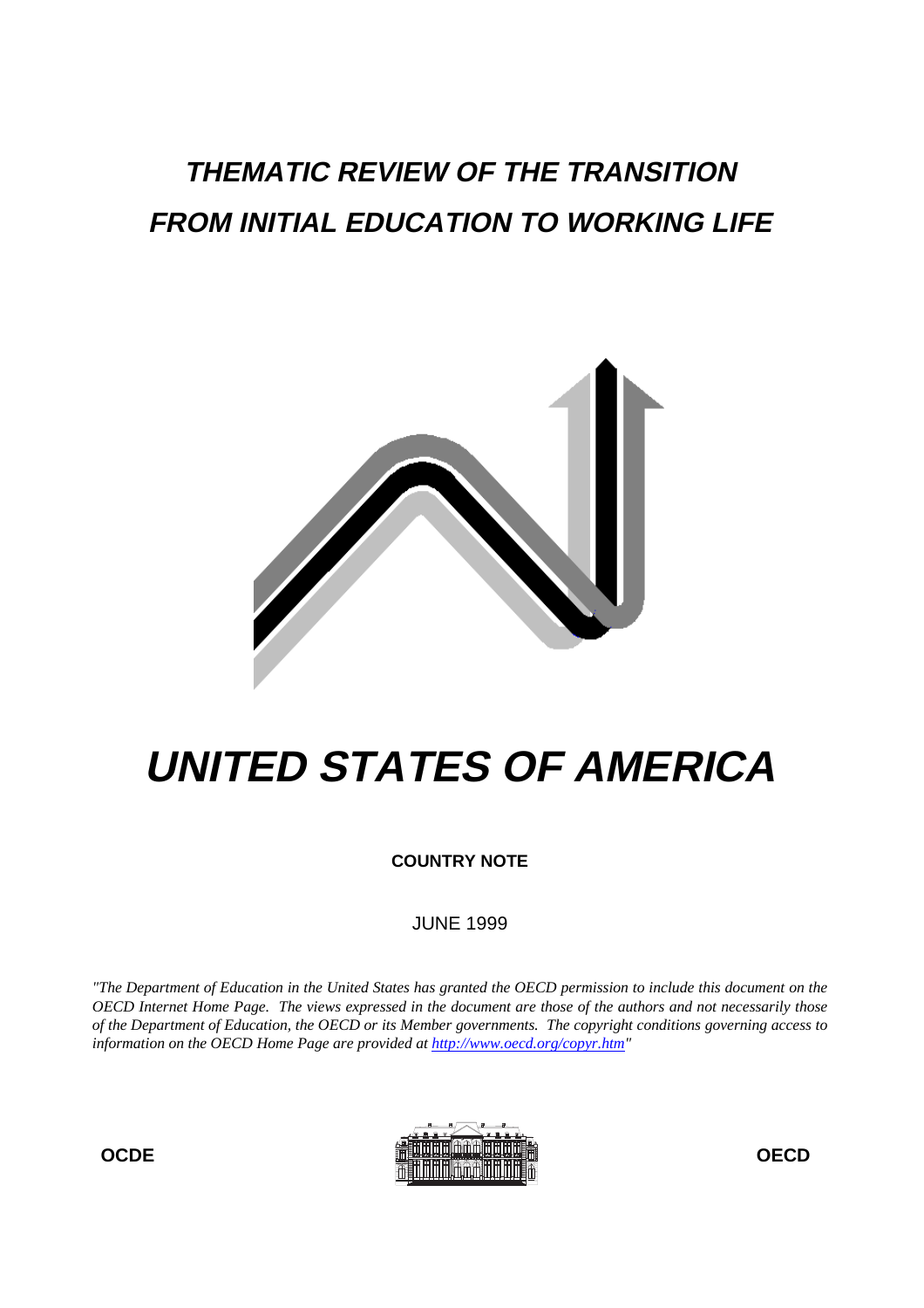# **TABLE OF CONTENTS**

| 2. AN OVERVIEW OF EDUCATION AND TRAINING IN THE UNITED STATES OF AMERICA3 |  |
|---------------------------------------------------------------------------|--|
|                                                                           |  |
|                                                                           |  |
| 4. ISSUES AND RESPONSES: AN EVALUATION OF RECENT AMERICAN POLICIES19      |  |
|                                                                           |  |
|                                                                           |  |
|                                                                           |  |
|                                                                           |  |
|                                                                           |  |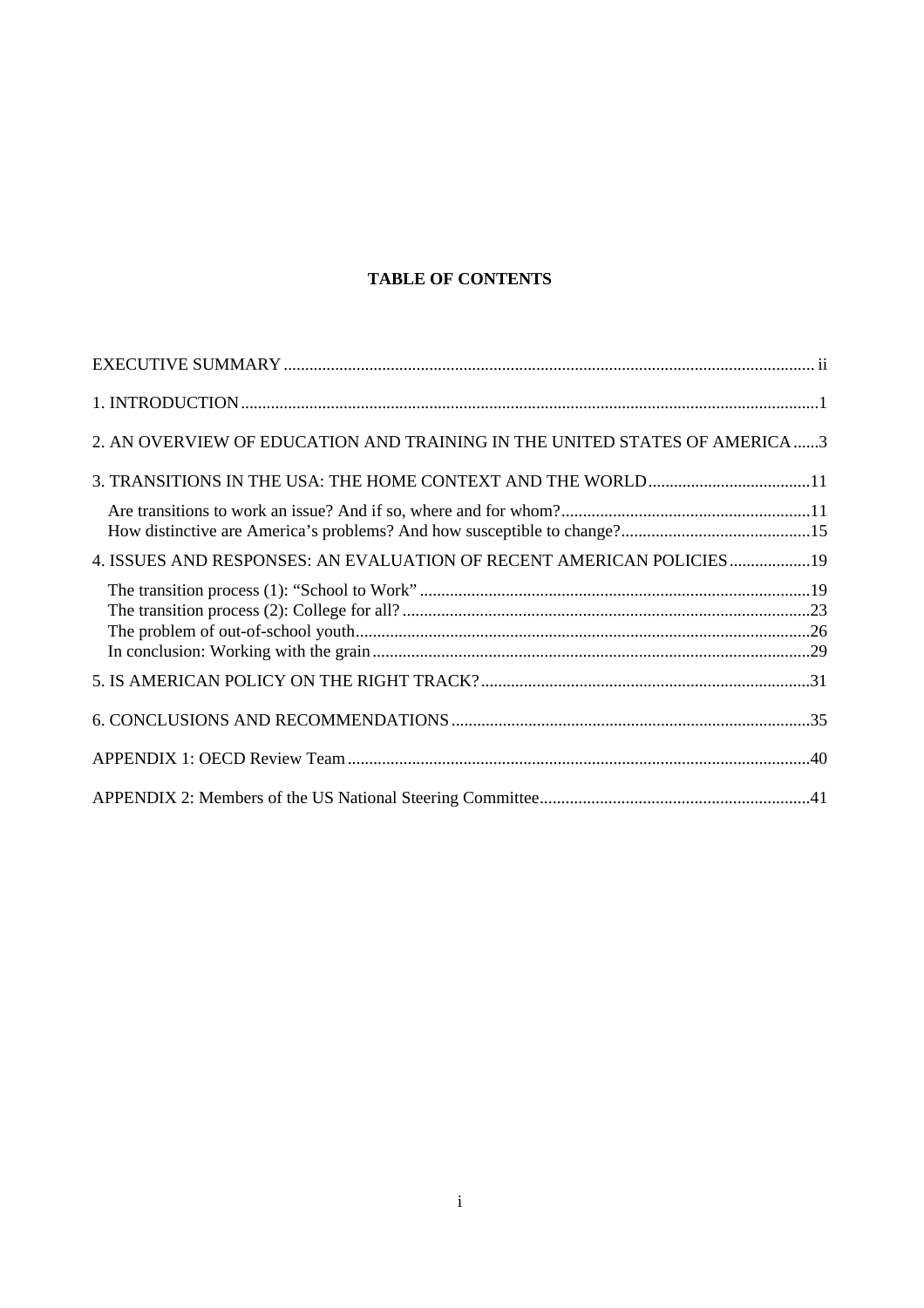# **EXECUTIVE SUMMARY**

This review took place in the context of a booming US economy which, over the last few years, has created a very large number of jobs, many of them skilled, technical and professional. It is equally noteworthy that high school graduation rates have increased markedly over the last decade; and that college participation rates have also risen substantially for all income groups, with a direct high-school to college transition becoming the clear statistical norm. Educational standards were not a major focus of this study: but are being addressed widely, especially through State assessment programmes and graduation requirements.

These trends both reflect and reinforce core American attitudes and values: the worth of a general education, the importance of providing access to college for all citizens, and the undesirability of any tracking system. It is important that education and labour market policies at all levels of society respect and work with these values. Attempts to alter them are unlikely to succeed: conversely, many existing programmes and institutions can be successfully upgraded in the context of a "college for all" philosophy.

School-to-work transitions operate well for many young Americans. The common pattern is for young people to hold a variety of short-term jobs early in their careers: but there is no clear evidence to suggest that, on balance, this "churning" process has undesirable results for either employees or employers. There is a surprising lack of in-depth research on the huge four-year institutions which award most bachelors' degrees and from which an increasing proportion of young people move into full-time employment: but, again, no clear evidence to suggest that they are not sensitive to labour market or student demands.

Nonetheless, as many American commentators have argued, many individual Americans do face serious problems in making the transition to adult working life. The most important issues raised by national statistics and in national policy debates are as follows:

- Employment and income prospects for those without a high school diploma are worse than at any time in the post-war period.
- − Completion rates for many degrees (two and four year) are very low. This implies that major costs, for low returns, are being incurred by both individuals and the taxpaying public.
- The real costs of college for individuals are increasing. At the same time the real median earnings of those with some college or a bachelor's degree have declined. In other words, individuals face higher real costs but not higher real returns. (College remains an extremely sensible investment, however, since the *relative* position of college attenders vis-à-vis those with no college has improved).
- − Obtaining and using appropriate information is a problem for both the young and employers. The size and complexity of the post-secondary sector, and a rapidly changing economy and labour market make it difficult for young Americans to decide what and where to study, and how this will best serve their future careers. Employers, in their turn, have no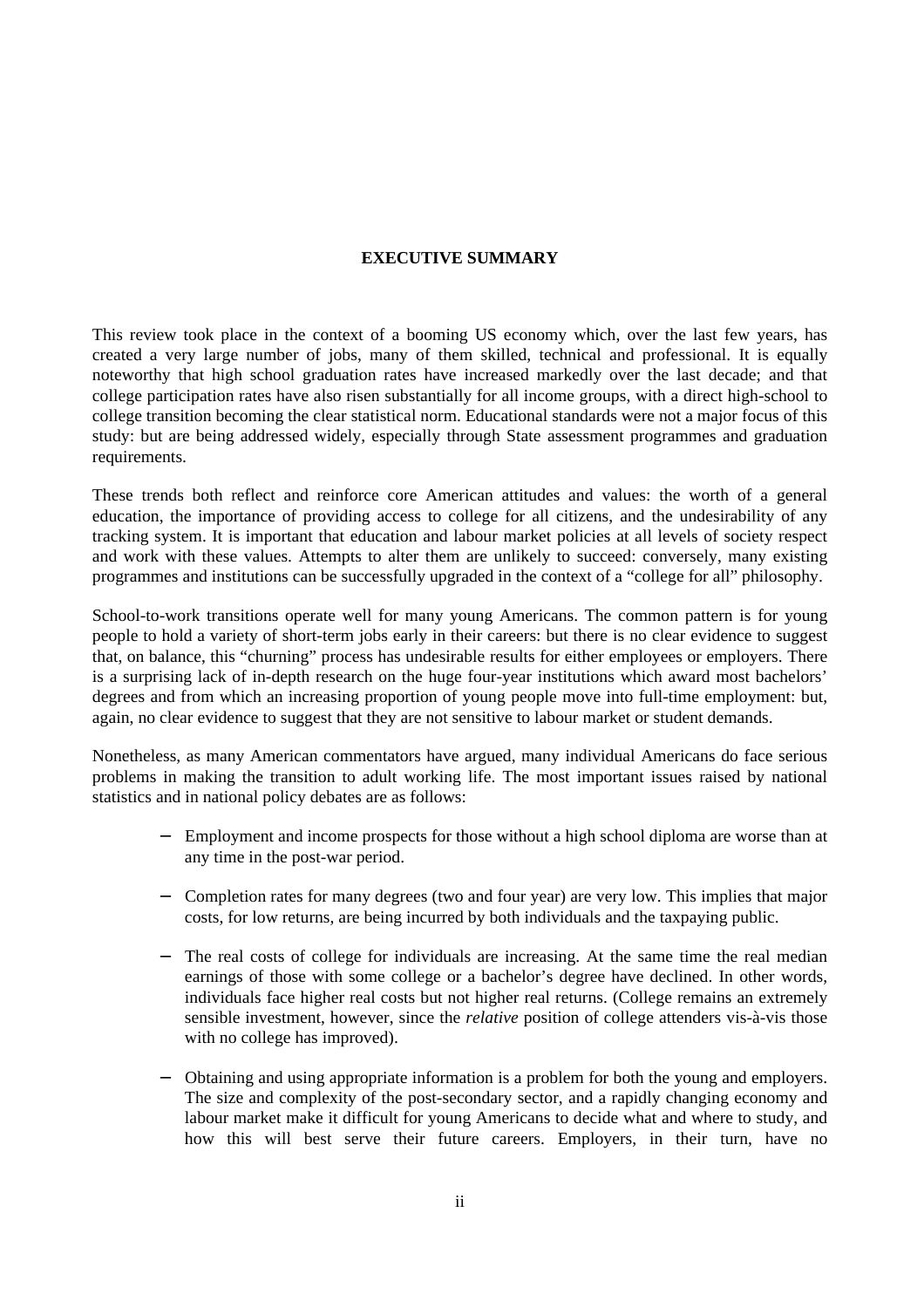straightforward way of evaluating and comparing information on education outcomes from different institutions, This imposes real costs (direct and in lost efficiency) on individuals, companies, and the overall economy.

Widespread debate in the late 1980s and 1990s led to a group of policies intended to improve youth transitions, and commonly grouped together as "school to work." Key Federal legislation included Goals 2000 and the School-to-Work Opportunities Act, and there have also been a large number of State initiatives. Major concerns included a supposed mismatch between labour market requirements and educational patterns, the absence of clear and trusted ways of informing gatekeepers about the skills students have acquired, and misplaced decisions by young people as a result of these factors. The policies were inspired in many respects by reformers' perceptions of transition pathways in other OECD countries: some have become highly controversial politically.

At local level, one extremely popular result of such policies is an increased emphasis on career exploration. Internships, business-school partnerships and other comparable activities (whether funded federally or with state and local monies) respond to the strong concerns over career choice felt by young Americans and their families, and to businesses' own concerns about their future workforce, and traditional willingness to engage with their local schools.

Initiatives which try to go further in integrating the school and workplace are on far less secure ground. We saw very little evidence that occupational standards were or were likely to become an important part of vocational courses or hiring decisions. Youth apprenticeships are proving very expensive to establish and maintain and suffer from endemic weaknesses of organisation and content: meanwhile, the large amount of co-op education which is still offered has been unduly neglected as a source of effective learning. More positively, some career academies (which exist within mainstream high schools) are successful both in recruitment of students and in provision of innovative curricula and learning. However, they too are constrained by the rigidity of the school timetable. The main report identifies key requirements for successful workplace learning and notes the need to make major changes in timetabling if these are to be possible within a high school framework.

In general, the experience of school-to-work initiatives underlines the importance of combining any developments with a commitment to progression and the opportunity for all students to go to college. Tech-Prep courses which align the last two years of high school with two-year college programmes have grown rapidly during the 1990s and exemplify the importance of this principle. We do not believe there is any long-term future for high-school programmes, however labelled, which do not expressly provide for progression to college.

The problems of out-of-school youth do not appear to be a burning concern to most policy "players" at Federal, State or local level. This may reflect policy fatigue, since it has proven very difficult to develop successful programmes for this population. However, while the proportion of drop-outs in the population may have fallen, their absolute numbers remain large and their prospects, as noted earlier, are worse than ever. Research evidence supports the value of "saturation" policies (and documents the ineffectiveness of cheaper programmes, which are inevitably short-term and/or part-time and cannot offset community and peer group influences). The review team was impressed, in this context, by the quality of the Job Corps programmes it observed.

Current policies on upgrading the content of high school courses and increasing access to college (e.g. through Tech-Prep or phasing out "general" tracks which do not provide college preparation) are in keeping with citizens' aspirations and the functioning of the US labour market. Federal policy on student aid has also been very helpful in improving access for all citizens. Recent developments in career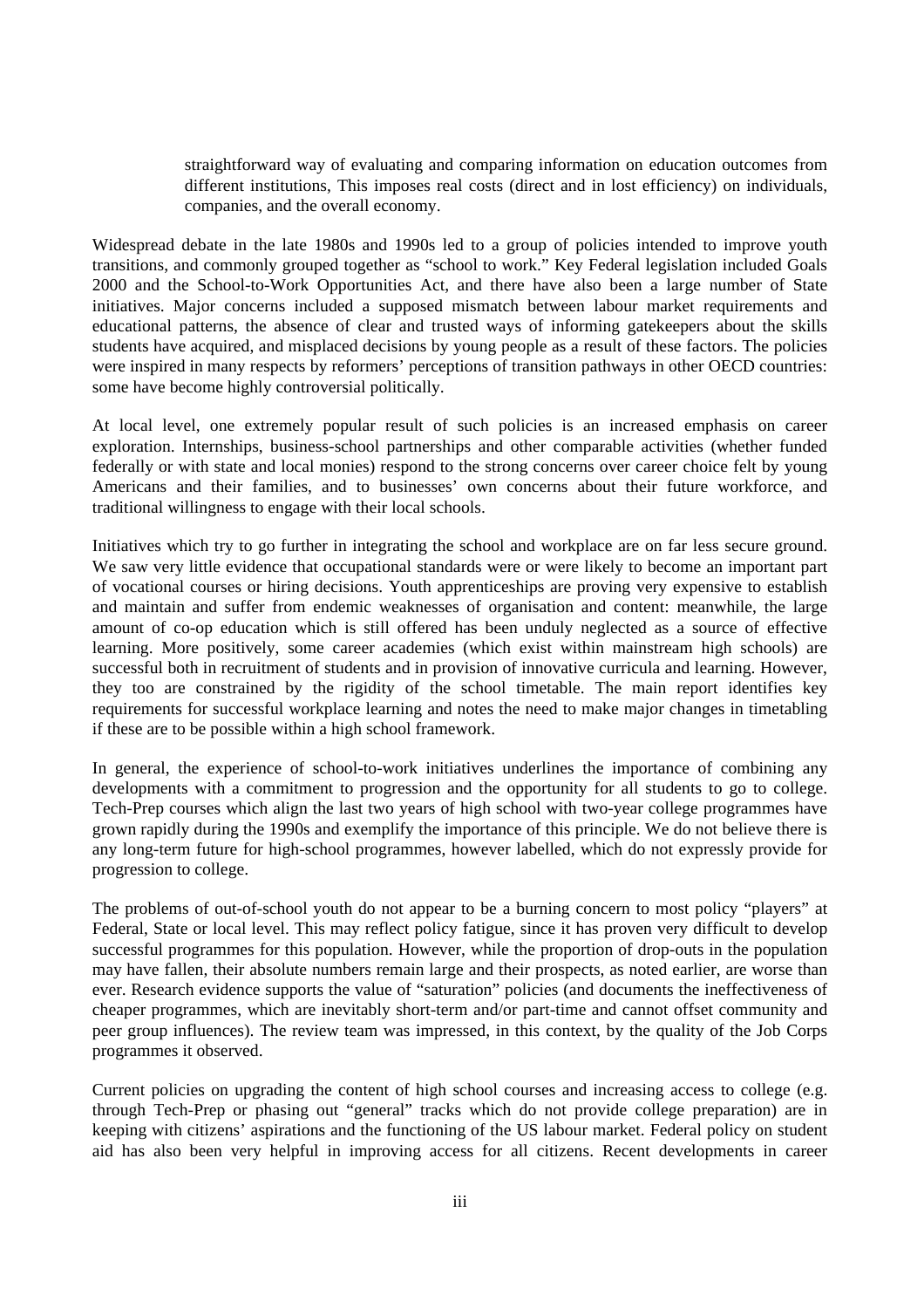guidance and exploration and the growth of school-business partnerships are welcome. Nonetheless, there remain important policy and research gaps relating to each of the major issues identified.

It is far more effective to prevent drop-out than to try and remedy the effects later. At present, aid for high-risk, high-need populations does not attract the same levels of political support as, for example, student loans and grants. The deteriorating prospects for these groups, and the knock-on effects for society at large, make action here a priority. While all OECD countries struggle with this area of policy, the experience of some in developing effective programmes for high-risk students -- many of which have a high vocational or workplace loading -- may be helpful.

The rising costs of college, the declining real returns to degrees and the very high non-completion rates affect a large proportion of young Americans. Costs also fuel the increasing tendency to combine work and study. This may in turn be affecting the quality of educational outcomes: although, as with many other aspects of higher education, there is a serious absence of good quality data. Given the enormous and growing role of higher education in both the transition process, and in the economy as a whole, it is important to give more attention to research on quality and efficiency. We also note that in the United States, as in many other OECD countries, large gaps in attendance and graduation rates endure between different income groups, even though absolute levels have risen for everybody. There is some indication of a worsening situation here, with lower-income groups increasingly over-represented in two-year colleges, and some regressive changes in patterns of Federal assistance to students; and these need to be monitored and addressed.

The problems for transition raised by inadequate credentialling and "signalling" systems do not appear to be as acute as some commentators have argued; and there are, in fact, quite extensive and essentially national credentialling systems already in existence for large numbers of occupations. The growth of career exploration and guidance associated with "school-to-work" developments will help young people to cope with complex information and should be further encouraged. Employers' tendency to screen by education in only the most broad-brush way (drop-out/high school graduate/college graduate) and their reluctance to use transcripts are probably related to lack of confidence that standards are consistent. Here, States' school reform programmes may lead to change. While there are clear inefficiencies in the present system, the size and regulatory complexity of the United States militate against a system of tightly defined national credentials.

Recent experiences in the area of education to work transitions confirm that effective Federal programmes need either to be concerned with objectives that are tightly defined and can be realised quickly; or to enjoy such levels of bipartisan support that they can expect multiple reauthorisations. Policy in this area must, as was emphasised earlier, work with and not against the grain of national values and recognise that labour market practices develop slowly and are not easily changed by political initiatives. Recent successes (and recent disappointments) are best understood in this context.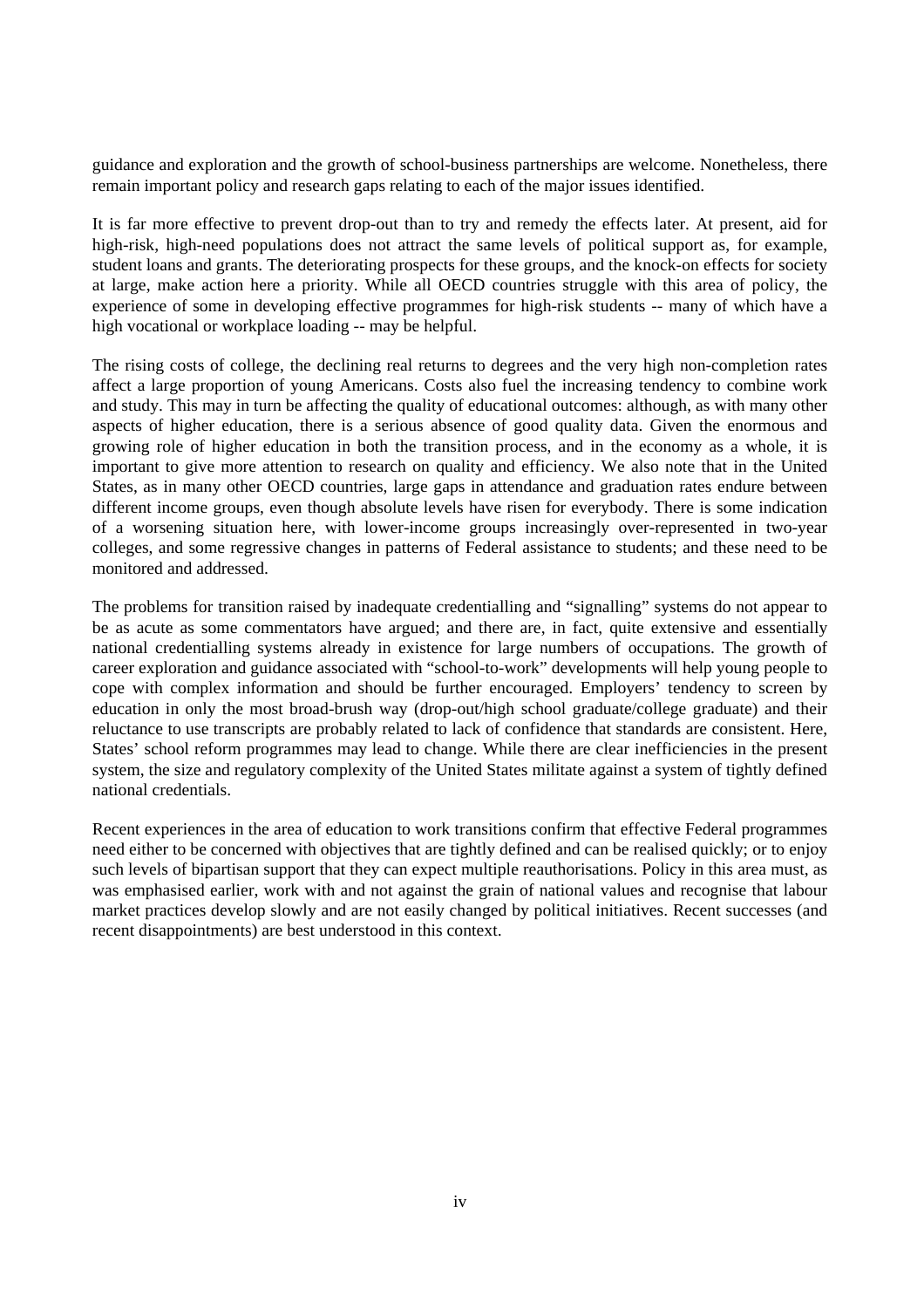#### **1. INTRODUCTION**

1. This Country Note, which forms part of the OECD's Thematic Review of the Transition from Initial Education to Working Life, discusses and evaluates the ways in which young people in the United States currently make the transition from education to working life: from a situation in which they are primarily identified and identify themselves as students not workers to one in which they are primarily workers, but not students. It is based on a two week visit to the United States by a four person OECD review team in October 1998, though it also draws on a wide range of background material.<sup>1</sup> In addition to opening and closing meetings in Washington, D.C. the visit included the States of Massachusetts, Wisconsin, North Carolina and Florida. These States were selected both to encompass a wide regional spread and to reflect a diversity of approaches being taken by States to the implementation of reformed school to work arrangements. We would like to acknowledge the time and assistance given to us by our hosts in each of these locations, and our appreciation of the welcome they extended as well as the information and insights they offered. At the same time, we are very conscious that our direct experiences were, inevitably, skewed. We did not, for example, have the opportunity to examine Tech Prep, new high school reform or post-secondary Coop programmes in detail. And we are, notably, far better equipped to discuss initiatives funded under the Federal School-to-Work Opportunities Act than we are the role of the large four-year universities in youth transitions.

2. It is similarly impossible, in an intentionally short report, to cover all the relevant features of an education system and an economy as huge and varied as the American. Instead, we have focused on the issues and problems which Americans themselves associate with the transition from education to work. Many of these are also found in other OECD countries, but responses must take account of a country's own particular institutions and values. While much of what we have to say will not be new or unknown to a US audience, some points -- and especially the influence of a country's bedrock values and assumptions -- can be particularly clear to outsiders who look at issues from a comparative perspective. In this report we aim to throw into relief such key aspects of the American policy environment, and what they mean for both existing and future programmes.

3. The report is part of an OECD thematic review, and so intended for diverse audiences, both within the United States and abroad. It therefore starts with a summary of education and training arrangements (Section 2) which American readers may wish to omit. Section 3 identifies those features of current arrangements which are most relevant to young people moving from education to work, and notes in which respects the US is similar to other OECD countries, and in which it is fairly or highly distinct.

<sup>1</sup> We would like to express our appreciation of the excellent background report prepared by the National Center for Postsecondary Improvement, under contract to OERI, U.S. Department of Education (referred to hereafter simply as "the background report"): and also to note, in particular, our use of work by M.S. McPherson and M.O. Schapiro on participation and finance statistics in higher education, including draft material prepared for the OECD; and of the recent review of training programme evaluations by Friedlander et. al. (D. Friedlander, D.H. Greenberg and P.K. Robins: Journal of Economic Literature XXXV(4), 1997). Finally, our task has been made much easier by the extensive and excellent statistics published by the National Center for Education Statistics, U.S. Department of Education.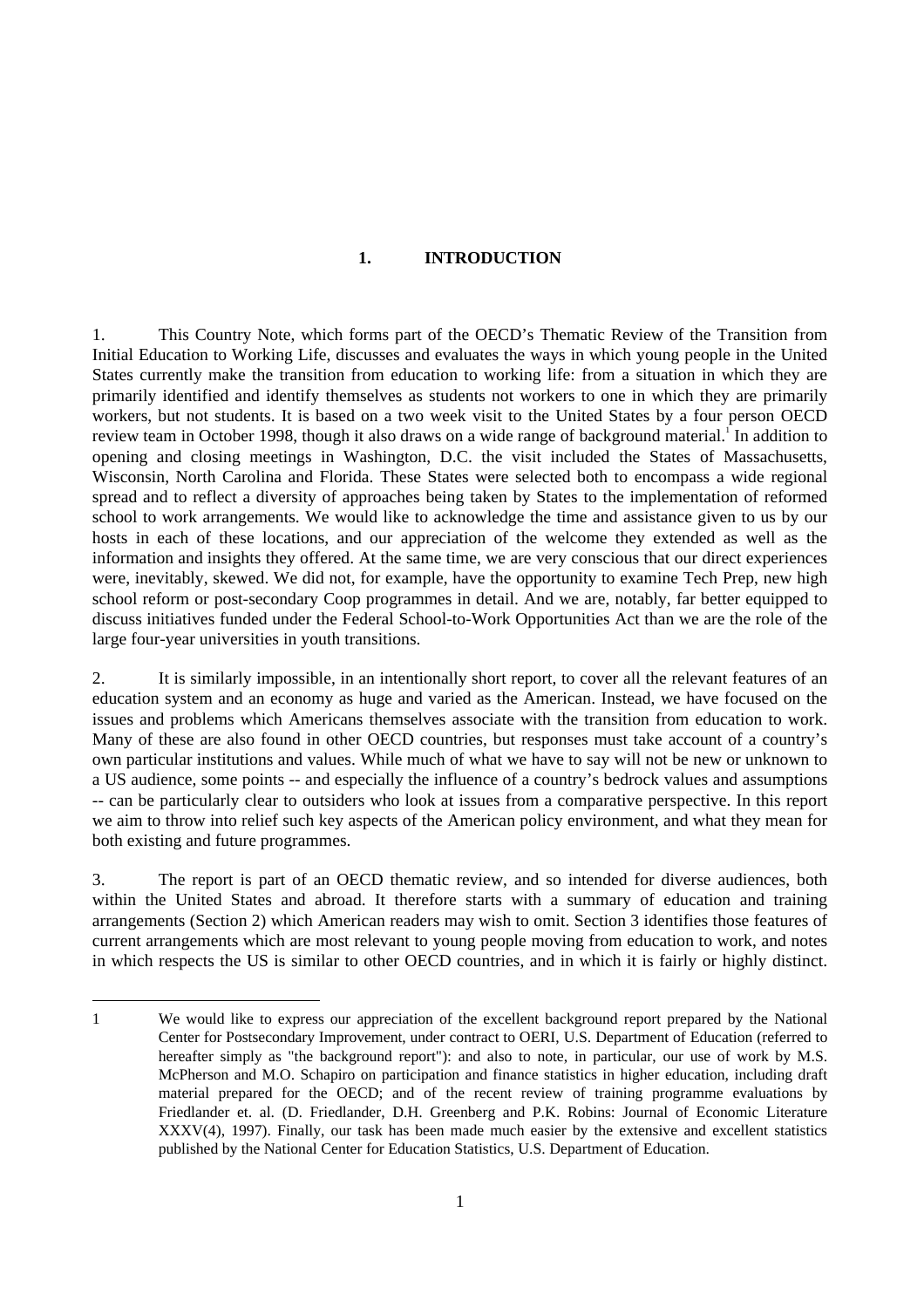Section 4 then elaborates on the major consequent issues, as identified by American commentators and policy-makers, and offers some conclusions of our own. Section 5 summarises the degree to which current policy analyses and responses appear appropriate; and Section 6 provides some concrete recommendations for action.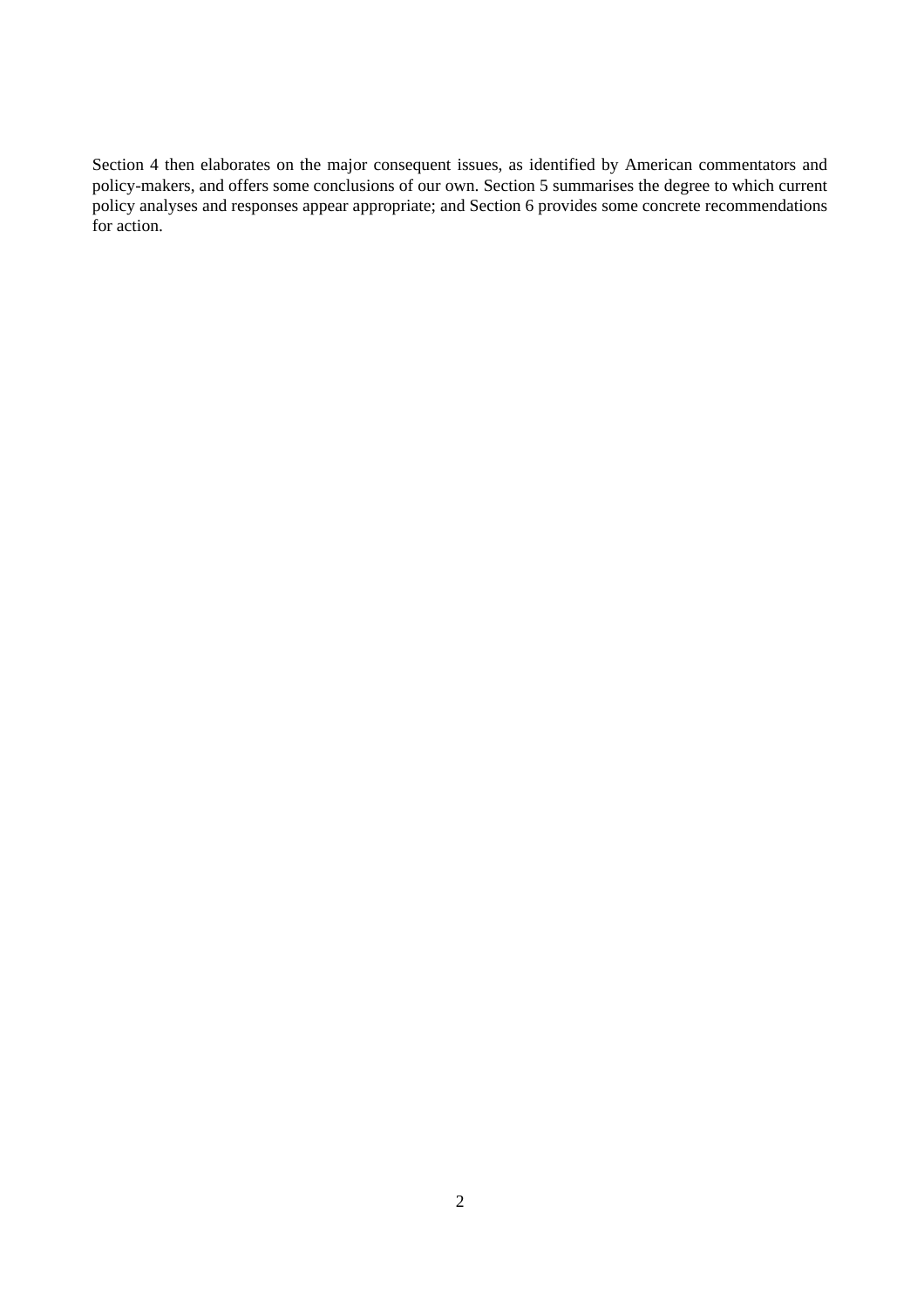# **2. AN OVERVIEW OF EDUCATION AND TRAINING IN THE UNITED STATES OF AMERICA**

4. This section provides a descriptive summary of the United States' education and training institutions, and, as noted above, is intended primarily for the non-American reader. In fact, there can hardly be a single OECD citizen over the age of five who does not have some conception of what it is like to be educated in the United States (and especially at Hollywood's favourite, the suburban high school). At the same time, the size and complexity of the sector mean that it is impossible for anyone to have a complete grasp of either its current state or of future trends. This section therefore highlights those statistics and developments of particular relevance to policies that affect the transition from initial education to work.

5. American education is characterised by enormous administrative complexity. In 1995-96 almost 15 000 public agencies provided elementary and secondary education services to over 51 million US students. Of these, 14 367 were individual school districts. They, in turn, ranged from tiny rural districts to districts with the huge populations of New York City or Dade County, Florida. Higher education statistics for the same year show 14.4 million students in 3 706 institutions. Of these, 2 244 were four-year and 1 462 were two-year institutions: 1 655 were public and 2 051 private. Just over a third of higher education students are in private institutions. To these figures must be added the private elementary and secondary schools which educate about 11% of all elementary and secondary students (a figure which has been stable for the past decade); and a highly diverse proprietary (for profit) vocational and technical sector offering non-degree programmes, and with enrolments equivalent to less than 10% of undergraduate numbers.<sup>2</sup>

6. However, in spite of this diversity, there are important respects in which American education is highly homogenous, especially at pre-college level. While standards and curricula are a state and local responsibility, a few textbook publishers nonetheless dominate the market and the classroom. Standardised tests, again from a very few publishers, can be and are used in vast numbers, nation-wide, and focus schools' attention on the same interpretation and presentation of basic content and skills . (This is, of course, hardly surprising given a population as geographically mobile as the American). Unlike, say, the UK or France, there is no complex set of externally examined diplomas and qualifications among which high school pupils must choose. While there exist a limited number of specialised vocational high schools, American secondary pupils are not faced with separate parallel curricula, leading to separate leaving certificates, and offered in separate schools, as they would be in Germany, the Netherlands, or Italy.

7. Instead, the whole country works with a common system whereby courses bear credits which are accumulated towards qualifications. [Carnegie units: in secondary education, a single unit is awarded for completion of a course that meets one period per day for a (school) year]. High school students select the courses they wish to take (with guidance): and aim to collect a high school diploma. (A transcript will

<sup>2</sup> National Center for Education Statistics Digest of Education Statistics 1997 (Washington: U.S. Department of Education 1998), especially tables 45, 64, 170, 242; and the background report.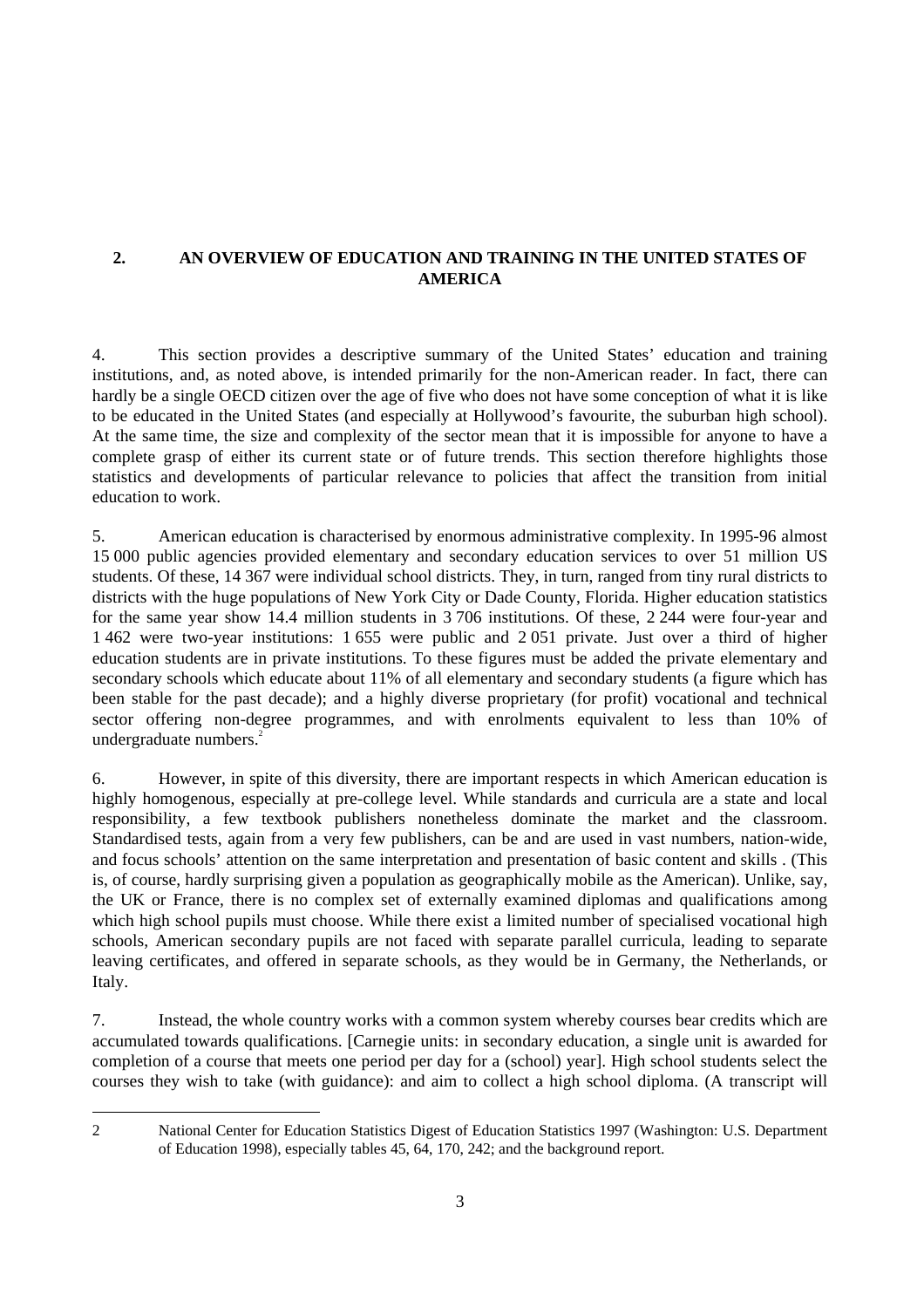record actual courses taken, grades and Grade Point Average). A student's programme is made up of core subjects and "electives". The latter provide for a wide range of choices, some academic, some vocational. Nonetheless, the degree of common content is such that it is actually easier for an American agency to summarise the academic achievements of a whole cohort (e.g. numbers achieving a full college preparatory programme, defined in terms of English, Maths, Social Science and Science credits) than it would be for the majority of OECD members.

8. Since the focus of this report is on the transition from education to employment, it has rather little to say about compulsory education and the school curriculum. However, readers should be conscious that much energy and reform effort in the United States is directed to exactly these latter two areas. American policy-makers are deeply concerned about the perceived low achievement of American students, and there are major and high-profile reform movements associated with, for example, the desirability of increased school choice for parents and competition among schools, the "New American High School" movement, competency testing for teachers, and the development of curriculum standards and State-wide assessments. Most of the reforms focus on the way schools and curriculum are organised. However, some commentators, while sharing the diagnosis of a system in crisis, instead argue for the effects of declining teacher quality (because labour market changes make teaching less attractive than in the past) or the culture and attitudes of students themselves.

# *Secondary level vocational and technical education*

9. These are organised in a less uniform fashion than other aspects of pre-baccalaureate education. States differ in the degree to which they support specialised vocational high schools; in whether these schools are organised at regional or State level, serving consortia of districts, or by individual (larger) districts; in whether they are part-time (alongside comprehensive high schools) or full-time: and also in whether or not the State college system includes specialised technical colleges, separate from community or junior colleges offering more general education programmes. However, in every State and district, the large majority of high school students who take a vocational course (or several vocational courses) are not following a specialised occupational course, or in a specialised school, but rather choose it within the "electives" part of their overall high school programme. Thus, in the early 90s, vocational schools enrolled about 10% of secondary students and accounted for about 12% of vocational course taking. In 1992, 97% of high school graduates completed at least one vocational education course (the most popular being business), and 87% at least one occupationally specific course.

10. The U.S. National Center for Education Statistics defines high school students as "vocational concentrators" if they earn three or more credits in a single occupational programme; and as vocational "specialists" if they earn four or more credits in such a programme with at least two of these at beyond the introductory level. On these definitions, in 1992, 24% of high school graduates were "concentrators" and about 8% were "specialists." There has been a steady decline since the early 1980s in the importance of vocational enrolments and courses, in terms of the average number of credits earned by graduating students. There has also been a steady decline in the proportions of students who identify themselves as following a vocational *track* in high school.<sup>3</sup> For much of this century, American high schools have been divided more or less formally between those students whose academic programme placed them in a college-bound track, following courses designed to prepare them for college; those who specialised vocationally and were in a vocational track; and the remainder of the student body, who were in a "general

<sup>3</sup> National Center for Education Statistics Vocational Education in the United States: the early 1990s (Washington DC: U.S. Department of Education 1995) p. 9; also the background report passim.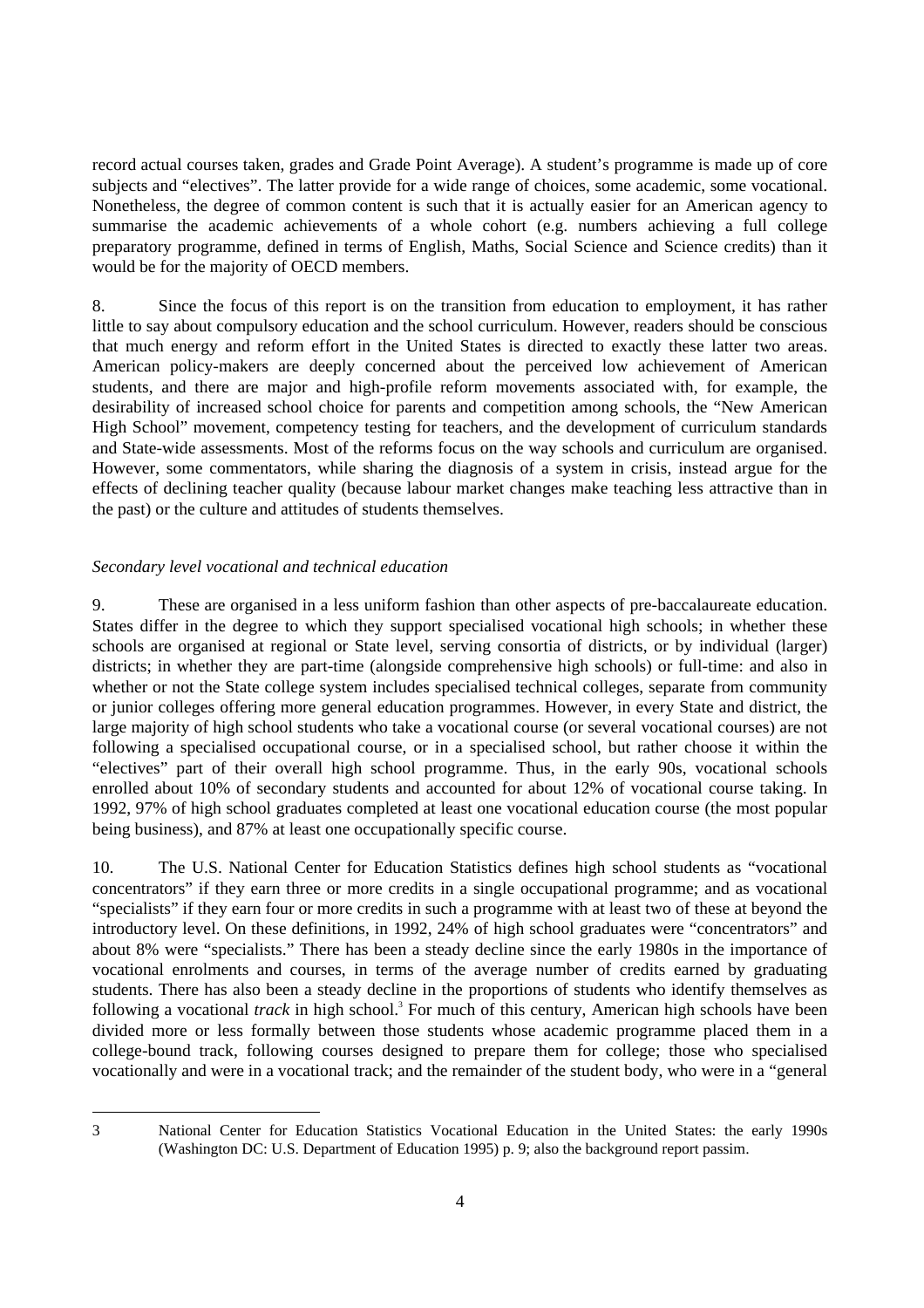track". As discussed further below, this division is breaking down and disappearing: the decline in numbers identifying themselves as vocational track students is one indication of the change.

11. Especially since 1990 there has been great emphasis placed, in vocational education, on encouraging greater coherence in the sequence of vocational courses students take, and in integrating vocational and academic education to develop competencies in both areas. The most concrete and visible aspect of this policy has been the development of Tech-Prep programmes, whereby a student's final two years in high school prepare them directly for, and lead into, a two year tertiary programme (probably in a community college) leading to an Associate degree or Certificate. By 1995, 1 029 consortia existed to administer these programmes, covering every State of the nation and enrolling more than 737 000 students.<sup>4</sup> We return to these policies in some detail in the main report.

# *High school graduation*

12. The absence of any nationally recognised diplomas awarded before the end of secondary school means that the high school diploma is the key "transition" qualification for all young people leaving secondary schooling. Drop-out rates are discussed in relation to numbers leaving without such a diploma which itself normally involves a full 12 years' full-time education (13 including Kindergarten).

13. In the last decades, graduation rates, already high, have risen further. Many of those who leave high school without a diploma later complete the GED (General Educational Development<sup>5</sup>) programme and obtain a certificate by this route: in a given year about one-sixth of those achieving high school graduation levels are GED recipients. By 1996 only 11% of the population aged 16 to 24 were "dropouts" in the sense of being outside high school without any form of diploma.<sup>6</sup> However, these averages conceal major variations between districts and among different groups in the population.

14. There has also been a move in many States to increase the academic requirements for graduation, in response to criticisms that the diploma attested to little more than the willingness to attend class. The extremely influential 1984 report, *A Nation at Risk*, published by the National Commission on Excellence in Education, argued that the low standard of American education threatened the nation's future. It recommended both a "New Basics" and a college preparatory academic curriculum (built around Mathematics, English, Science and Social Studies). The proportion of graduates who had completed these programmes rose from 14% in 1982 to 50% in 1994 for the "New Basics" and from a mere 3% to 32% for the recommended college preparatory programme.<sup>7</sup>

15. Repetition of classes is very rare in American education though there is increasing support for the idea that promotion, at various junctures, should depend on attainment of minimum standards. Some States are introducing assessment programmes with provisions of this nature, and at Federal level the current (Democratic) administration has declared its opposition to "social promotion". The valuable longitudinal studies carried out by the U.S. Department of Education, covering young people who were in

<sup>4</sup> Figures taken from the background report. Enrolment figures are equivalent to about 9% of the public high school population in their junior and senior years (years 11 & 12.)

<sup>5</sup> In effect a test which those who have not completed high school can prepare for and sit.

<sup>6</sup> NCES Digest of Education Statistics 1997 table 102; National Center for Education Statistics The Condition of Education 1997 (Washington DC: U.S. Department of Education 1997).

<sup>7</sup> NCES Condition of Education 1997 p.30.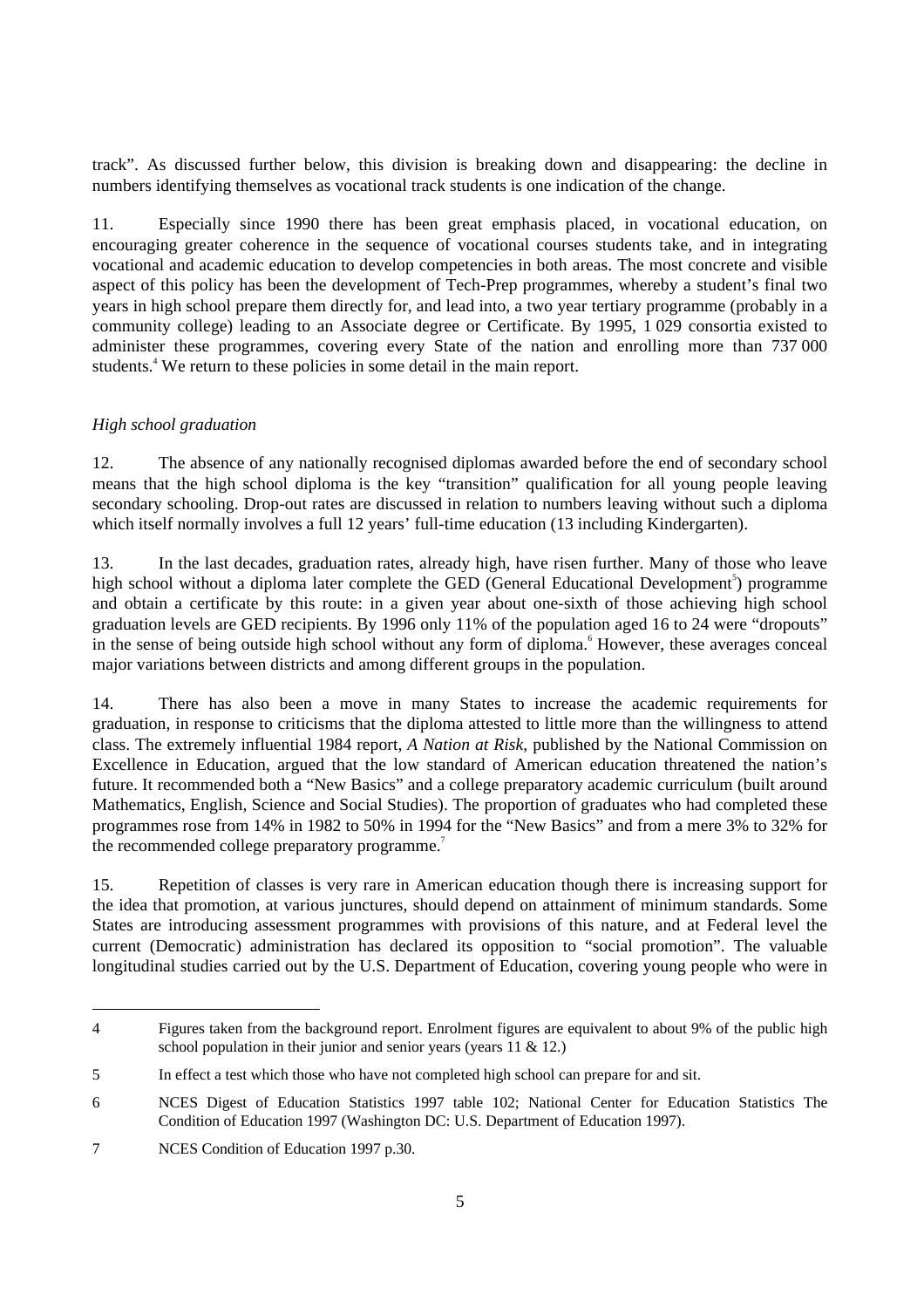their senior<sup>8</sup> (final) year of high school in 1982 and 1992, show that 2% of the 1982 cohort, but 6% of the 1992 cohort, report themselves to be attending high school two years later than their "expected" graduation date. However, only 2% of this late attending group in the 1992 cohort, and 1% in the 1982 cohort (i.e. a tiny fraction of the whole) had actually also been in school for their (presumed) senior year. The others were all drop-outs who had re-entered high school.<sup>9</sup>

16. Alongside the general increase in academic course-taking, there has been a dramatic increase in numbers taking Advanced Placement examinations in their final two years of high school. These examinations are administered nationally by one of the large independent testing agencies. They are in academic subjects, cover a more advanced curriculum than for normal high school academic courses, and can give students exemption from courses in college: that is, enable them to get credits towards a college degree while still in high school. They also play an increasingly important role in applications for the most prestigious higher education institutions. Advanced Placement examinations are still very much a minority concern: in 1995 the numbers of individuals entering for these exams was equivalent to 66 per 1 000 11th and 12th graders. However, this amounts to almost a threefold increase in a decade, up from 24 per 1 000 in  $1984$ <sup>10</sup>

# *Higher education*

17. North America experienced mass participation in higher education earlier than any other parts of the OECD. Its arrival, over the last two decades, in most other OECD countries means that American higher education appears less unfamiliar to the overseas visitor than in, say, the 1950s or even the 1970s. However, it enjoys a number of characteristics which, if not unique, are at least highly distinctive.

18. The higher education sector is very large (14.4 million students). It is also very diverse, and recognised by all Americans as such: unlike many other OECD countries, no-one considers that degrees from all universities can or should be equivalent in any substantive sense. The sector includes the great research universities (some private, some State institutions) which dominate world scholarship to an enormous and increasing degree. It also encompasses élite and highly selective liberal arts colleges which grant four-year baccalaureate degrees; huge 4-year State campuses with what is effectively open enrolment for high school graduates; small religious foundations; and a large number of two-year colleges offering Associate degrees and certificates and a wide range of adult education and training courses. (Their closest, though imperfect, equivalents among other OECD countries are the UK's further education colleges, Canada's community colleges, or Australia's TAFE colleges).

19. Participation rates continue to increase. Between 1940 and 1996, the percentage of 25 to 34 year olds with some college and the percentage with a four-year degree both more than quadrupled (to 55% and 26% respectively). Between 1982 and 1996, the percentage of high school graduates proceeding directly to college rose from 51% to 65%. Aspirations to acquire not only a bachelor's but also a postgraduate degree also rose sharply during this period. Among the high school class of 1982, 23% had completed a bachelor's degree 10 years later, and a further 8% had completed an Associate degree. 30% of this 1982

<sup>8</sup> The senior year, in American high schools as in American colleges, is the final year of a four year programme of study. The sequence is freshman, sophomore, junior and senior.

<sup>9</sup> Calculated from analyses presented in the background report.

<sup>10</sup> NCES Condition of Education 1997 Indicator 25: see especially pp. 100-101.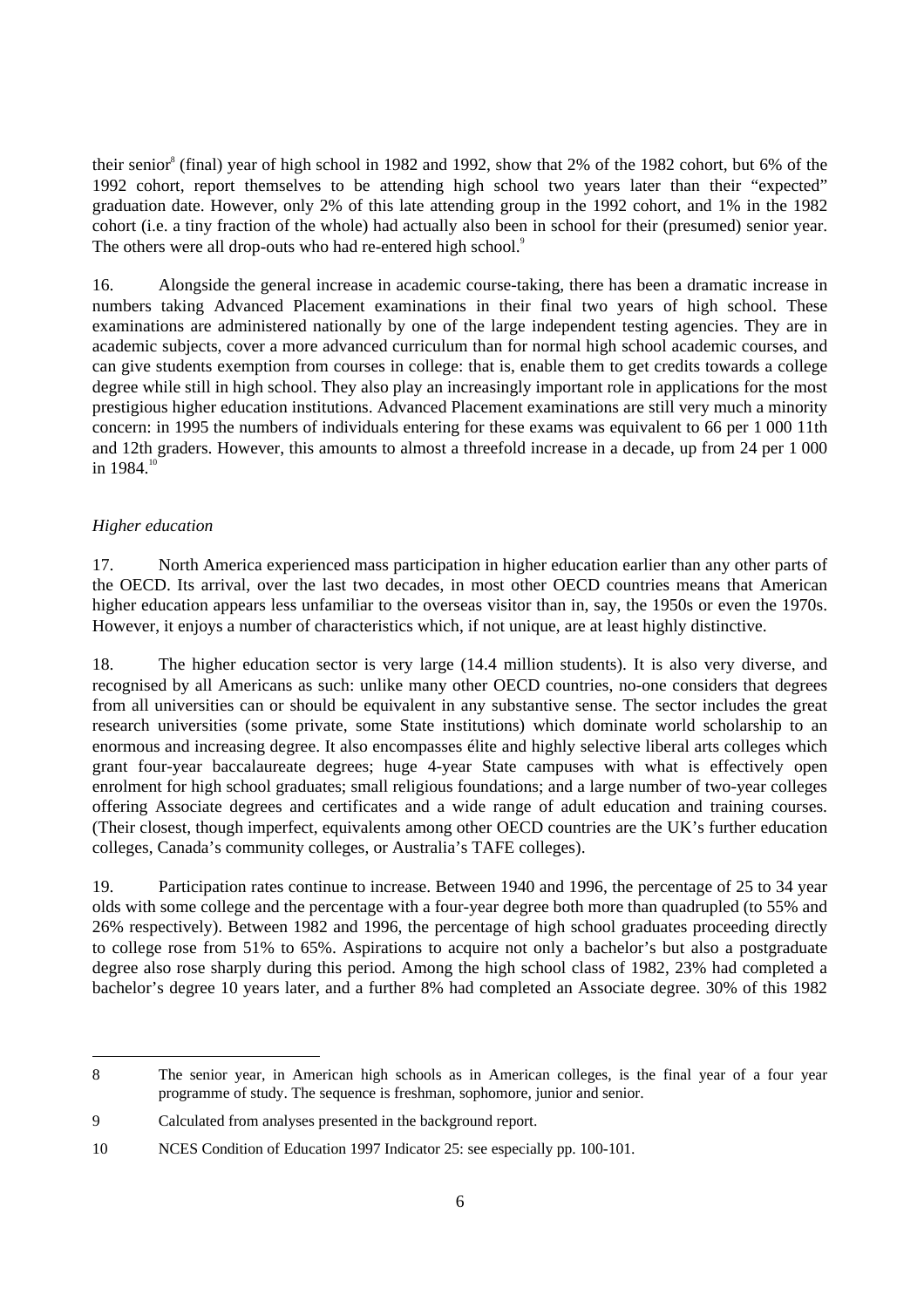cohort had reported being in college two years after their (notional) senior year: of the 1992 cohort 46% - half as many again -- were in college at an equivalent point. $11$ 

20. Many students do not complete a four-year programme, or do so only after a very long period of time. (Completion rates are much higher in the élite institutions than in the large non-selective four-year ones). Large numbers work while in college, and this proportion has been growing (from rather under half of the 1982 cohort to rather over half of the 1992 one).

21. Taking the late twentieth century as a whole, two-year degrees have been the great success story. Between 1965 and 1995 the number awarded grew almost fivefold (482%) compared to 223% for four year degrees. Numbers peaked in 1995: projected figures show a 4% decline between 1995 and 1998 (compared to a 2% decline for bachelors' degrees). However, this still means that Associate degrees $12$ make up 31% of first degrees as compared to 18% in 1965 or 28% in 1975. First professional degrees (basically medical and law degrees, taken after obtaining a bachelor's) have been the other sector showing extremely rapid growth, more than doubling in numbers over this period.<sup>13</sup>

22. A little under a third of Associate degrees awarded in 1995 were in liberal arts: the rest can be categorised as more or less specifically occupational or vocational, with only a very few classified by a specific non-applied academic discipline. (This is a slightly higher proportion than in the late 1980s: the balance is the same for men and women). Bachelor's degrees are far more likely to be classified as belonging to an academic discipline such as mathematics, foreign languages and the like. Since the 1970s there has been an absolute and a proportional fall in the numbers awarded in mathematics and the physical sciences; business majors have almost doubled, and made up 20% of all degrees awarded in 1995 as compared to 14% in 1975; and education degrees (for aspiring teachers) make up a further 9%.

23. Apprenticeship does not play a large role in the US training system, with 1.5% of the adult workforce, but rather less than 1% of 19 year olds, in apprenticeship programmes. These are concentrated among a number of long-established and unionised occupations, notably in the construction industry, and many apprentices are young adults rather than direct entries from school. However, occupationally specific qualifications are far more important than this might seem to imply. States have widespread requirements involving licences to practice (especially but by no means only in health, education and legal professions). Although these are State-administered, the requirements are not generally very different from State to State, and in some cases may be linked to nationally available tests. A more recent development involves qualifications offered by private companies with national name-recognition, notably in computing-related areas.

24. One development which has attracted considerable comment is the change in the composition of mathematics, engineering and science doctoral students. Overall, in 1994-95, 66% of those receiving doctor's (PhD) degrees were US citizens: but in the physical sciences, and engineering these figures were 57% and 40% respectively. In 1979-80, in the same disciplinary areas, the percentages holding US citizenship had been 76% and 51%. Overall numbers of doctoral degrees awarded have increased, so the actual number of US citizens receiving them has also increased somewhat. However, the shift reflects both the global intellectual dominance of the US higher education system (and its ability to offer

<sup>11</sup> All figures from Digest of Education Statistics or the background report.

<sup>12</sup> An Associate degree is defined as "A degree granted for the successful completion of s sub-baccalaureate program of studies, usually requiring at least 2 years (or equivalent) of full-time college-level study. This includes degrees granted in a co-operative or work-study program." NCES op cit

<sup>13</sup> NCES Digest of Education Statistics table 244.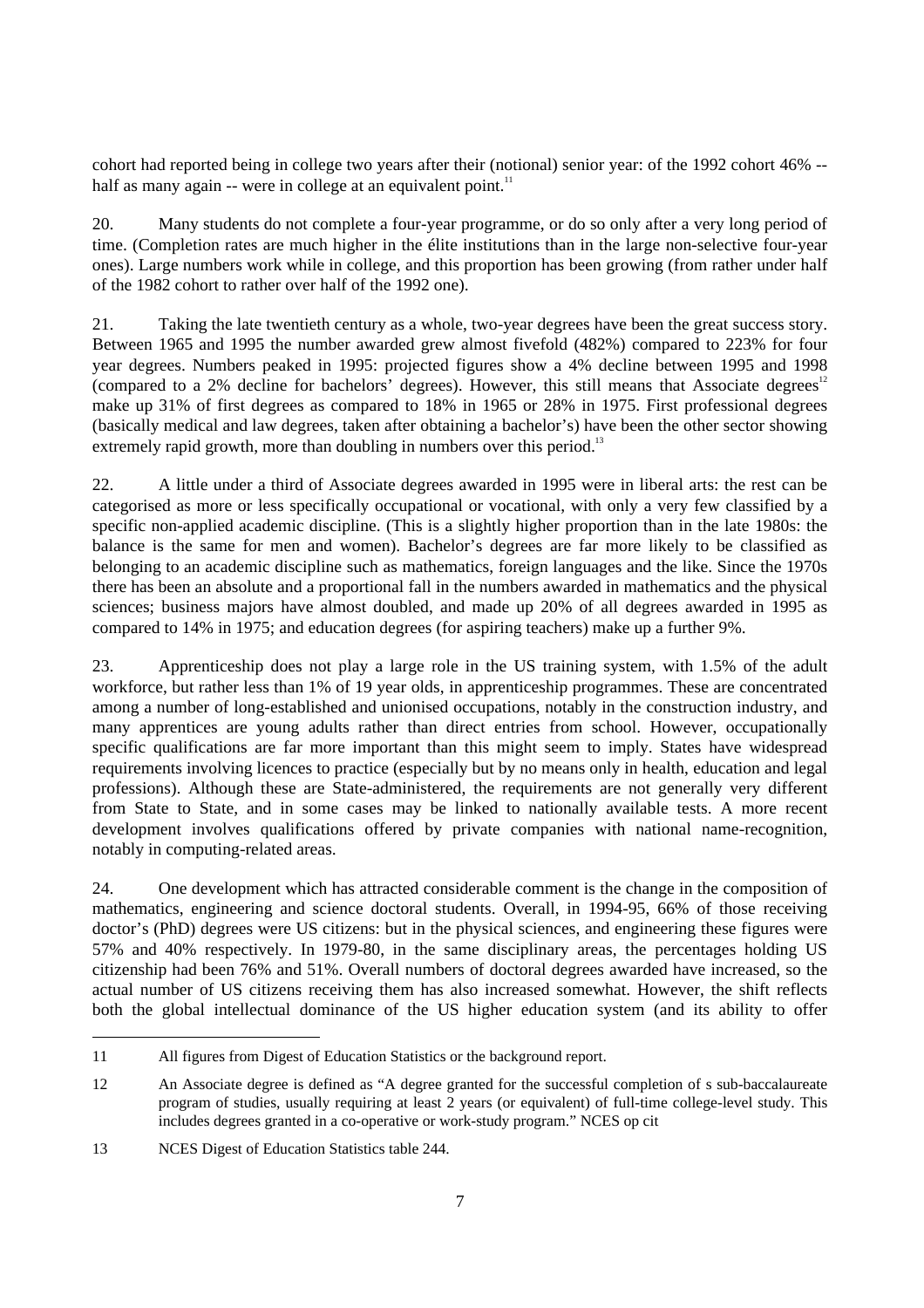scholarships to able students) and a real change in the relative attraction of different paths of study and occupational choices to US students.

# *Funding*

25. Education is a local responsibility, and it is the school districts which remain sovereign with respect to educational programmes. However, State governments have always been important, in both financial and policy terms. For the elementary and secondary school sector, State and local funding are roughly equal in volume, though the ratio varies from State to State. In the twentieth century, and especially the post-war period, Federal money has been both important (especially because it is quite highly targeted) and often controversial. The US background report sums up this situation by noting that, while from the late 60s, "educational reformers succeeded in enlisting the Federal government and its revenues....recently, the pendulum appears to have swung again, reinforcing the idea that education is a local matter that the Federal government can best assist through the awarding of block grants that local agencies can best decide how to spend" (p.39). The continuing tension over the Federal government's role is encapsulated in, on the one hand, the activist agenda of the first Clinton administration, re-avowed in the President's 1999 State of the Union address: and, on the other, the 1998 open letter to Congress from five big city mayors calling for "more flexibility to spend fewer Federal dollars."

26. US government statistics show a drop in the Federal share of total educational expenditures from 11.4% in 1980 to 8.7% in 1995. This fall largely reflects changes in the policies surrounding elementary and secondary education. Federal aid for higher education is far less controversial, as well as far less politically visible. Direct payments to higher education institutions show a real increase (and a large nominal increase) since 1980: but, in an expanding sector, the percentage of higher education expenditure represented by direct Federal payments has fallen from 15.2% (1980) to 12.3% (1995). However, these figures do not include the enormous sums spent on student aid (as grants or loans): inclusion of these would add several percentage points to the Federal share.

27. Unlike in some other OECD countries, US students have traditionally paid tuition fees at public as well as private institutions, but at public institutions these are heavily subsidised by State and local governments. At private institutions, gifts and earnings from endowments play a very important role (and provide for a wide range of scholarships). The Federal government has also played an important role throughout the last half century, most especially through research funding which makes up a very high percentage of income in the top research universities. In 1994-95, average shares in public institutions were 24% gross tuition, 58% State and local, 14% Federal and 4% other: and in private institutions, 55% gross tuition, 19% Federal, 17% gifts and endowments, and 9% State, local and other.<sup>14</sup>

28. The major change in funding patterns since 1975 is that direct funding from the States and the Federal government has declined significantly in proportional terms and the percentage of revenue from tuition has increased. However, at the same time there has been a huge increase in the volume of aid going to students rather than to institutions. Federal loans to students, which did not exist until the 1970s, are the largest single category of student aid, but there has also been a major increase in State programmes and in aid from higher education institutions themselves.

29. Because so many Americans study part-time for their degrees over a long period, or enter/return to college after periods in the workforce, almost half the students enrolled in post secondary institutions are 25 or over. (Among students for bachelor's degrees in four year institutions this figure falls to 29%).

<sup>14</sup> Figures from McPherson and Schapiro op cit and Digest of Education Statistics table 353.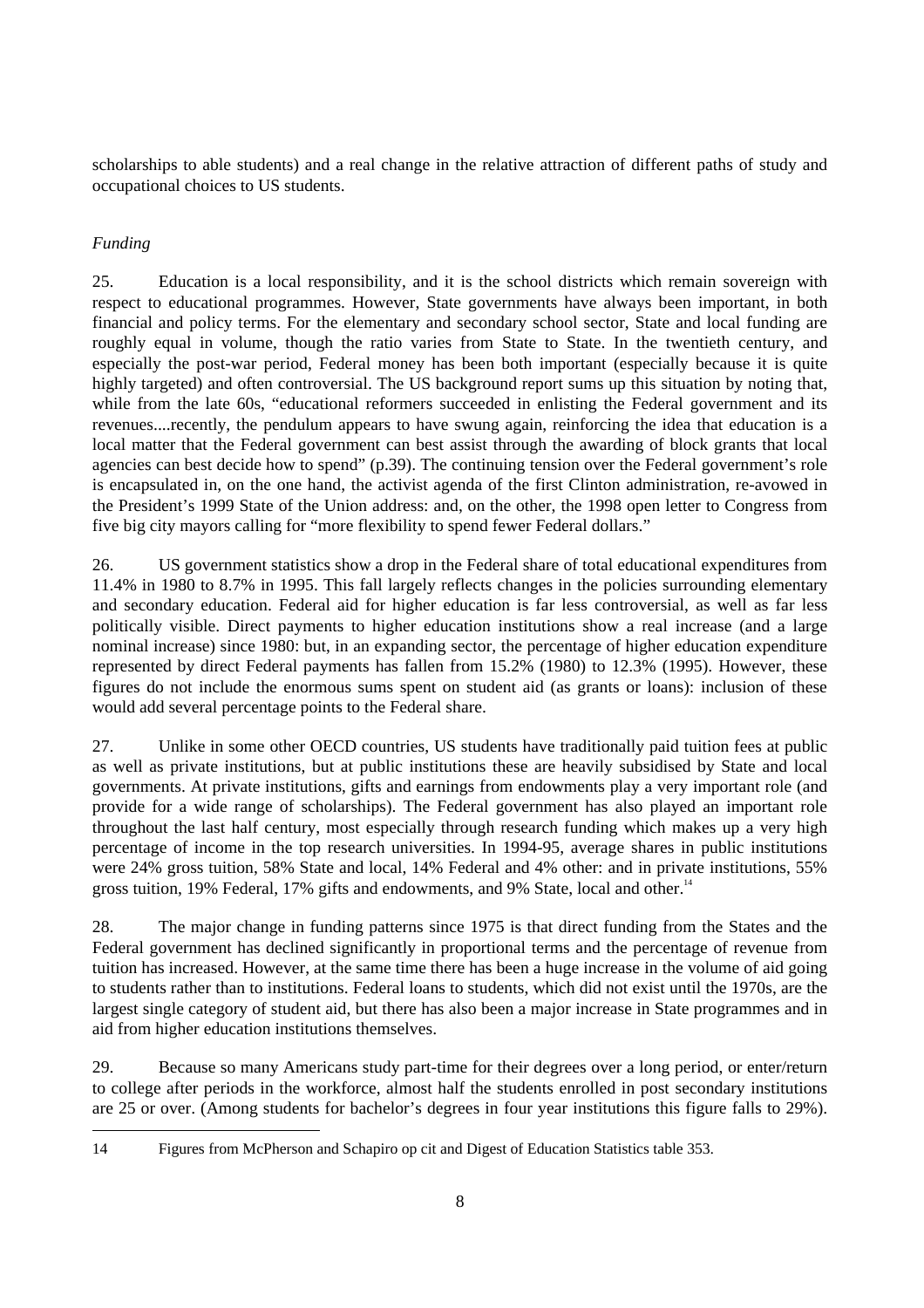Huge numbers of adults enrol in non-credentialled education as well (i.e. courses not providing credit towards formal qualifications): and many businesses pay for, as well as provide, work-related training. In 1995, 40% of the total adult population aged 17 and over (and 48% of those aged 30 to 54) reported participation in some form of adult education or training, defined as anything other than full-time higher education for formal qualifications. While 6% were in part-time higher education, the other 34% were involved in a huge variety of activities. This compared with 33% (and 29%) in 1991.

# *The experience of minority groups*

30. Some sub-groups of the US population, notably the black and Hispanic populations, have significantly lower participation and achievement levels than the national norm. For example, in 1995 the drop-out rate for Hispanics was 12%, compared to 6% for blacks and 5% for whites: in the same year 64% of white high school graduates proceeded directly to college compared to 51% of blacks.<sup>15</sup> These populations are also more concentrated in the large urban areas where both schools and employment opportunities are of lower quality. Much of the difference in educational achievement levels is associated with (and statistically "accounted for") by greater poverty: while among Hispanics, there are major differences between first generation immigrants, for whom drop-out rates are very high, and the native born, whose educational performance is relatively much better. The differences in achievement levels between certain minority groups and the population as a whole are major and stable enough to be a continuing cause of concern.

31. Participation and completion rates increased greatly for both these populations during the 80s and 90s but without closing the gap between them and the white average. For example, blacks make up 10% of the higher education student population but 12% of the population as a whole: and nonwhites form 31% of the student body at the two year colleges but only 24% at the public four-year universities.

32. Unemployment rates are also higher than for whites among Hispanics and far higher among blacks. The U.S. Secretary of Labor noted in her 1998 Labor Day message that "twenty years ago when I headed the Women's Bureau at the Labor Department the annual unemployment rate for black teens was over thirty percent. Twenty years later, I returned to the Department but that statistic hasn't gone anywhere." Blacks are also highly over-represented in the (very large) US prison population. In 1993, for example, 46% of juveniles admitted to state custody were black, 36% white, 14% Hispanic. These young people -overwhelmingly male -- also come, for the most part, from the least advantaged sections of society. 65% of prison inmates are high school dropouts; a third were unemployed prior to entering jail.<sup>16</sup>

# *The American labour market*

33. The American economy is characterised at present by high growth and low unemployment. Young people in high school and college are able, in most parts of the country, to find part time work easily and to combine the two is actually the norm. More generally, a succession of short term jobs is the common experience of young people when they enter the labour market full-time.

34. The terms "churning" or "swirling" are often applied to the process whereby young people work in a range of short-term low-paid jobs and, often, follow a variety of post-secondary courses before

<sup>15</sup> NCES The Condition of Education 1997: indicators 7 & 8

<sup>16 1991</sup> figures. All data from the Sentencing Project and Juvenile Justice Clearinghouse web sites.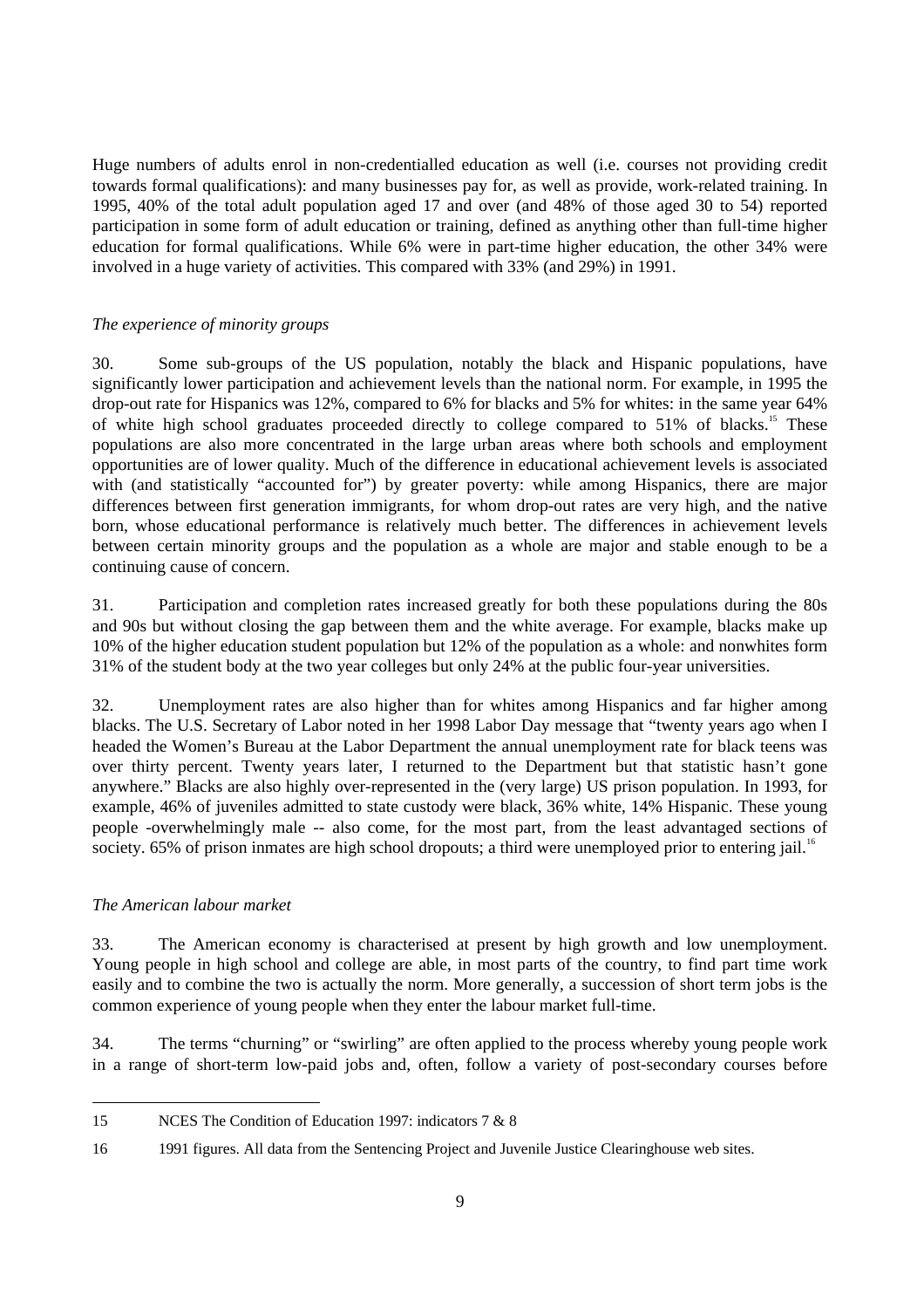settling into longer-term employment. This may be linked to changes in the labour market and there seems to be some evidence that churning has increased recently for the least qualified/lowest paid. However, there is no such evidence for the rest of the young American population.<sup>17</sup> Nor is the evidence conclusive either way about whether this pattern has (net) positive results for either individuals themselves or the economy (because it helps develop varied skills and allows individuals to clarify their preferences) or whether it is a sign of ill-prepared young people who are "scarred" by this pattern because it reduces their eventual chances of stable long-term employment.

<sup>17</sup> See e.g. the summary of research evidence in Research and Policy Committee, Committee for Economic Development The Employer's Role in Linking School and Work (Washington DC 1998).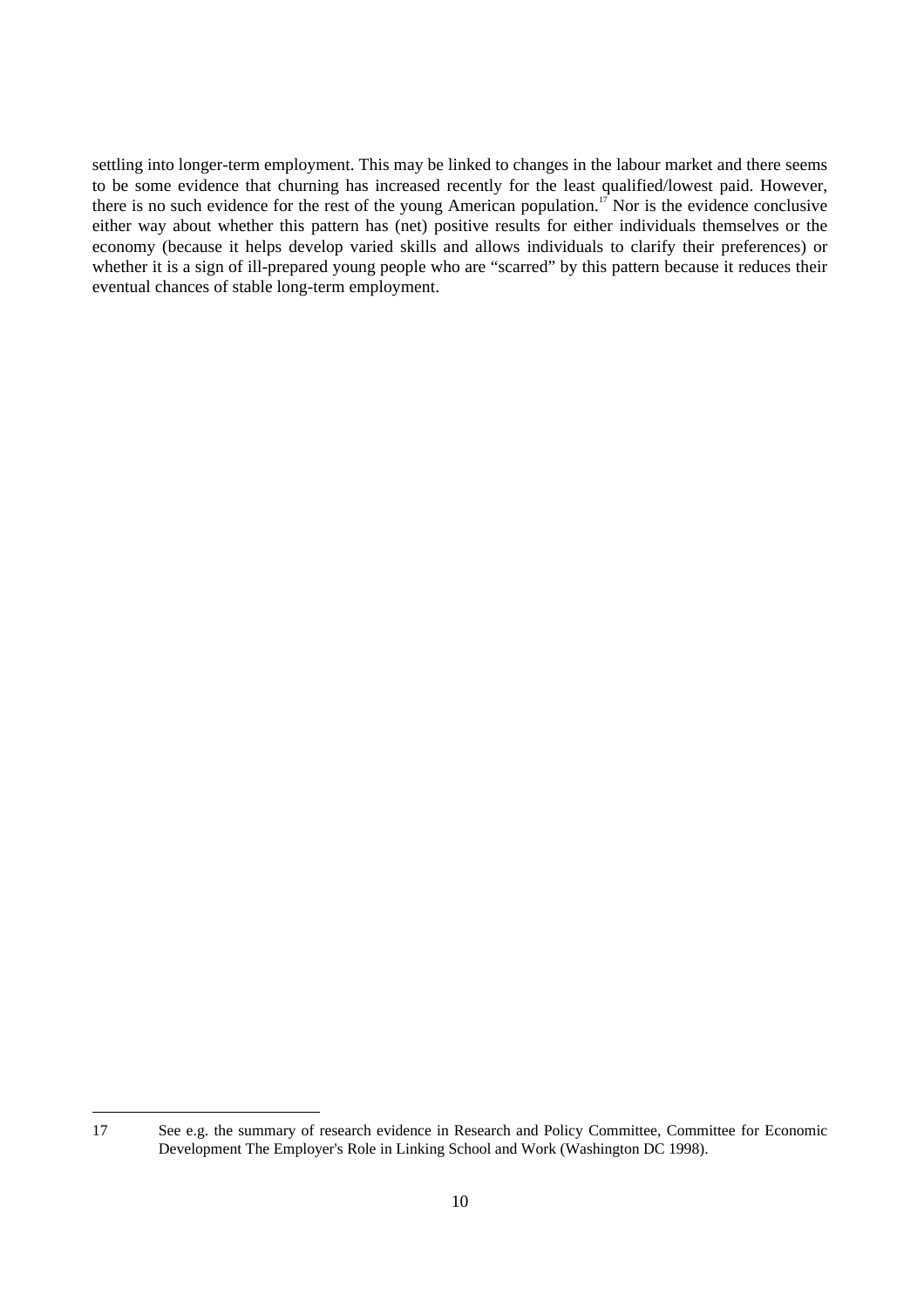# **3. TRANSITIONS IN THE USA: THE HOME CONTEXT AND THE WORLD**

35. A developed country where young people's transition to work is generally successful is one where they can readily find stable employment, where they acquire skills which are relevant to the workplace and give them the possibility of career progression and satisfactory earnings, and where there are ample opportunities for those who wish to undertake extended study, training and qualification. This section provides an overview of the United States from this perspective. *Are* there major policy issues associated with the transition from education to work in late twentieth century America? Or has the booming economy on which everyone remarks also made this yesterday's problem, but not tomorrow's or today's? And to the extent that major issues do exist, how far are they a function of general economic forces and change? How far are they related to specific features of American education, training and hiring practices? And what features of the American policy environment -- legal, institutional and cultural -- must be factored in to any design for change?

# **Are transitions to work an issue? And if so, where and for whom?**

36. It is important, first, to recognise that the United States' record is in many ways excellent and sustained. We note, in particular, the following:

- The country's very successful record in job creation is well recognised, with, in 1998, the lowest peacetime unemployment rate in four decades. At the same time there has been a continued increase in the relative share of professional, managerial and administrative jobs: thus a large number of the new jobs created during the current boom have been "good" jobs.
- The United States continues to possess a strong network of local, voluntary associations. These help involve businesses in their communities (including the schools) in a stable and self-perpetuating fashion, and provide a basis for successful local partnerships relating to particular concerns or initiatives.
- Drop-out rates have continued downwards, even though high school graduation requirements have risen in many States; and more students are graduating with recommended combinations of academic credits.
- − Americans are highly aware of the importance of "human capital" and of developing and upgrading their skills over a lifetime. At every age, a very high proportion of Americans is involved in formal education or training, much of it provided or paid for by employers, but much of it not. Multiple routes back into education exist as part of a diverse and highly flexible tertiary sector. At whatever stage an individual leaves education, there are numerous possibilities for return, and large numbers of Americans avail themselves of these.
- The proportions of a cohort entering tertiary/post-secondary education, and gaining a two or four year qualification, have continued to increase.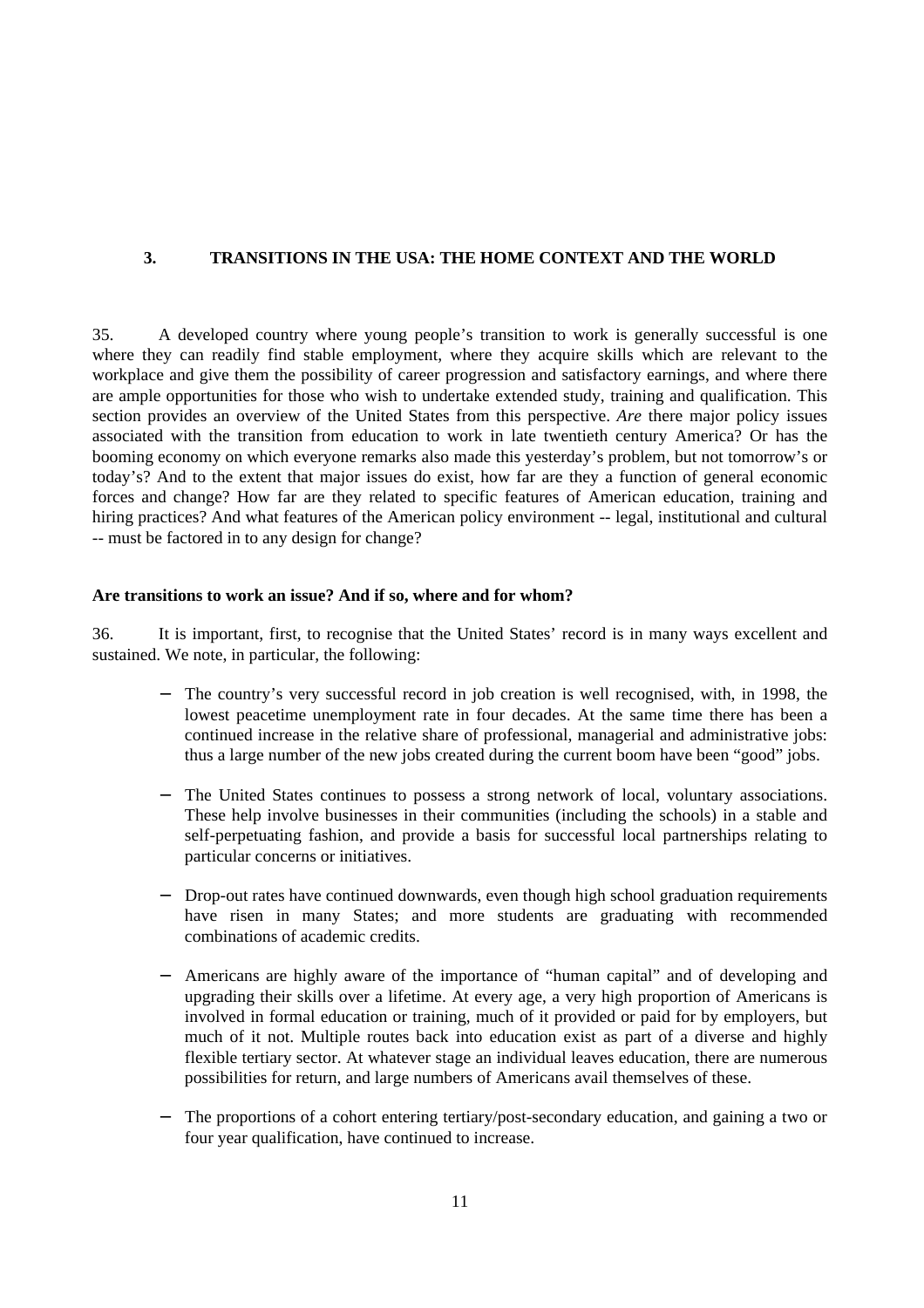- New types of diploma have developed over the last few decades, many of which are concerned with occupationally relevant skills. These include Associate and notably AS (Associate of Science) degrees, which have been the fastest-growing segment of higher education, while nationally recognised certificates from private sector firms are changing the image of the proprietary (for profit) segment of post-secondary education.
- These developments have occurred at a time of very high immigration and when the bulk of immigrants have lower educational qualifications than in the past. Moreover, the USA has a good record with respect to the education of immigrant groups compared to a number of other OECD countries. While many young first-generation immigrants experience serious difficulties in completing high school or entering college, second generation patterns (notably for Hispanics) show very large improvements.

37. Together, these features mean that the American economy is provided with a workforce which takes for granted the importance of lifelong learning and accumulating "portfolios" of skills, both staples of the contemporary education and training policy consensus. From an individual standpoint, more and more people are able to avail themselves of higher education, and thus can aspire to and secure better paid and more stable employment. Inevitably, these increased participation and graduation rates are to some degree being translated into inflated requirements for job entry and cumulative over-qualification (though they may nonetheless contribute to productivity in these jobs). However, the continuing changes in the economy, and in the composition of the labour force, mean that they are also the major transition route into the ever-expanding numbers of technical, managerial and professional positions.

38. Nonetheless, as many American commentators have argued, the current situation also generates major problems for many individuals making the transition to adult working life, and for American society as a whole. The following are of particular importance.

⇒ **The employment and income prospects for those without a high school diploma** are worse than at any time in the post-war period. Median salaries in constant dollars have fallen for young adults in all education categories since 1970: but it is for high school dropouts, and more specifically male dropouts, that the fall has been most marked. Between 1970 and 1993 the median earnings for this group, in constant dollars, almost halved. The ratio of their earnings to those of high school graduates fell from 0.84 to 0.67: vis-à-vis college graduates, it fell from 0.67 to 0.43.

Female drop-outs have not seen as much of a drop in median earnings as have males, but they are much more likely to be outside the labour market altogether. In 1995, those without a high school diploma were generally almost four times as likely to be unemployed as those with a degree: but while 72% of the male group were in the labour force only 47% of women were. In the two year period after the high school class of 1992 graduated, 19% of drop-outs from that cohort had not held a single job: again, the figure is much higher for women than for men, in part because of childbearing. In 1996, women who were a year out of college (with or without graduating) were twice as likely to be employed as younger women who had dropped out of high school during the preceding year.<sup>18</sup>

Unemployment has long-term effects on young people's life chances. Young Americans who are employed in their first year after leaving initial education also have a far higher average total period

<sup>18</sup> NCES The Condition of Education 1997 indicators 31 and 32: pp 118-126.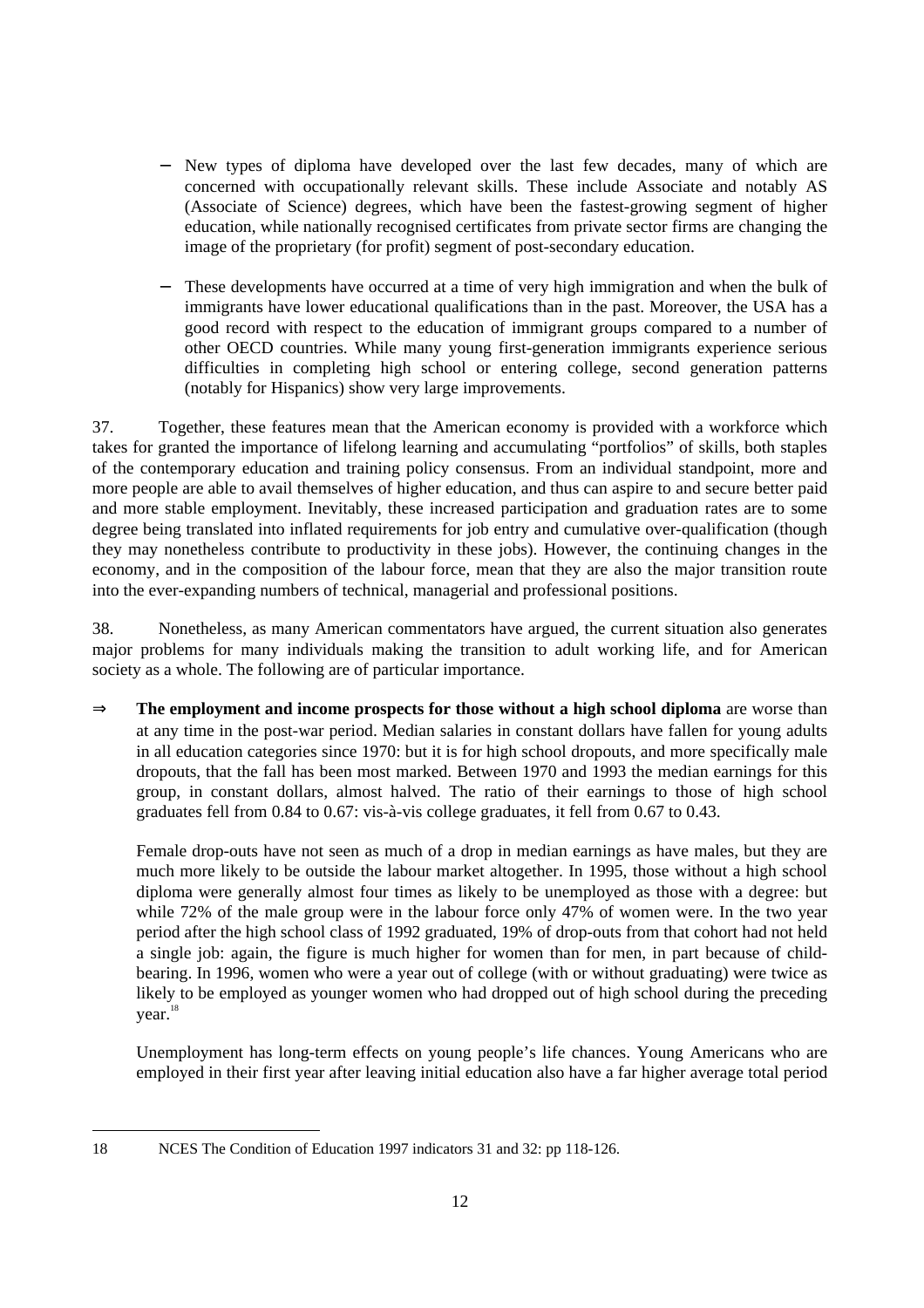in employment across the first five years.<sup>19</sup> Irrespective of education level, getting employment in your first year outside education is the best predictor (and guarantor) of remaining employed. Moreover, since currently available data relate to a period when the current economic boom was already underway, we can expect the prospects for young drop-outs to worsen further in the event of recession.

The worsening position of drop-outs is particularly relevant to those populations, notably minorities in large cities, which have a very high tendency to fail academically, drop out of high school, and (especially in the case of blacks) fail to gain employment. As noted earlier, this group also is highly and non-coincidentally over-represented in the US prison population (which, especially for young males, is extremely high by international standards).

- ⇒ **Completion rates for many degrees** (two and four-year) are low. Since the financial returns to a full degree are much higher than those to "some college", and since the vast majority of noncompleters had intended to complete their awards, this is clearly undesirable. It seems likely that many individuals, along with the taxpaying public, are incurring substantial costs for fairly low returns in these cases; and that they reflect serious inefficiencies in the way higher education is organised.
- ⇒ **Young adults with some college, or a bachelor's degree**, have, respectively, maintained or increased their average earnings vis-à-vis those with only a high school diploma: but they too have experienced declines in real median earnings. The ever-growing number of workers with college education increases the pressure on others to go to college in their turn; but students and their families also have to face lower returns on their college expenditures. At the same time, the real costs of college for individuals are increasing, in absolute terms as well as in relation to household income.

In the previous section, we noted the importance of tuition income for American higher education and its increasing share in revenues. Increases in student aid have made participation in higher education both feasible and increasingly common for all income levels. Nonetheless, there has been a widening gap between more and less affluent students in both enrolment rates and enrolment patterns. Because of the highly differentiated nature of American higher education, any such changes in enrolment patterns may be highly significant in terms of future access to income and opportunities.

While participation rates for all groups have grown, the gap in enrolment rates between students in the lowest income quartile and those from the other three quartiles grew between 1980 and 1993 by 12 percentage points. Moreover, low-income students are concentrated in the two-year/community colleges and low selectivity public universities, and have become rather more so in the last fifteen years. Conversely, a smaller proportion of students from upper income families attend two-year colleges than two years ago, and a higher proportion attend medium and high selectivity universities than in the early 1980s. Current changes in the nature of Federal student aid are likely to reinforce rather than counteract these trends, since they involve a shift to tax credits which are relatively more favourable to middle and upper income families.<sup>20</sup>

<sup>19</sup> OECD Employment Outlook July 1998 (Paris: OECD).

<sup>20</sup> Figures taken from McPherson and Schapiro op cit.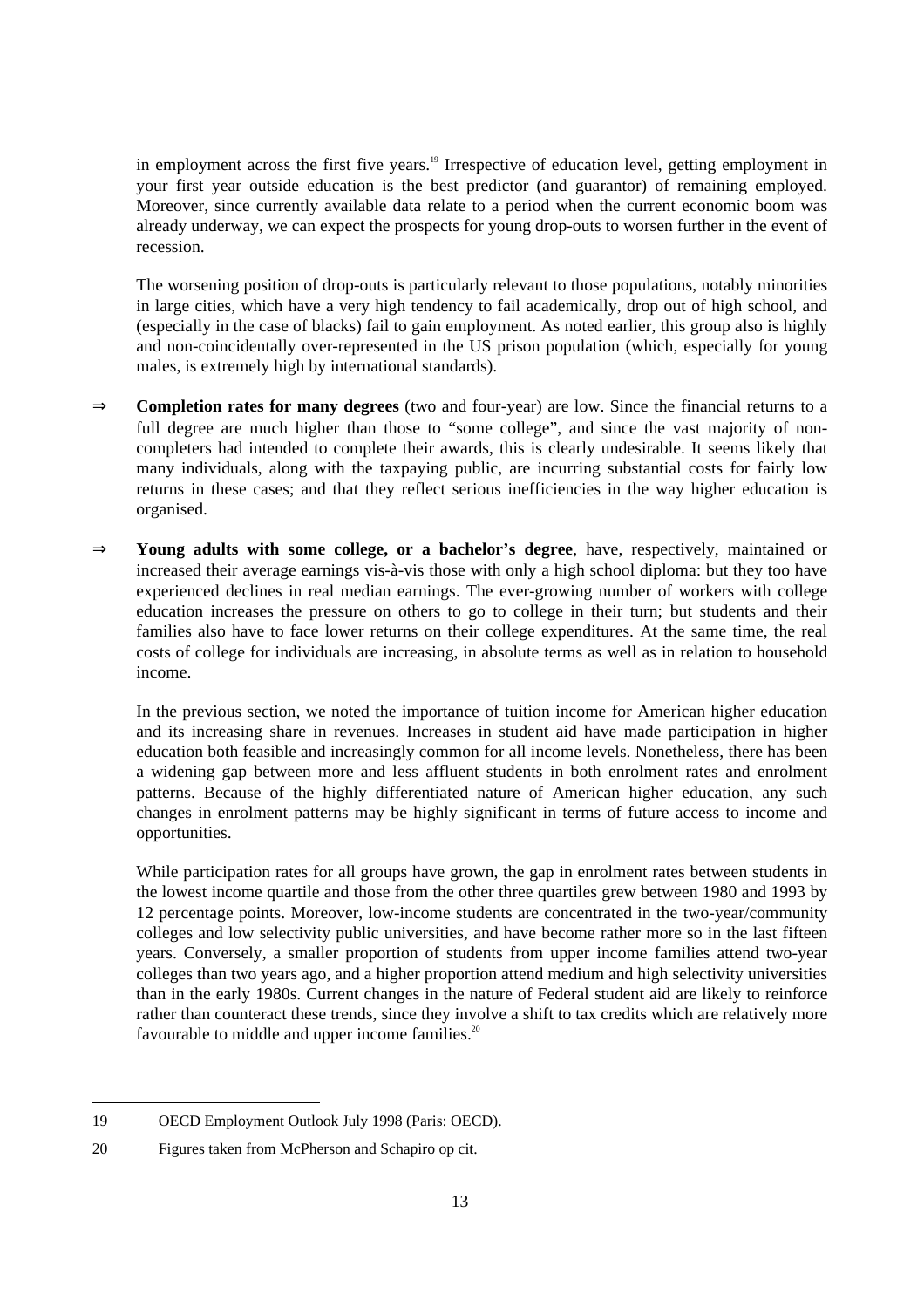These changes raise a number of issues relating to the transition process. First, there is a major issue relating to cost. *Individuals are facing higher real costs, but not higher real returns.* Although States have cut back their share in funding quite markedly, they continue to appropriate increasing absolute amounts in nominal (and, in most years, real) dollars: while at Federal level, there has been a spectacular increase in the real volume of lending. One may reasonably wonder whether the country, or the taxpayer, is getting value for money here. Second, Federal grants for higher education have been very effectively targeted to low income students and have played a major role in improving college access. However, in recent years there has been a shift to reduce these in favour of loans, which effectively means a redistribution to middle-income students instead. This in turn appears to be diverting low-income students towards the cheaper two-year colleges as a way of avoiding large debt accumulation. Such a result may be quite acceptable to policy-makers, especially those who emphasise the value of more directly work-related qualifications (such as the two year Associate of Science (AS) degree): but does not appear to have been thoroughly debated.

Third, the increase in real costs, and the higher proportion borne directly by students and families, have almost certainly contributed to the marked increase, since the mid-1980s, in the proportion of American college students combining study with work. The combination is not by definition undesirable. As already noted, in simple probability terms, the best way to get a job is apparently to have one already: employment predicts employment. Sure enough, having a job in the period immediately before leaving education appears to increase the chances of employment later. While research has failed to find any simple relationship between high school performance and part-time employment, it strongly suggests that at some level, paid employment does undermine the quantity and/or quality of study: and we note the major differences between the élite institutions and the non-selective both in the numbers of students working and in levels of degree completion.

⇒ **The increasing size and complexity** of the post-secondary/tertiary sector, and the (perceived and probably real) increase in the fluidity and insecurity of the job market, mean that young Americans face a major challenge in making sensible choices. Public, private/not-for-profit and proprietary institutions compete for their custom on a range of features: price and availability of financial aid; work-relevance (including e.g. the provision of degree-related internships); academic reputation. While a large and growing number of guides provide information on "best buys", and on the relative qualities of different courses and institutions, there are no simple ways for prospective students to gauge how well different options will help them in making the transition to adult employment.

The same applies to employers themselves, who also have no straightforward way of evaluating high school diplomas and transcripts (which are based on teacher-awarded grades). It is therefore not very surprising that American employers report making little use of grades and school recommendations, tending instead to make simple distinctions between broad levels of attainment (drop-out/high school diploma/some college and so on) and to rely on the evidence provided by young people's succession of early jobs, and their consequent references.<sup>21</sup> The huge variability in content and outcomes which marks American education means that information about what courses were followed where, and with what results, has the potential to be very useful to employers. For it to play virtually no role in labour market decisions is not efficient.

<sup>21</sup> Research evidence from the UK, France & Germany (among others) indicates that employers in a good number of other OECD countries make more direct use of information relating to educational achievements than do Americans.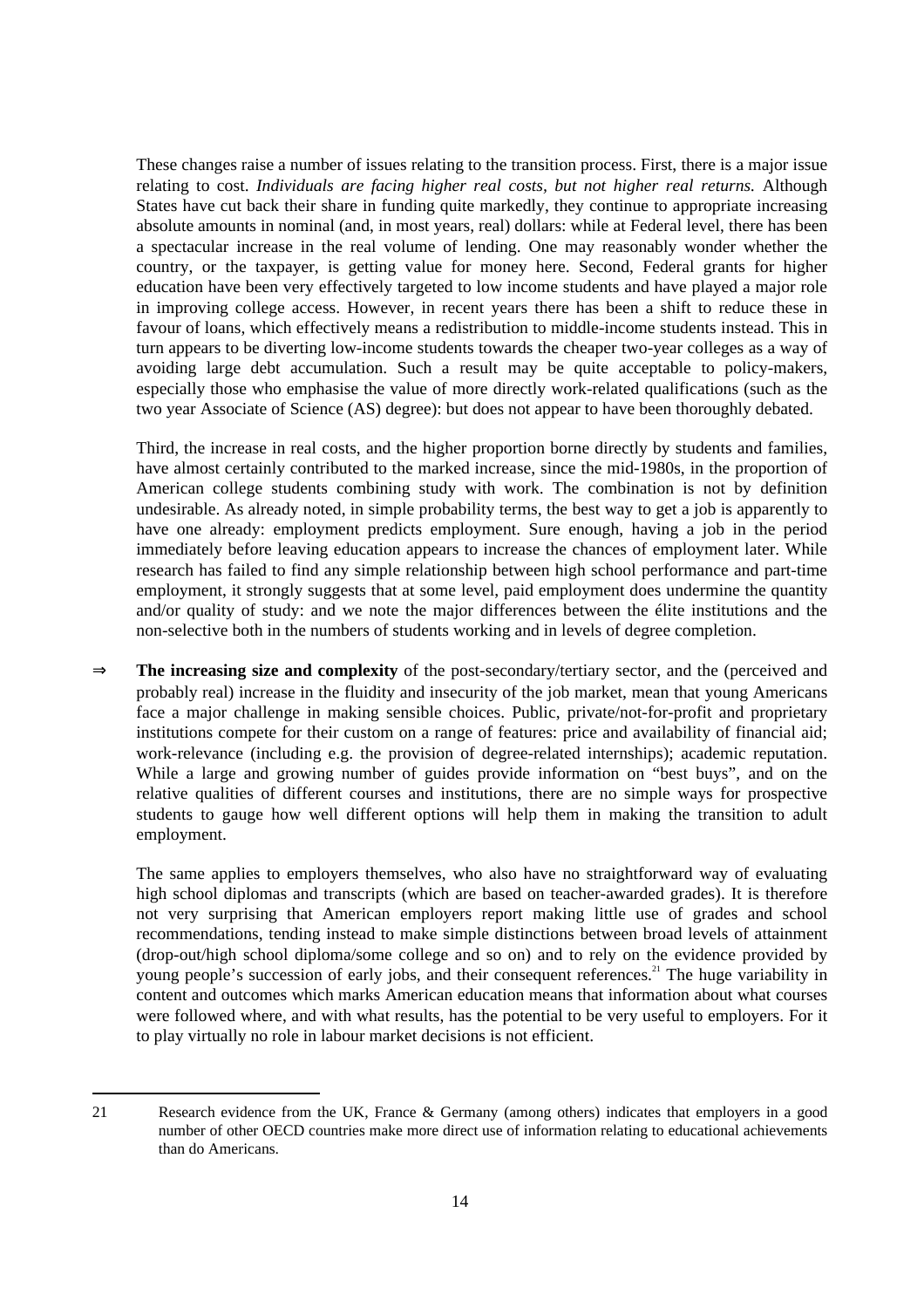#### **How distinctive are America's problems? And how susceptible to change?**

39. This section identifies aspects of the policy environment which we considered to be particular important and which underlie our conclusions and recommendations. The sheer scale (and importance) of the United States tend to mean that its people are often relatively uninformed about or uninterested in overseas systems. Conversely, in recent years, one or two foreign systems have been seen as "beacons", with wholesale copying advocated in ways which often display misunderstanding both of the copied systems and of their relevance to the US context. It is therefore worth identifying which key aspects of American "transitions" are the same as or highly similar to current experience in other OECD countries; and also summarising the extent to which they can actually be influenced by deliberate intervention within the education and training system.

#### *Common concerns, common challenges*

40. In many respects, the U.S. scene, as summarised in the preceding pages, is familiar to any OECD visitor. We can identify five major features which it shares with other late twentieth century developed economies, which structure the choices of their young people, and which also must be taken as givens when formulating social policies. They are:

- i. Major changes in the balance of job opportunities: notably a general decline in unskilled jobs, declining proportions employed in manufacturing (with the decline concentrated among the semi- and unskilled), growth in services, increase in the share of technical and professional level occupations.
- ii. The increasingly disadvantaged labour market position of those without formal educational credentials and the "unskilled".
- iii. An increasingly prolonged transition from full-time education to full-time employment and an increased tendency for young people to combine education and paid employment.
- iv. Steadily rising educational aspirations, especially for higher education. (This follows the transition to more or less universal completion of upper secondary schooling, which occurred in the US fairly early and is now characteristic of the vast majority of OECD countries).
- v. Fiscal pressures on governments which preclude any major increases in the share of GDP, or of government spending, devoted to education and training activities.

41. In addition, the importance of raising skill levels is central to policy debate (and a source of anxiety) in a very large number of OECD countries, reflecting consensus about the importance of education for an emerging "knowledge-based" society. However, specific concerns vary. In the United States and in some European countries, basic skills (literacy, numeracy) and academic mathematics and science achievements are a major concern: elsewhere (notably the Pacific Rim countries) originality and the development of analytical and critical thinking are the subject of calls for reform. There are also differences between countries in the extent to which the business community takes an active role. American businessmen and organisations are far from unique in their vocal criticism of education standards and involvement in policy-making: but nor is this level of engagement the rule.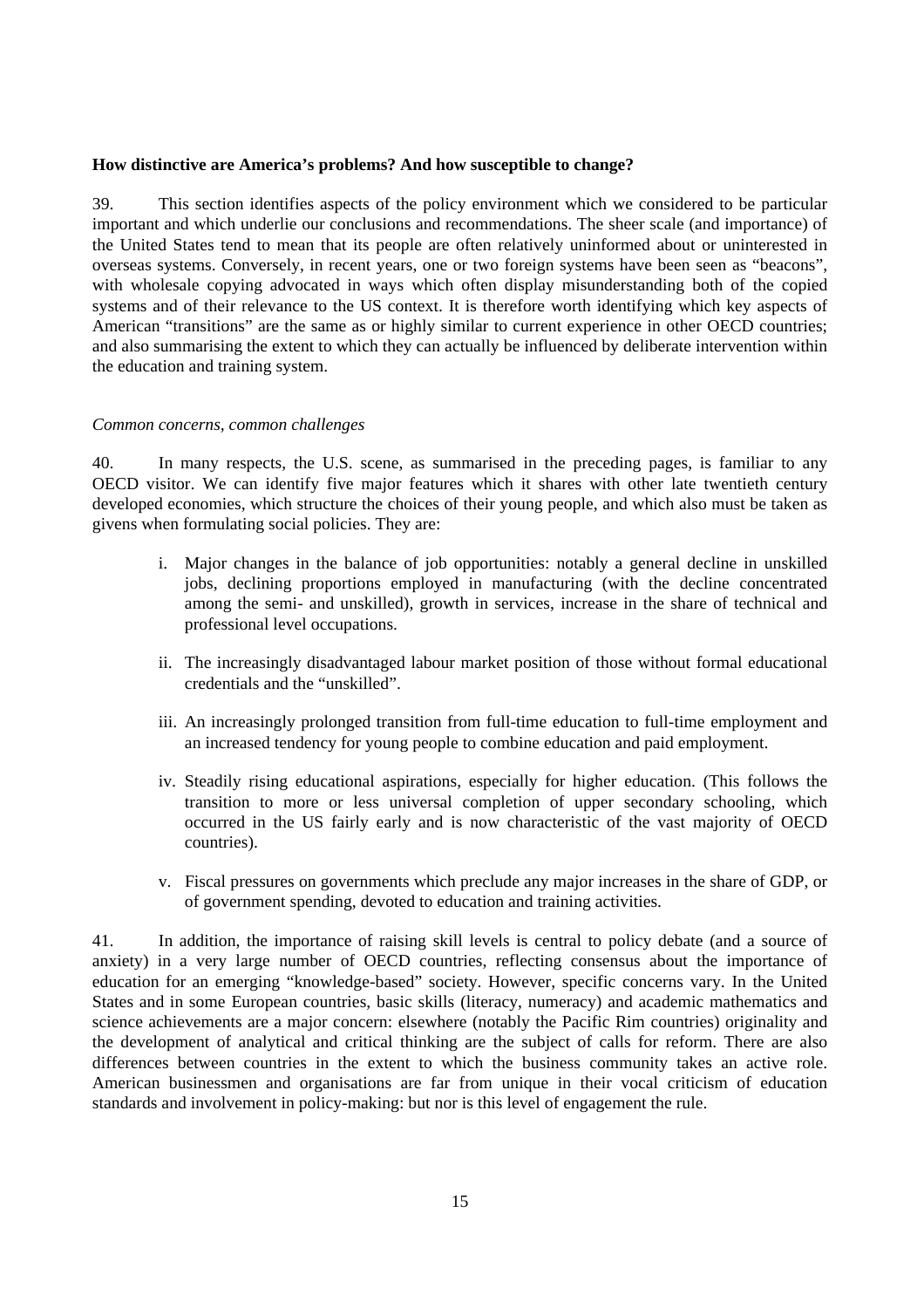42. Such common developments provide the rationale for a large thematic review such as this one. However, there are also, in every OECD country, specific features which must be taken into account in formulating effective policies. Some of these may be particularly apparent to the overseas visitor, for whom they are not a taken-for-granted part of everyday life: and we argue, later in this report, that disappointments in recent policy result partly from the "invisibility of the obvious" to US policy-makers and advocates.

#### *The American way?*

43. In understanding and formulating U.S. policy on education to work transitions, we consider that the following seven characteristics are especially important.

- i. The extreme complexity of educational governance and regulation. Americans often refer to the complexity of their system, but in fact the way education and training are organised and delivered is quite easy to understand and quite uniform (by international standards) across the country. What is complex is the number of different jurisdictions and the resulting legal, administrative and decision-making framework. This has major implications, not just in a bureaucratic sense, but in terms of the costs involved in any deliberate, policy-led change, and for the sort of qualitative outcomes that can be achieved.
- ii. Size -- geographical and population. This may seem so obvious as to be hardly worth mentioning; except that it is apparently very tempting, at both State and Federal level, to suggest that Americans should borrow policies which might be workable for small countries, but which are actually quite unworkable for large entities. A very large country is not the same as a small one expanded. In the case of the US, the sheer size, diversity and rapid movement of populations, dynamic economic growth and complexity of governance mean that centrally-conceived plans for "systematising" matters on a large scale are particularly problematic. [In the context of education-to-work policies, it is also worth flagging two aspects of the country's size which have particular and direct implications for policy and to which we return below in sections 4 (The Transition Process (1)) and 6: namely the wide distances between homes and workplaces, and the absence of public transport systems in most communities].
- iii. A complex and well-established system of certification and licensing requirements for many occupations, organised at State level. The American labour market is generally recognised as flexible and open, and most commentators agree that this has contributed to its massive generation of new jobs in recent years. However, it appears to us that there is far more credentialling (and, in comparative perspective, far more regulation of workplace training activities) than many Americans recognise. Higher education institutions, professional and occupational associations and testing organisations, as well as State licensing authorities, are central to this. Their activities have an impact on a high proportion of the workforce, if not its most visible high-tech or low paid and insecure elements
- iv. The absence of formal and legal procedures for consulting, and delegating powers to, the organised "social partners" (business and labour) such as exist in some other OECD countries. The USA is characterised both by low union membership, and by employer organisations which stand outside the formal regulatory structures; though it also has an unusually strong tradition of volunteer involvement by business and others.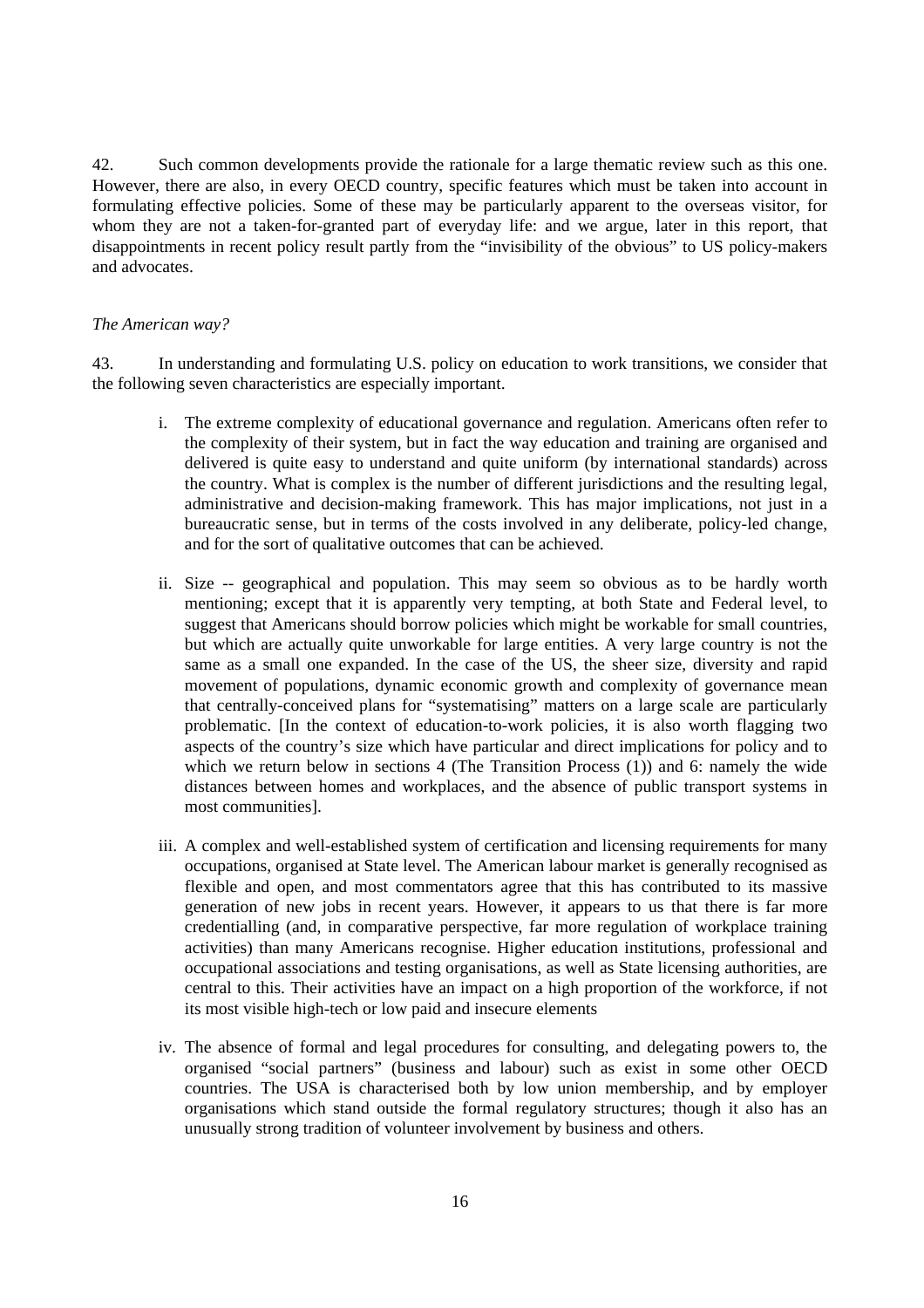(These last two points are very important because labour market practices are deeply embedded in countries and are everywhere very resistant to rapid, government-inspired change. Policies which are intended to improve young people's transition to employment, for example by improving the way their programmes and school diplomas "signal" possession of labour market competencies, need to recognise and work with the grain of established and familiar processes).

v. Very strong institutionalised opposition to tracking, and corresponding commitment, among education professionals and administrators, to the concept of the comprehensive high school. These attitudes are long-standing. Vocational education was criticised for its "tracking" implications -- notably by Dewey -- from the very time when it was introduced into high schools, and Federal grants began. The Smith-Hughes Act of 1917 established Federal funding for vocational education and represents the beginning of Federal involvement at secondary/high school level. To Charles Benson, one of the most eminent post-war scholars of vocational education, the "Act effectively killed the ideal of a common curriculum for all students"; and he quotes the Advisory Committee on Education established by President Roosevelt which in 1938 voiced similar concerns:

The program in vocational education has to some extent disregarded (the) American ideal of a single system of schools, and has encouraged the creation of a dual or separate school system for the education of workers.....the requirements of the scheduling of classes in vocational education enforce this distinction even where the program of vocational education is given in a cosmopolitan type of school.<sup>22</sup>

Regardless of whether they were justified, it is hard to imagine any equivalent committee of the time, anywhere in Western Europe, expressing comparable concerns in this way. The beliefs and attitudes which underlie them remain extremely important in understanding contemporary America and the relative success or failure of recent education initiatives.

vi. Societal commitment to liberal education ('liberal arts') for all and a broad education for citizenship; and a strong belief that college can and should be attainable and open to all citizens. This too is long-standing and is evident to some degree in the electives of the high school curriculum, and even more, as viewed from other OECD countries, in the nature of the US college curriculum. American students in four-year colleges do not, for the most part, commit themselves to a particular field of study on entry, and even when they do, devote much of their time to other areas. While at its worst this system can lead to a "pick n'mix" programme of study with little coherence or depth, at its best it may provide a genuinely broad and demanding education.

While all OECD countries are experiencing rapid increases in the demand for higher education, the attitudes and values summarised here are especially strong, and very longstanding, among Americans. They are associated with a low status for vocational programmes which, while also far from unique, is at the extreme end of the OECD spectrum.

vii. The extent and degree to which severe education and employment problems are concentrated among particular, identifiable populations. While many of the characteristics of US inner

<sup>22</sup> Charles Benson and Harold Silver Vocationalism in the United Kingdom and the United States (London: Institute of Education, University of London 1991).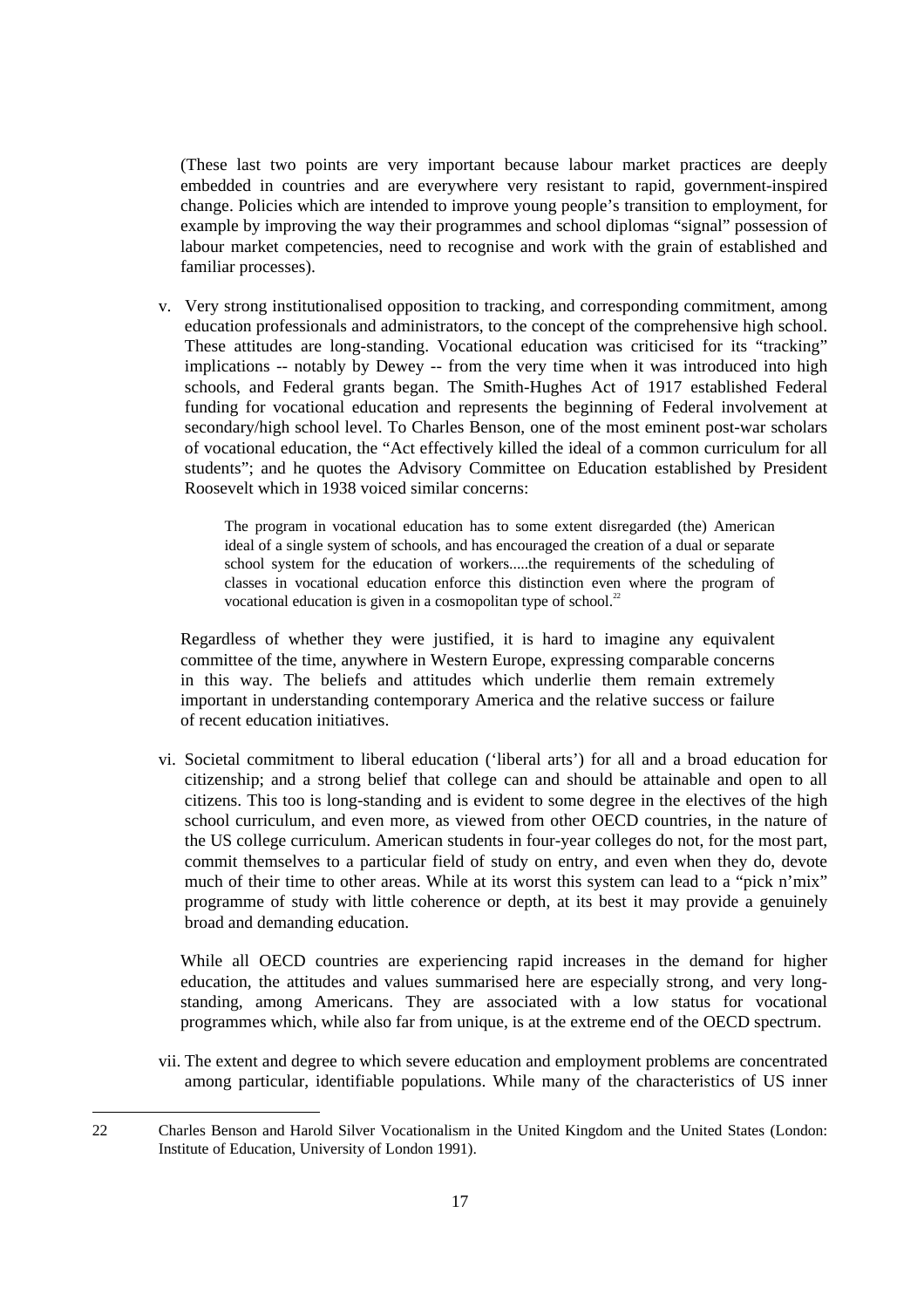city populations are found elsewhere on a smaller scale, in the American case they are different enough in scale and degree to be, in effect, also different in kind.

44. Of course, there are many other ways in which the policy environment of the USA is distinctive: for example, in the degree to which it funds formal and methodologically sophisticated evaluations of government programmes; in the direct involvement of organised citizen and interest groups in the legislative process; and also in the relative *absence* of a major OECD transition mechanism, namely government-funded "special employment programmes" which provide direct subsidies or otherwise lower the costs associated with temporary special-status jobs. (In part the United States has avoided these by also avoiding the high structural unemployment rates which affect so many young Europeans). However, in terms of the transition issues identified above, we think that the seven features listed are of particular importance; and they play a major role in our evaluation of recent US policies and future possibilities.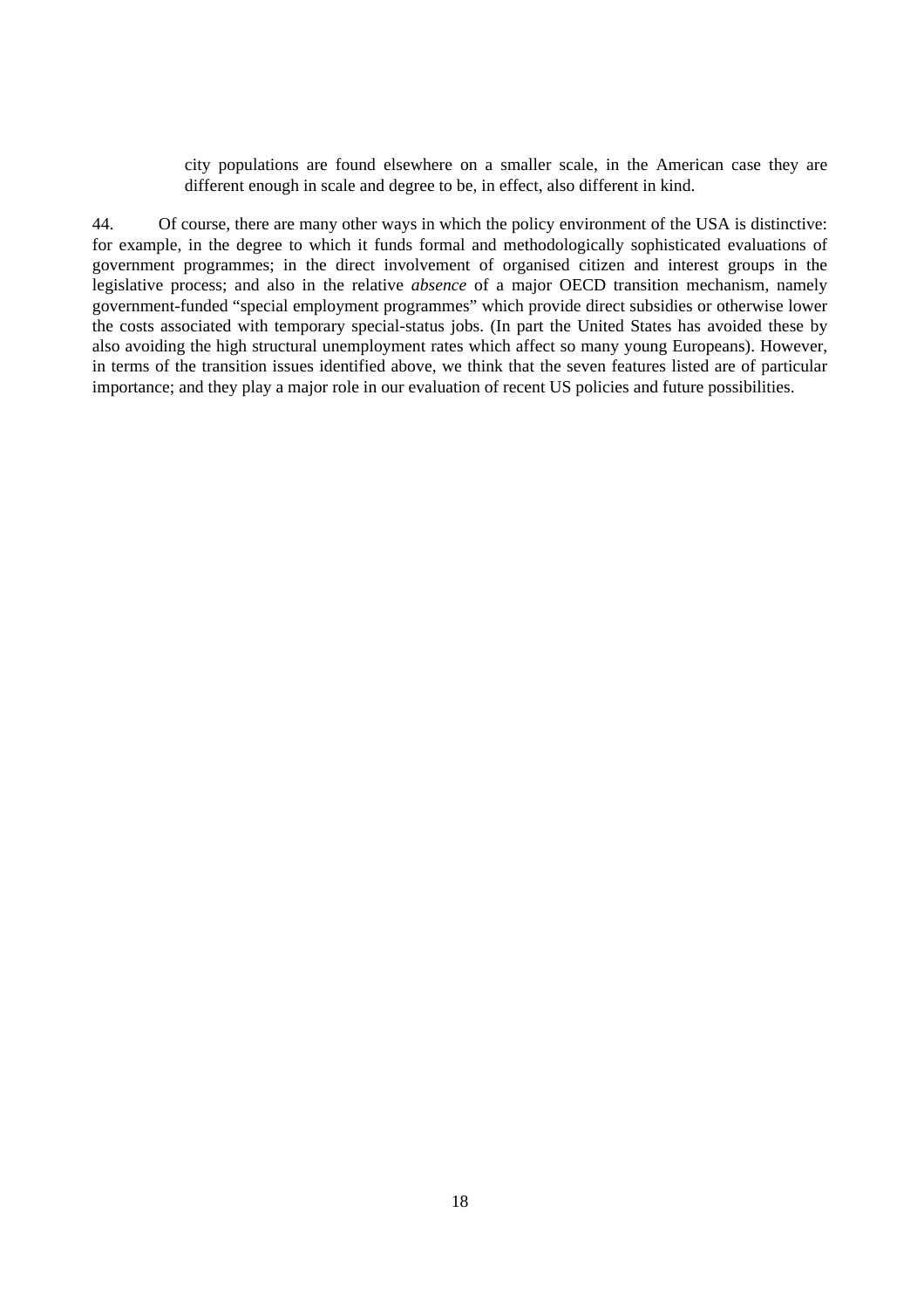# **4. ISSUES AND RESPONSES: AN EVALUATION OF RECENT AMERICAN POLICIES**

45. In this section we describe and evaluate some of the major policies and recommendations with which the United States of America has approached youth transitions. Inevitably, our first hand experience, and, indeed, our access to good background literature was uneven: and in some cases - notably outcomes from the four year university sector -- we have more questions than answers. However, some clear themes and conclusions emerge.

# **The transition process (1): "School to Work"**

46. The years immediately before and during the first Clinton administration were notable for their concern with education-work transitions, and especially with policies commonly grouped together as "school to work". Prior to Clinton's presidency there had been a vigorous debate about reforming national school to work arrangements, fuelled especially by the publication in 1990 of the report *America's Choice: High Skills or Low Wages*. The report, produced by the National Center on Education and the Economy, argued for clearer pathways from school to career, more employer involvement, work based learning, and youth apprenticeships, and was supported by a number of subsequent reports. Many strands of this debate are apparent in key legislation of the first Clinton administration, notably Goals 2000 and the School-to-Work Opportunities Act, both of which made new Federal monies available to States and localities.

- 47. Among the arguments advanced in favour of major reforms were:
	- The supposed mismatch between labour force requirements and college graduation rates. Some of the most enthusiastic proponents of the "school to work" philosophy argue that far too many people take (or enter) four-year degrees, given the demands of the economy; and that far fewer should do so.
	- Neglect of the "Forgotten Half" of high school students because the curriculum was geared to academic requirements and future four-year university entrants.
	- Possible inefficiencies for both the economy as a whole, and for individuals, because of a lack of clear "signalling" of occupational and vocational skills gained in vocational courses. Basing courses and training on commonly recognised national occupational standards would, it was argued, improve this situation and therefore the attraction of vocational options.
	- A perceived lack of workplace skills, including interpersonal skills and personal qualities, among young people, deriving from a lack of communication between schools and business, and ignorance, on schools' part, of workplace requirements. The most influential list of skills which schools were encouraged to develop was the 1992 SCANS competencies (see Box 3 below), produced by the Secretary's Commission on Achieving Necessary Skills, established by the U.S. Department of Labor.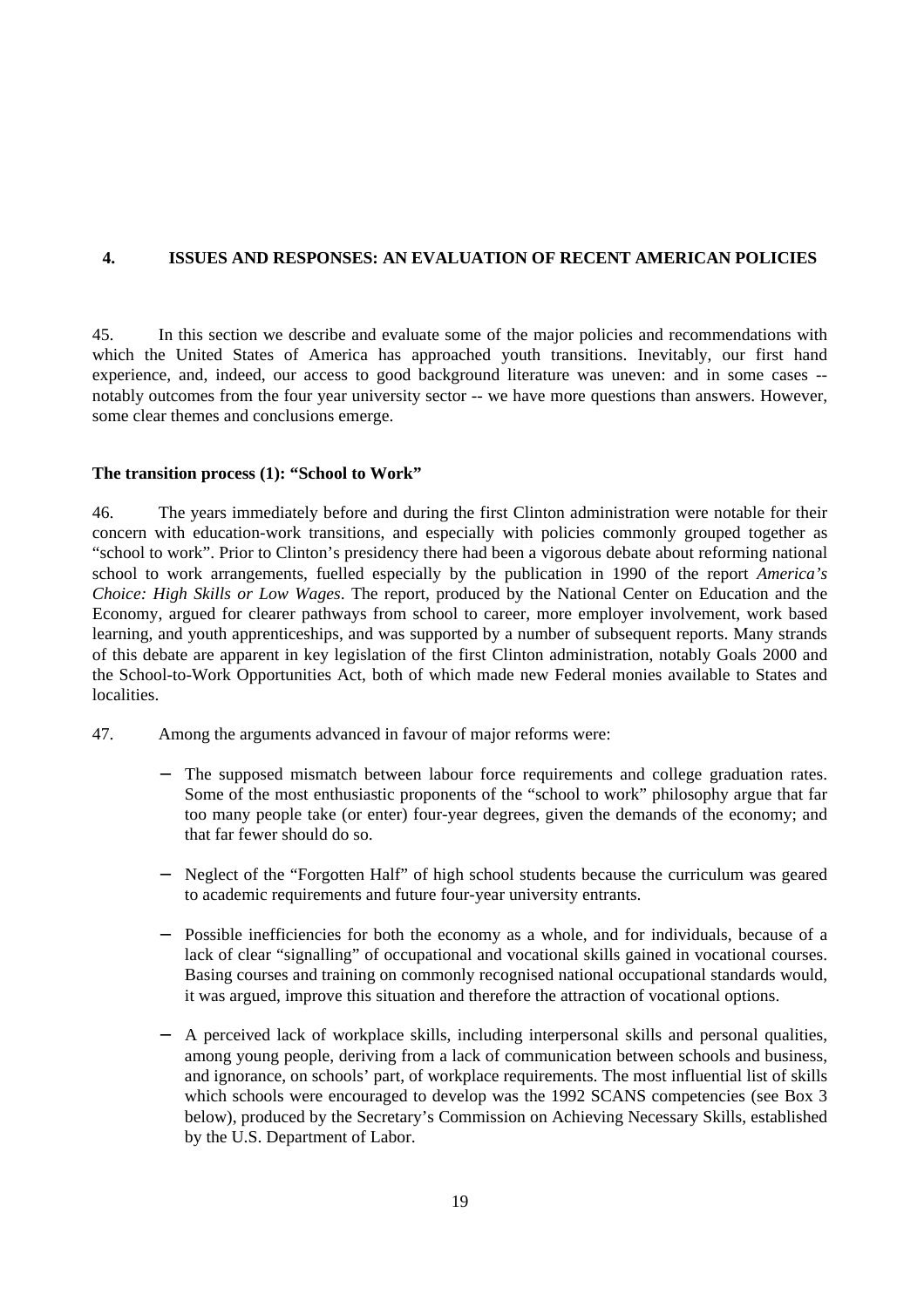Misplaced decisions by students about what to study (thus increasing the likelihood of dropout) along with wasteful "swirling" or "churning" during early working life, both ascribable to ignorance about the job market.

48. This analysis was heavily influenced by reform advocates' perceptions of European training systems, and the contrast they drew between

> the high unemployment, low status, lack of access to jobs in the primary labour market, and isolation from adult mentoring and responsibility of most American 16 to 19 year-olds with the high status, earning power, and significant amount of adult attention and responsibility received by young people in many European nations.<sup>23</sup>

49. Consequently, there has sometimes been a presumption that it is both possible and desirable to build, within the United States, a high quality pathway that leads directly from school to employment, a pathway having value and standing equal to that which currently leads from high school to college, and to similar pathways in a few other OECD countries (notably Denmark and Germany). Indeed, the development of pathways directly from high school has been a major element in both the discussion and (to a lesser extent) the implementation of recent Federally-supported reforms. Developing youth apprenticeships, for example (see Box 1), has absorbed a considerable part of the energies of Federallyfunded "school-to-work" teams in some States.

50. The idea that reforms should try to counter a general preference for college entry is a major over-simplification of the views of many "school-to-work" reformers, who have emphasised the importance of increasing and diversifying pathways *to college* and the value of entering college with a clear career focus. However, the message that all young Americans should have the opportunity to enter work via post-secondary programmes, rather than directly from high school, has not been well understood by many in the States and communities that we visited, whether advocates of change or its opponents.

51. One result has been that many opponents of the reforms (both those initiated by States and those initiated by the Federal government) have spent considerable time tilting at windmills, but in doing so have given many politicians a misleading impression of what "school to work" is mostly about. Clearer communication of the goals of school-to-work reform, and perhaps a rebadging as has occurred in some of the States visited, is needed.

52. Our visits suggest that local partnerships with the business community, and a variety of initiatives in career education, career planning and career information are among the most impressive developments to have flowed from the 1994 School-to-Work Opportunities Act and related programmes. We were informed that, at the national level, school-to-work activities do not receive vocal support from business. Given the variety of ways in which Federal legislation affects businesses, it is hardly surprising that "school-to-work" is not a priority: but at local level, where businesses are directly involved in recruiting high school and college students, we were impressed by the enthusiasm and commitment they bring to partnerships. We have also been impressed by the fact that a number of State governments are putting considerable amounts of money into this type of activity, and, in many cases, encouraging school activity strongly through regulations, mandates, and recommendations. For example, in Massachusetts, the legislature has given strong support to short internships and job shadowing activities; while in Wisconsin, the impressive attention paid to career exploration throughout students' high school career can be attributed to State requirements that predate School-to-Work legislation at Federal level.

<sup>23</sup> Hilary Pennington The evolution of the School-to-Work Opportunities Act in John F. Jennings (Ed). (1995) National Issues in Education (Bloomington, Indiana: Phi Delta Kappa International) p. 168.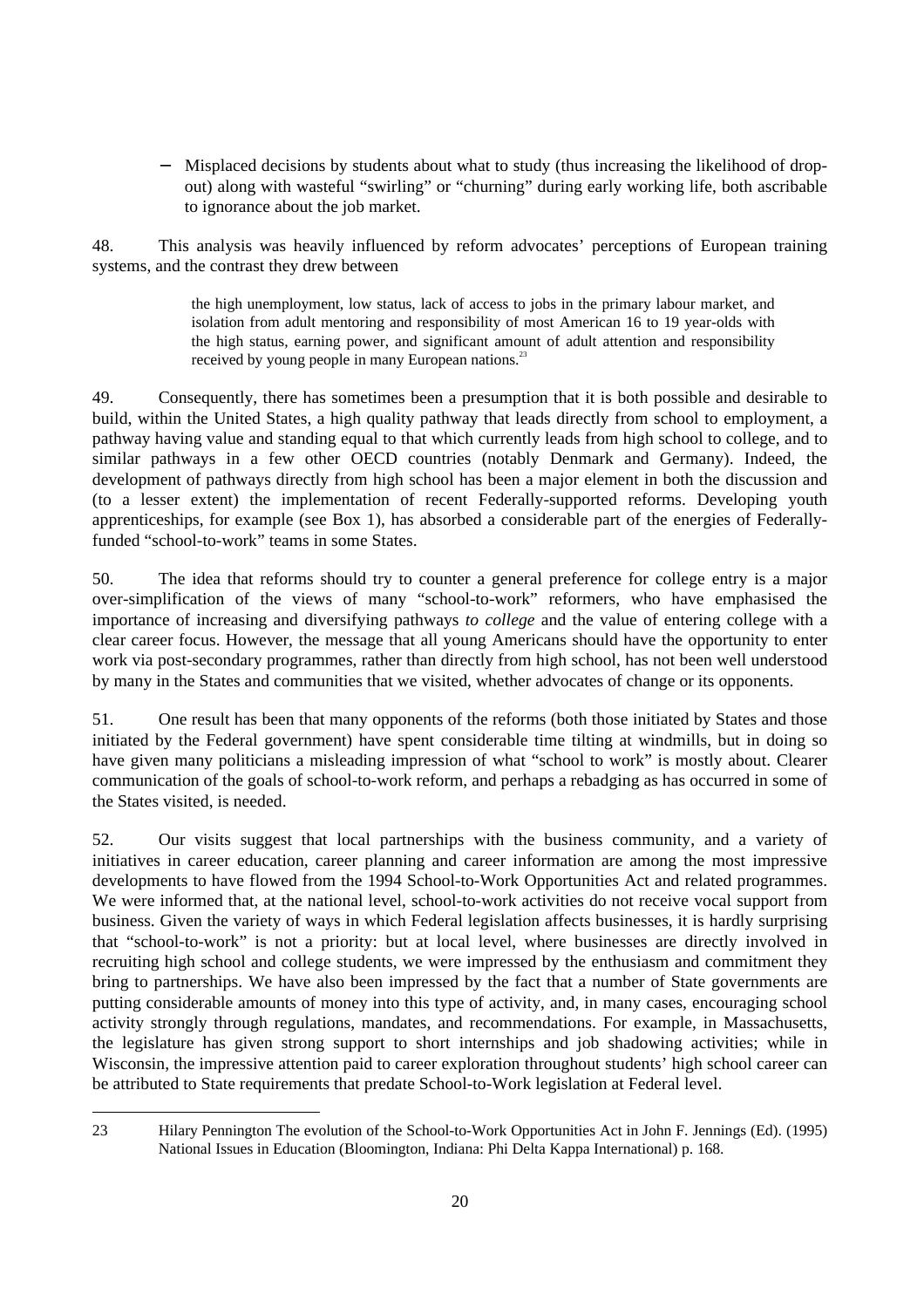# **Box 1**

#### **Youth Apprenticeship**

Although some parts of the United States (including Wisconsin) have a long tradition of developing apprenticeship, in general this is not seen as a desirable and attractive option for young people. The recent experience of States which are trying to build a youth apprenticeship system (encouraged by the School-to-Work Opportunities Act) underscores the difficulties, since in general they reach only a small percentage of youth in a limited range of occupations. It would take very strong efforts indeed to make apprenticeship a relevant option for greater numbers of students.

The apprenticeships we observed during our visit enjoyed enthusiastic support from company managers, and from the young people involved. Nonetheless they had endemic weaknesses: no effective matching of work-based and schoolbased learning, little structured provision of underpinning theoretical knowledge for the work-based programme, a shortage of qualified mentors and trainers in the workforce, no attractive structured career prospects which follow directly from apprenticeship, and, in many cases, lower credits for work-based learning (making it harder to progress to college than via a school-based route, especially in States which are increasing graduation requirements). They were also very expensive to establish and maintain.

OECD experience indicates that, if youth apprenticeship is to move beyond the occasional experimental programme, one needs a business community able and willing to offer large numbers of training places and to invest in effective workplace training; and to then establish a formal agreement to deliver a minimum number of training places a year. Only then can one systematically develop the theoretical courses and training materials, the training for workplace mentors, and the well-recognised career and access routes which underpin a mainstream apprenticeship programme. To achieve this would require a clear political decision based on a consensus with industry and involving employer, union and educational institutions at local, regional and national levels.

53. The enthusiasm with which career exploration activities have been embraced at local level derives, in our view, from two factors. The first is the extent to which many mainstream high school curricula have been almost totally "academic" in both content and pedagogy. American schools are in many ways a self-enclosed world. School-to-work programmes provide a mechanism for rethinking and opening up teaching content and methods. As the proportion of teachers increases who have direct experiences of internships, and of working with pupils involved in job shadowing etc, this is likely to have cumulative effects on classroom activities.

54. The second reason for the enthusiastic response to career exploration is that young Americans, and their families, are increasingly concerned with and for their future careers. Although the economy is currently delivering high growth, there is strong awareness of rapid and continuing change in the job market; and also of the likelihood of harder times again in the future. People also feel that the job market is increasingly competitive (and this has, indirectly, helped fuel the rise in Advanced Placement entries); and many are also aware, if not in precisely these terms, that the qualifications which brought secure financial rewards in the 1960s and 1970s will not deliver the same pay-offs today . All this makes career exploration, and anything that can help young people deal effectively with an overload of information, extremely welcome.

55. Programmes which go further in integrating the school and workplace are on far less secure ground. We saw very little evidence that occupational standards were or were likely to become an important part of vocational courses or hiring decisions. Youth apprenticeships, which attempt to create a high-quality pathway directly from high school, have not reached anything approaching critical mass, nor do we think this is likely. The attempt to establish such a pathway is, in important ways, at odds with a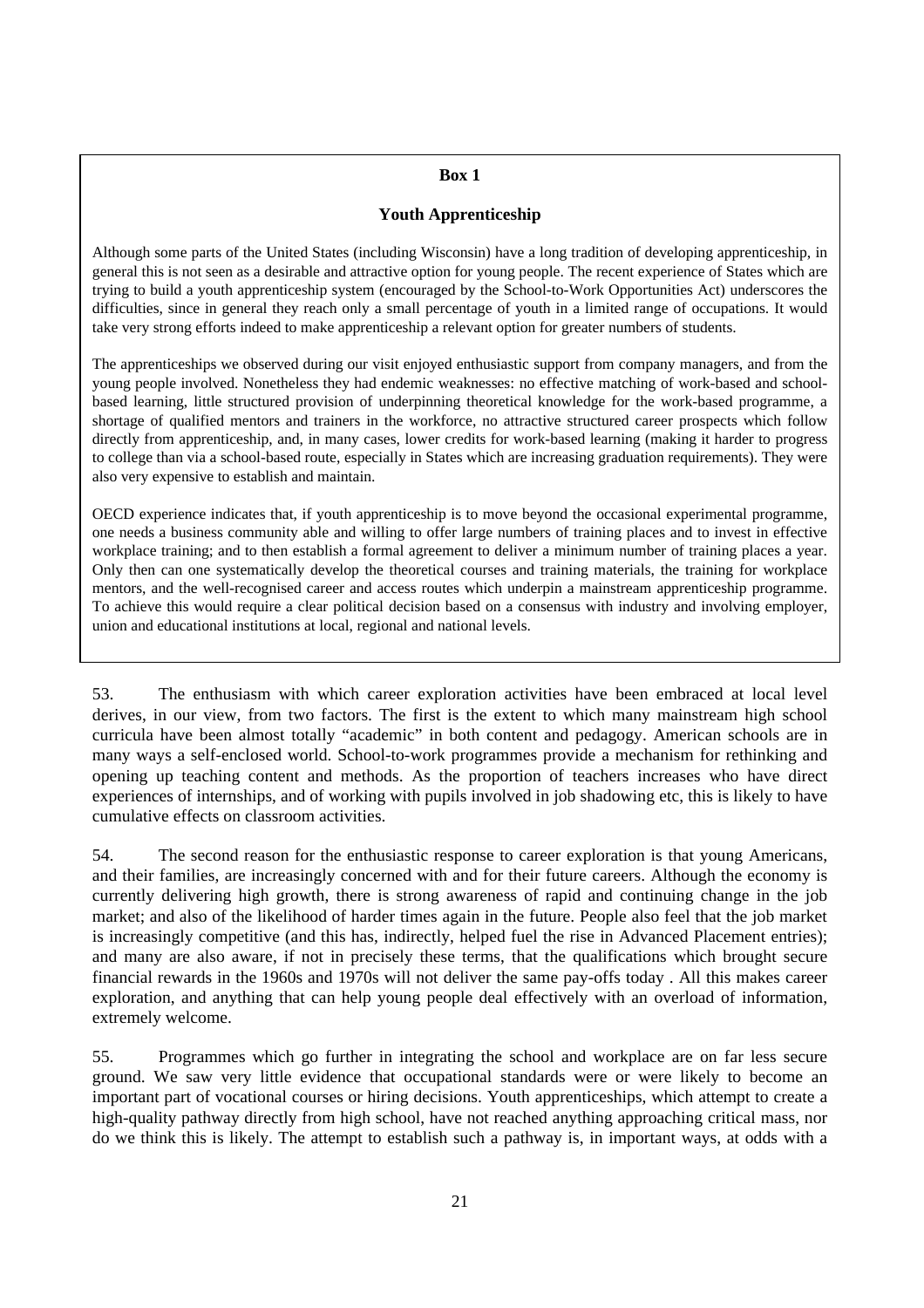deep-seated set of American aspirations and values. Moreover, as currently designed, too many schemes appear to undervalue the importance of broad skill development in a changing and unpredictable economy (see Box 1).

56. Experimental schemes such as youth apprenticeships which attempt to operate quite differently from mainstream high schools inevitably meet a large number of practical difficulties, because there is no facilitating infrastructure in place. Among these are features we have referred to before: geographical distances; lack of public transport; and the absence of organised '"social partners". As a result costs also tend to be high. It is difficult to imagine even the current level of activity surviving without Federal funding, let alone spreading to the thousands of administrative units responsible for American education.

#### **Box 2**

#### **Career academies: improving the school to career transition**

Two key aims of recent US school reforms have been: to better combine academic and vocational studies; and to better connect secondary and tertiary education. *Career academies* are an innovative approach to providing integrated pathways, and they are spreading rapidly. (Related initiatives include the High Schools That Work initiative of the Southern Regional Education Board.) Career academies are schools within a school: self contained clusters of students and teachers within a larger high school which focus upon a particular career theme: for example aeronautical careers, health occupations, financial careers or engineering. They combine college preparation with a career theme and generally incorporate block scheduling and project-based teaching. Partnerships with employers are also one of their defining features.

*Mainland High School* in Daytona Beach, Florida was visited by the review team. Students who enrol in it in the 9thgrade can select from three career academies: Design and Manufacturing Technology; Scientific Inquiry; and Communications and Multimedia. Roughly 370 of the school's 2,000 students are enrolled in a career academy. In each academy they stay together as a group throughout high school, and they have the same group of teachers for much of their programme. Each career academy recruits students with a wide range of abilities, and provides a wide range of exit points: for example directly to the workforce with skills; to an AS or AA degree programme at a Community College; or to a 4-year University. Community Colleges become involved in the teaching programme in order to strengthen the tertiary education links.

At Mainland, students integrate career exploration with their academic and vocational studies. All 9th-grade students start a personal portfolio as part of the school's career planning activities. In the career academies, the 9th-grade curriculum provides a very broad introduction to the chosen career field, and specialisation in particular occupations such as engineering, architecture or automotive technology is delayed until later years. Much of the teaching is project based; teaching often occurs in extended time blocks; and theoretical subjects such as maths are integrated into the students' project work. Mainland High School has strong business partner involvement in its career academies. They act as curriculum advisers, as guest speakers in classrooms, they offer field study opportunities, act as mentors to students, and provide job shadowing and on the job training.

57. In contrast, a number of career academies and related approaches, recruiting large numbers of students within the high school, have registered impressive levels of take-up (see Box 2). We are aware that the relevant evaluation evidence is variable and difficult to interpret, as, indeed, one might expect from initiatives which take so many different forms. However, the very fact that they have been incorporated relatively easily into existing institutions is itself one important indicator of success. It suggests that the approach articulates well with young people's aspirations and with established routes from education to work. In this context we felt it was unfortunate that there had not been more involvement of school-to-work teams with longer established, mainstream vocational education, and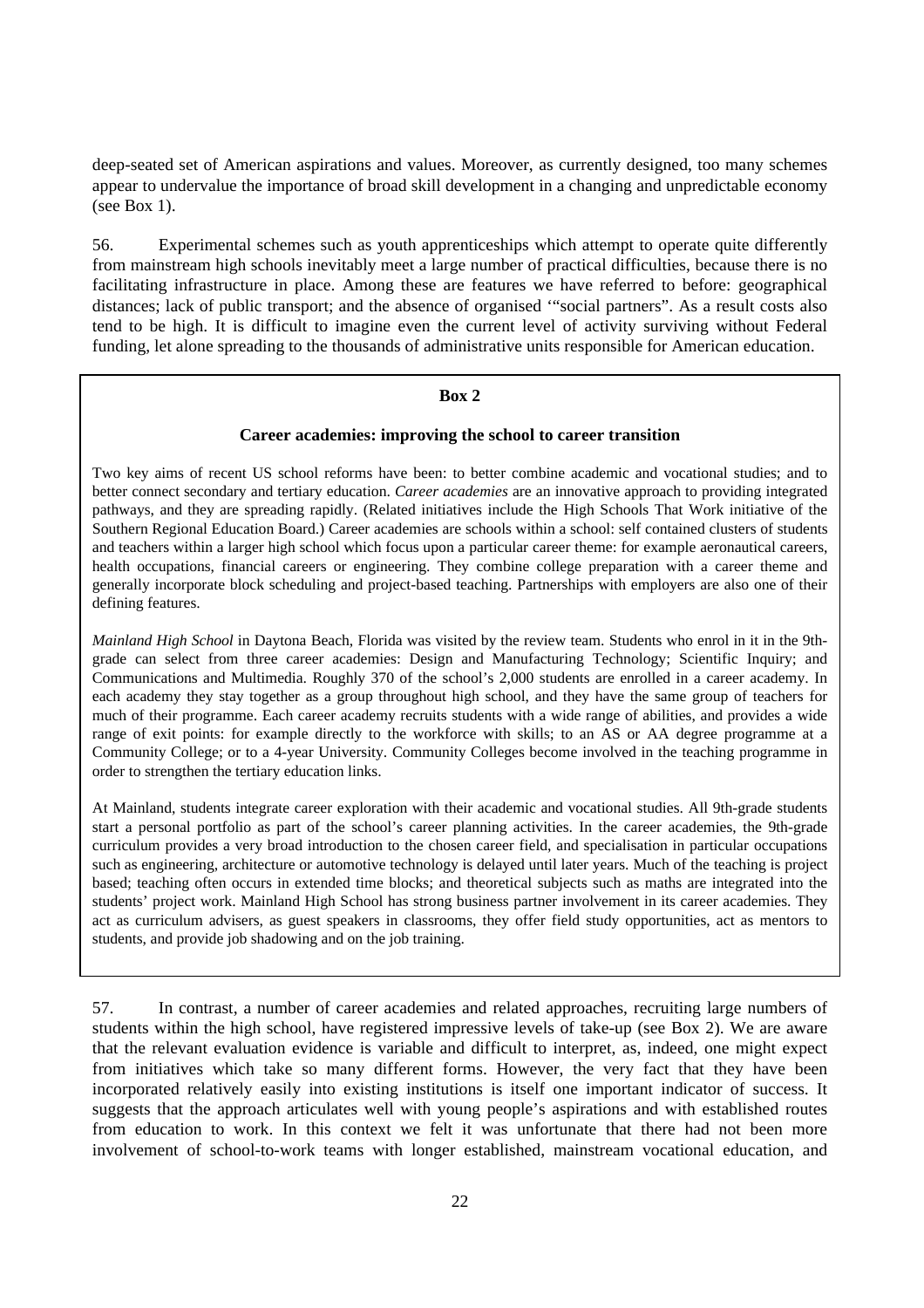especially the co-op programmes. In recruitment terms, these remain by far the largest source of direct workplace experience for high school students; but we were informed that there has been little development of structured workplace learning within them. Generally, there remain major issues to be tackled if any large scale integration of school and workplace is to take place: we return to these below in Section 6.

#### **The transition process (2): College for all?**

58. The Federal and State "transition" programmes which have attracted the most attention (and the greatest criticism) have been those advocating, or interpreted as advocating, major changes in the structure and values of American education. However, at the same time as the ideas of *The Forgotten Half* and *America's Choice* were finding their way into policy, other government programmes and other commentators were advocating transition policies whose main objective was to increase college attendance.

59. At high school level, a major thrust towards higher college attendance rates has been delivered via Federal funds allocated under the Perkins Act (The Carl D. Perkins Vocational and Applied Technology Act). Perkins dollars constitute the largest, longest-standing and most important source of aid to vocational education; and in 1997-98 amounted to over \$1 billion (compared to \$400 million for the School-to-Work Opportunities Act, and \$476 million for Goals 2000). Over the last decade, a major thrust of the re-authorised legislation has been to promote Tech-Prep programmes. These involve school-college consortia, and the creation of four-year programmes whereby a student's final two years in high school prepare them directly for, and lead into, a two year tertiary programme (probably in a Community College). As noted earlier, Tech-Prep consortia have grown rapidly, and now enrol a sizeable proportion of high school students: and we consider that this rapid growth should be recognised as a valid (if partial) measure of success in and of itself<sup>24</sup>. More generally, as noted in Section 2, while Federal research spending (which largely benefits the élite universities) has been declining, Federal student aid has been growing extremely rapidly, and has helped to make possible the recent rapid increase in higher education entry rates.

60. Of course, the two sets of policies are not necessarily in direct conflict. Some highly vocal critics of "over valued" university education (such as Wisconsin's Task Force on Implementing Occupational Options) have also been strong advocates of universal post-secondary participation, but with growth coming from the two-year colleges. Nonetheless, there are crucial differences in underlying attitudes and aims. In one case, the major aim is to enable vocational students to enter college: in the other, it is to persuade students who are thinking of college to select vocational options. <sup>25</sup>

<sup>24</sup> Formal evaluation evidence on Tech Prep and on career academies is summarised in David Stern Improving Pathways in the United States from High School to College and Career: paper presented to the OECD conference on "Preparing Youth for the  $21^{\text{st}}$  century" Washington DC February 1999

<sup>25</sup> The second of these positions is articulated clearly by Kenneth Gray in a publication for the American Vocational Association. "Sadly, college graduates who lacked a career focus in school often find themselves working in low-skill, low-wage jobs while they search in vain for an opening…At the same time, graduates of two-year college programs in high demand occupations – such as certified welders, dental hygienists, chefs and machine technicians – usually find high-paying jobs quickly…Technician jobs are more plentiful than professional ones" Kenneth Gray "The Gatekeepers" Techniques, January 1997. Alexandria, Va: American Vocational Association 1997.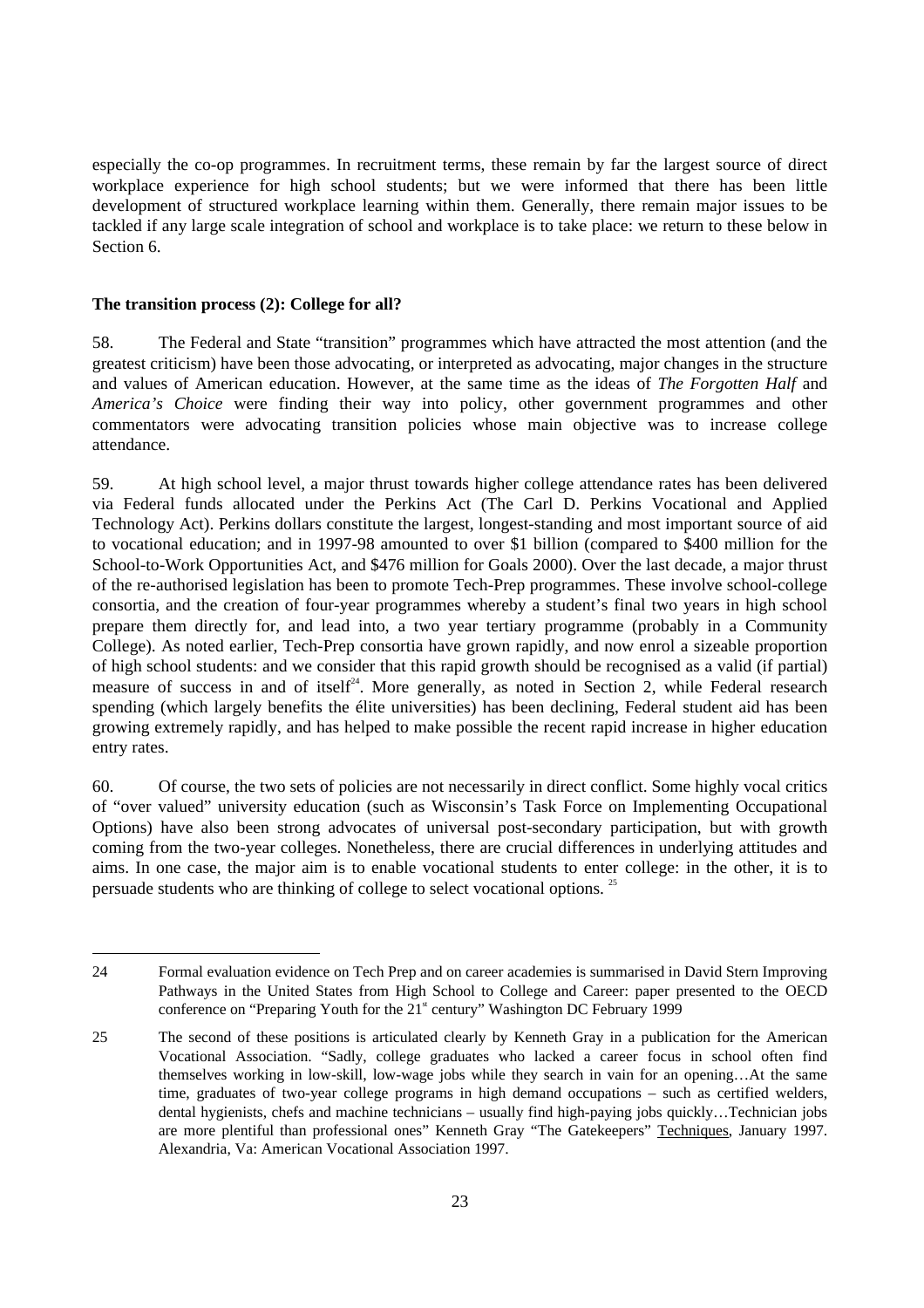61. Federal policies have been pushing on an open door in trying to increase the numbers whose transition to work is via a college education. In the period since 1980, the "forgotten half" who do not proceed directly from high school to college has fallen to a (forgotten) third. The 1998 Perkins reauthorisation places particular emphasis on the need to upgrade the academic components of vocational programmes, to ensure that students can progress, and maintains its support for Tech-Prep consortia. At both State and local level, education officials expressed enthusiasm for the abolition of "general track" options which provide students with neither the structured transition of a Tech-Prep programme, nor the academic credits of a full college preparatory programme. Concrete steps to this end have been made in a number of States including Massachusetts and New York (which has abolished the non-Regents Diploma): and in every State which we visited we were told that it was a State goal that every student should be in a programme which provided for college entry. Certainly, our perception is that there is no future for vocational tracks -- or general ones -- which do not offer the possibility of such progression to college.

62. As described in Section 2, the fastest growing sector of higher education in the post-war period has been the two-year colleges, with Associate degree numbers showing an enormous absolute and proportional increase. Some of these will reflect Tech-Prep enrolments: more generally, many are vocationally-oriented qualifications which are self-contained and "terminal" in nature rather than designed as the first half of a four year degree. One might conclude from this that large numbers of students are, in fact, making a positive choice in favour of shorter occupationally-related rather than liberal arts and other non-vocational qualifications.

63. There is certainly some truth is this view, as evidenced by the emergence of the AS (Associate of Science) degree, and the success of the new very occupationally oriented private for-profit colleges and of industrial certificates in, for example, computer networking. But caution is in order. Some of the resistance to vocational programmes and school-to-work type initiatives (from students and from parents) reflects the tendency of these programmes to promote community college rather than four year-college based degrees. Data on the student bodies of two-year colleges show that middle and upper income students have been forsaking them over the last ten years, so that they are increasingly the preserve of students from lower-income families. The enormous increase in student grants and loans which has characterised the last thirty, and especially the last ten years, has helped to underwrite the continued surge in college participation; but lower income students are highly sensitive to tuition fee increases, and the real cost of college to students and families has been increasing.<sup>26</sup> These factors, rather than any positive decision not to attend four-year institutions, may account for a great deal of the two-year sector's growth and give cause for concern on equity grounds.

64. Certainly, in spite of claims that the four-year colleges were failing to respond to job market demands, we found no concrete evidence that this was the case. (For example, we were frequently informed that the four-year colleges' failures meant that many community college students were now baccalaureate holders returning to obtain required job-related skills. We found no data to support this conclusion and understand that none exist). However, we were also surprised, given the quality and quantity of American research, to discover how little material is available on the sector, and especially the large non-selective four year institutions. Given their increasingly important role as the institutions from which young people move into full-time employment, and the widespread concerns over general quality, and about American students' under-representation in science, math and engineering programmes, we find this extraordinary. More and better information would be highly valuable.

<sup>26</sup> McPherson and Schapiro op cit.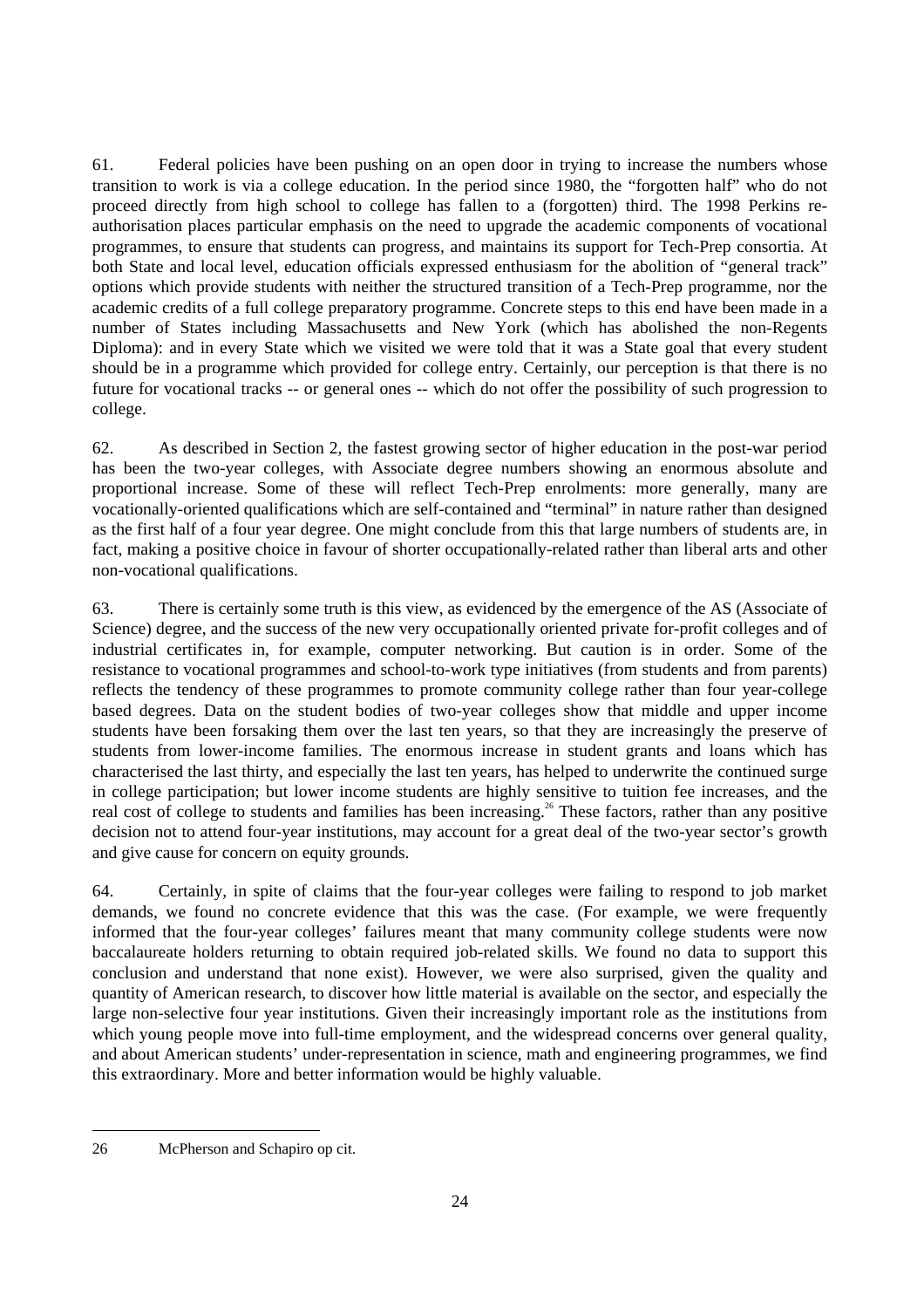#### *Academic standards of entry level workers*

65. The third set of policies and recommendations which relate to education-work transitions are concerned directly with students' academic achievements and the curriculum. The reform movement that swept through American education in the 1980s, in the wake of the report *A Nation at Risk*, shows no sign of abating, and has recently been given renewed impetus by the Country's relatively poor showing on the international TIMMS surveys of mathematics and science achievement. The standards and assessment requirements which are being legislated into being by a large number of States represent the most activist phase yet of school reform. Their impact is likely to be visible and pervasive: and in some cases may actually alter the normal US pattern of virtually automatic age-related promotion between grades.

66. Since much of this activity relates to the K-12 curriculum as a whole, rather than to the end of high school, it might seem relatively removed from this study's concerns. However, not only is the underlying rationale for reform often couched in terms of future productivity and competitiveness: policies are also described as a direct response to business and employer complaints about the quality of current entry-level workers. As recently as 1990, the Commission on the Skills of the American Workforce was reporting that employers were not in practice experiencing a shortage of people with the requisite skills. Today, business organisations at national level, and business people involved in local partnerships, seem to be unanimous in emphasising the importance of increasing the basic skills of school leavers.

67. This may reflect the booming economy, and the labour shortages that result. It may reflect changes in the nature of the entry-level workforce. (This is less white, and more likely to come of recent immigrant stock than in previous decades). Immigration itself, which is at an extremely high level, has also changed, in that current immigrants are more polarised in their educational achievements -- either very high or very low -- than previous cohorts). Business opinion may also have changed under the influence of changing economic and competitive pressures -- or of these same influential reports.

68. Business responses often emphasise "soft" skills as well as (though never instead of) "academic" skills. The most influential formulation of business requirements are the SCANS competencies (see Box 3), and there have been widespread efforts to incorporate these into American education, and thereby promote applied and work-based learning, interdisciplinary studies and the like. Similar objectives underpin policies intended to help integrate vocational and academic education, the idea being to increase the relevant and motivating vocational content of academic courses as much as vice versa. (Similar ideals are important in a number of other OECD countries).

69. The SCANS competencies are well known, and many individual schools and districts are working to develop more integrated, competency-related learning. However, this is not the dominant theme of current policy. The standards reforms being implemented by States tend to focus on very traditional, basic academic outcomes: and this reflects the major concerns of school reform and of the most high-profile critics and advocates of change. Even prior to this, the impact of competency-related reforms was limited. Federal research found that, at school level, the most commonly reported way of increasing "integration" was to add SCANS skills to vocational courses, leaving the academic curriculum largely untouched. At post-secondary level, "integration" most commonly meant additional basic skills remediation for vocational students or increasing the academic content of vocational programmes.<sup>27</sup>

<sup>27</sup> NCES Vocational Education in the United States: the Early 1990s pp 16-17, tables 47 & 100. (Source of data: National Assessment of Vocational Education Omnibus Survey).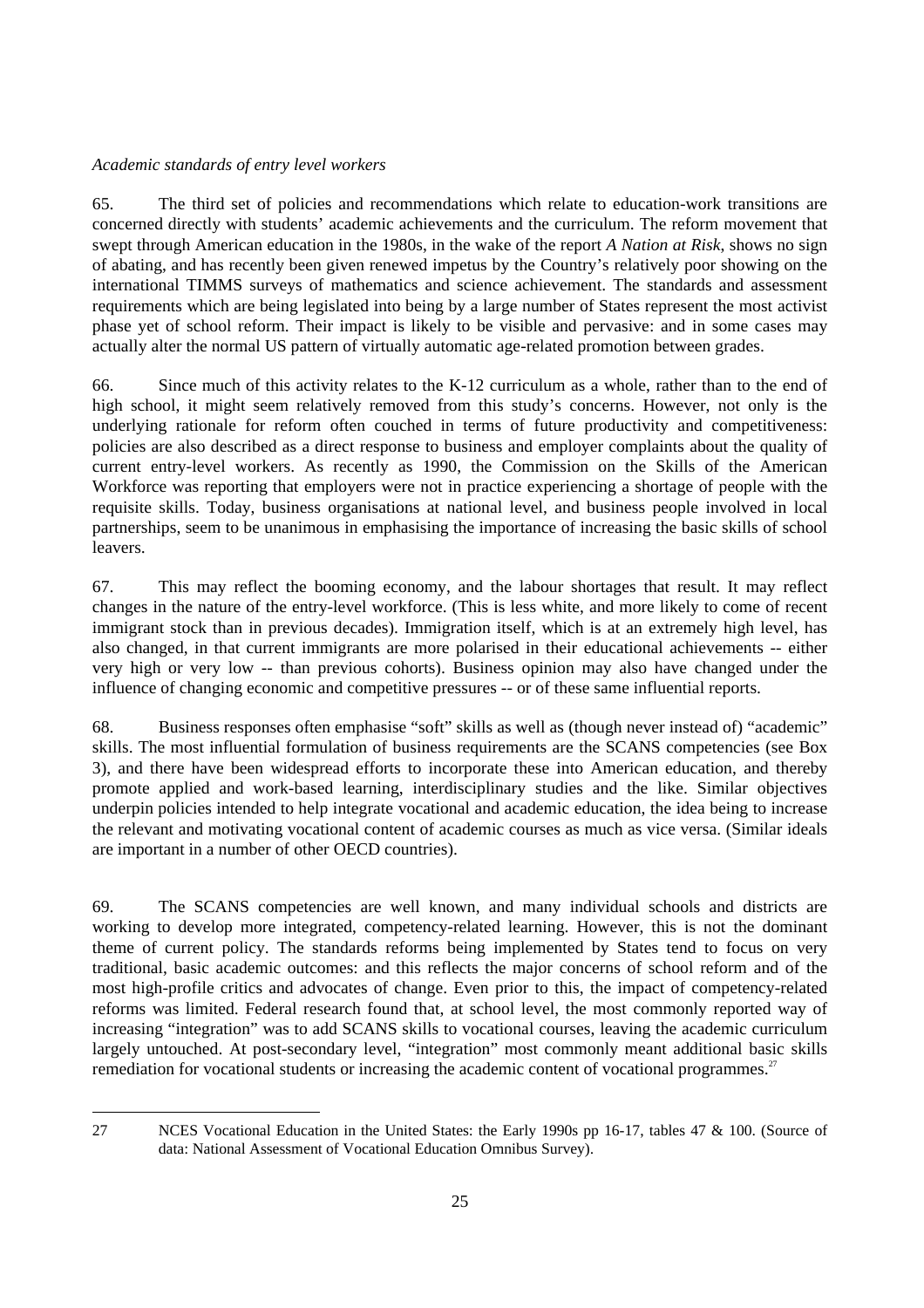#### **Box 3**

#### **The SCANS competencies**

SCANS involves five competencies and a three-part foundation of skills and personal qualities that are needed for solid job performance. These are:

**WORKPLACE COMPETENCIES**: Effective workers can productively use:

- **Resources** They know how to allocate time, money, materials, space, and staff.
- ♦ **Interpersonal skills** They can work on teams, teach others, serve customers, lead, negotiate, and work well with people from culturally diverse backgrounds.
- ♦ **Information** They can acquire and evaluate data, organise and maintain files, interpret and communicate, and use computers to process information.
- ♦ **Systems** They understand social, organisational, and technological systems; they can monitor and correct performance; and they can design or improve systems.
- ♦ **Technology** They can select equipment and tools, apply technology to specific tasks, and maintain and troubleshoot equipment.

**FOUNDATION SKILLS**: Competent workers in the high-performance workplace need:

- ♦ **Basic skills** reading, writing, arithmetic and mathematics, speaking and listening.
- **Thinking skills** the ability to learn, to reason, to think creatively, to make decisions, and to solve problems.
- **Personal qualities** individual responsibility, self-esteem and self-management, sociability, and integrity.

70. In only one of the States we visited were we told that the standards and the accompanying assessments were overtly concerned with problem-solving and thinking skills. Current developments may thus place major pressure on other desired education reforms. Curriculum innovations may be crowded out if they appear to reduce the alignment between course content and test demands; as may any programmes which teachers perceive to be reducing time in class.

71. We note that the President's 1999 State of the Union message places great emphasis on results and accountability in basic skills and academic achievement; and says nothing about the themes associated with "school to work" ideas. We conclude from this that "standards" reforms are likely to dominate the national agenda in the immediate future. However, it also seems possible that this drive to clarify and monitor standards may increase the "signalling" role of school education by making employers more interested in and more willing to use detailed information about school achievements. If "school to work" and business ideas about curriculum and learning are to take general effect, it then becomes doubly important that they be integrated with State standards and assessment requirements.

#### **The problem of out-of-school youth**

72. In many OECD countries, discussions of the transition between education and employment are dominated by the problem of how to help a small minority of young people with severe and often multiple problems: who are doing badly at school; who experience prolonged and regular unemployment; and who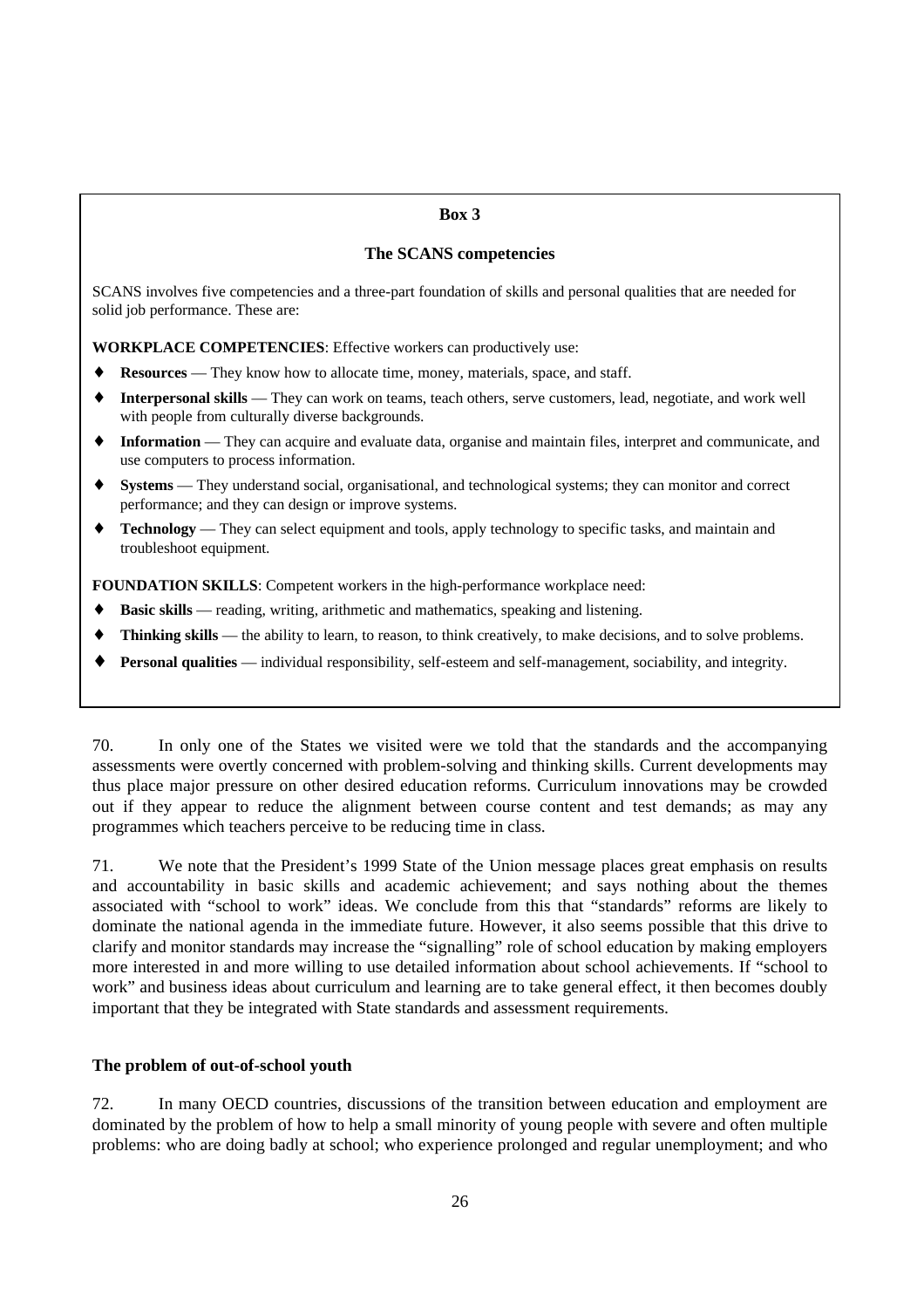are extremely likely to experience a lifetime of low incomes, insecure employment, and relatively poor health. The USA has a very visible population of this type in its inner-cities; and while (some) ethnic minorities tend to be especially at risk in other countries too, the "minorities" dimension of the problem is especially strong in the United States.

73. Americans clearly recognise that the problems of inner-city youth are enormous (and impose major costs on the society as a whole as well as on the individuals concerned -- both financially and in terms of broader social costs). In the last few years, there has been a tendency to emphasise getting a job as the key element in turning people's lives around; and as much more important than formal training or remedial education. This emphasis is clear in many States' welfare-to-work programmes: and it is the welfare-to-work approach which has set the policy agenda in recent years.

74. It is certainly true that job histories are very powerful predictors of future employment. Early experience of unemployment is associated with continuing patterns of uneven employment years later, and to a greater degree, moreover, in the USA than in a number of other OECD countries.<sup>28</sup> Those with long periods of unemployment find it increasingly hard to re-enter the job market, and recent research demonstrates how such periods result in measurable loss of skills. However, it is also true that substantive levels of general education affect people's success in the workplace and in life, and we wonder whether the current tendency to downplay training and education as policy instruments may reflect a feeling of defeatism as much as a considered position.

75. It did not seem to us that the problems of out-of-school youth were a burning or even major area of concern to most policy "players" at Federal, State or local level. The Federal government, for example, spends less than  $0.2\%$  of GDP on training expenditures (broadly defined) for young people and adults: and while Congress has supported Job Corps funding and spending for displaced workers, funds to support year-round training programmes for disadvantaged youth (notably JTPA Title II-C) have fallen below levels of the early 1990s.

76. The lack of activism is, we suspect, largely a result of policy fatigue and resignation. American welfare and training programmes are evaluated with admirable expertise and regularity: they also indicate how hard it is for youth programmes to achieve "good" long-term effects with out-of-school youth. Whereas a good number of programmes targeted at adults (and especially at welfare mothers) have had well-substantiated and significant results in terms of impact on employment rates and incomes, the picture for youth programmes is far from encouraging.<sup>30</sup> Results of this type underpin the cut-backs in JTPA funding for youth; and also, we suspect, make legislators question the value of further activity and programmes.

77. Evaluations of programmes for out-of-school youth -- and adults -- certainly provide ample evidence of how difficult and time consuming it can be for people to achieve quite moderate levels of basic literacy and mathematics. This underlines the enormous task faced by schools in deprived areas; but also suggests that the most important thing that can be done for at-risk populations is to further reduce the drop-out rate.

<sup>28</sup> See especially OECD Employment Outlook July 1998 (Paris: OECD).

<sup>29</sup> In the mid-1990s, US government and OECD figures put expenditure on labour market policy at 0.55% of GDP and crime and law enforcement-related expenditures at 4% of GDP.

<sup>30</sup> Friedlander et al op cit: also U.S. Department of Labor What's Working (and what's not): A Summary of Research on the Economic Impacts of Employment and Training Programs (Washington: Office of the Chief Economist, U.S. Department of Labor 1995).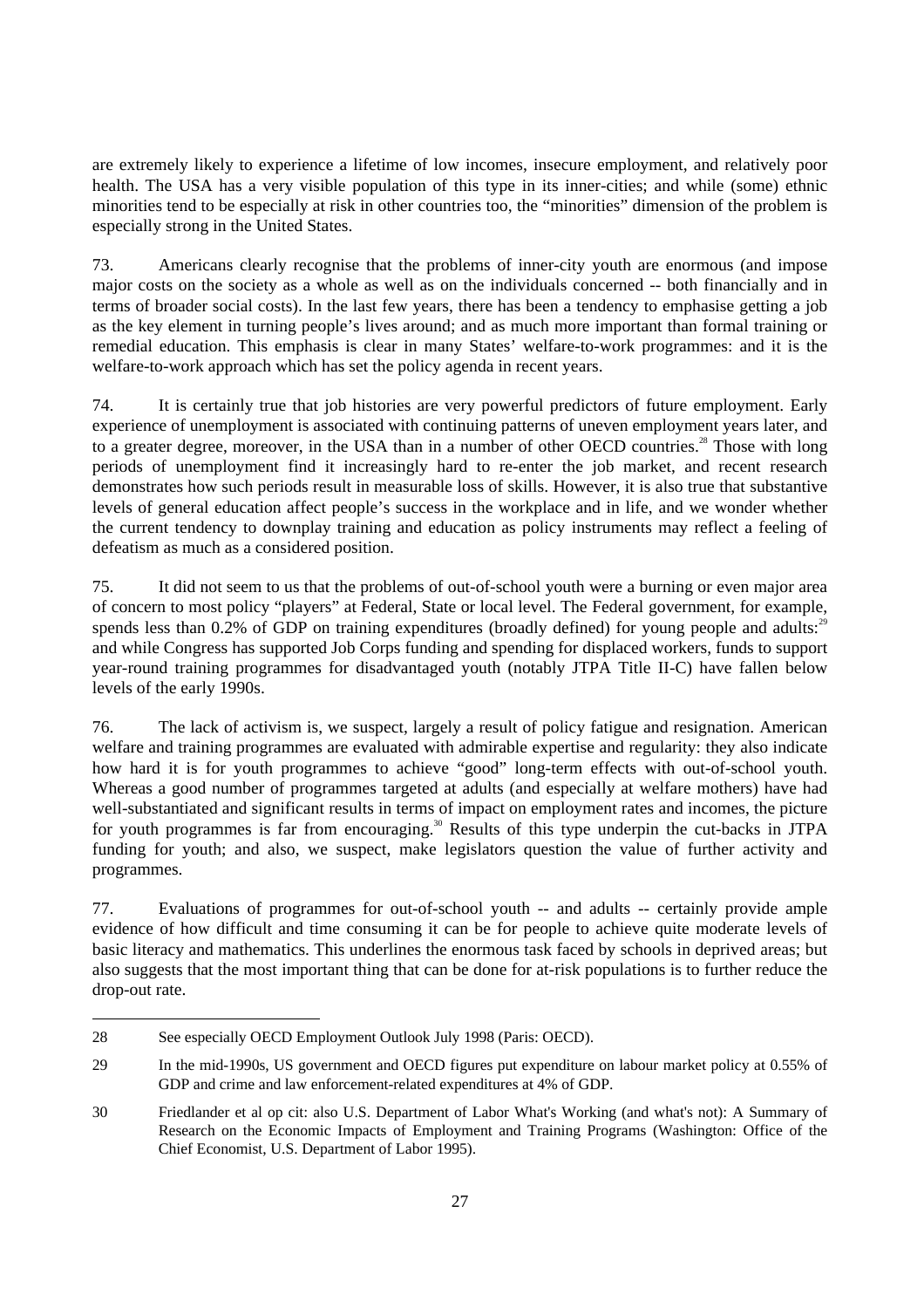#### **Box 4 Job Corps**

The most expensive, visible and politically popular programme for out-of-school youth is Job Corps with PY 1997 funding of \$1.15 billion. This is a largely residential programme for young people aged 16-24, typically on a specially built or converted site away from main centres of population, where residents follow combinations of basic education, vocational training and social skills training. Both dormitories and social facilities are on site: when students leave they have access to the Job Corps placement agency and help with job searches, college enrolment, and finding accommodation and child care.

Job Corps notes that its typical student is "an 18 year old high school dropout who reads at the eighth grade level, comes from an economically disadvantaged family, belongs to a minority group and has never held a full-time job." He or she is also likely to be quite highly motivated given the commitment required for enrolment. Approximately 3 in 10 new students drop out in the first 90 days (perhaps because they cannot adjust, perhaps because they are terminated for drug use). The remainder will remain for up to 2 years. Overall outcome measures include the results for the dropout population, who typically show no improvements in education or skill levels. This makes the 80% who enter jobs or higher education on leaving a very encouraging figure. Between 65 000 and 70,000 students enrol in a given year: and over 16 000 achieve a GED. Average improvements of between 2 and 3 grade levels in English and Maths are recorded; and about half of all enrolees complete a vocational training programme.

53. The "saturation" approach of residential Job Corps centres is consistent with both American and other countries' research on effective programme for high-risk populations. It appears that only expensive and intensive approaches are likely to have any significant results with such groups. The residential philosophy is also helpful, since it removes motivated young people from pressures and tensions in their own communities, and places them with others who have similar aspirations and goals. In the Kittrell (North Carolina) Job Corps Center which we visited we were also impressed by the way in which Job Corps is evolving to incorporate changes in the education and training environment generally: for example, through provision of courses which link with local community colleges, and offer students the opportunity to obtain college credit and occupational licenses, and development of work placements and internships for which the Job Corps staff provide preparatory and follow-up classroom-based theory and preparation.

78. Research recently published on the GED (General Educational Development) supports this conclusion. The GED tests provide a well established and nationally recognised route back for those who have dropped out of school. Those who pass obtain a high school equivalency certificate: and in 1995 about one-sixth of the high school diplomas awarded were of this type. Nonetheless, while GED recipients fare much better than drop outs in terms of college attendance, full-time employment and income, they do less well than those who obtained high school diplomas. They work less, earn less, are less likely to enter, and, if they do, to complete college. This may be partly to do with the factors that triggered drop-out in the first place; but may also reflect the different opportunities actually opened up by a GED.<sup>31</sup>

79. Preventing drop-out may be the most effective approach; but it is not, on its own, a policy "solution". As we have said earlier, other countries' experiences confirm that it is very difficult to succeed with concentrated high-risk populations. The research findings suggest that one reason is the enduring effect of local community experiences, pressures and attitudes on young people who are in education or training programme. One response is the type of "saturation" project which is being attempted by the Department of Labor. Its "Youth Opportunities Grants" program has a \$250 million authorisation this year (PY99), although this figures must be placed in the context of the nearly 5 million young people (aged 16-

<sup>31</sup> D. Boesel, N. Alsalam and T.M. Smith Educational and Labor Market Performance of GED Recipients (Washington D.C.: National Library of Education, Office of Educational Research and Improvement, U.S. Department of Education 1998).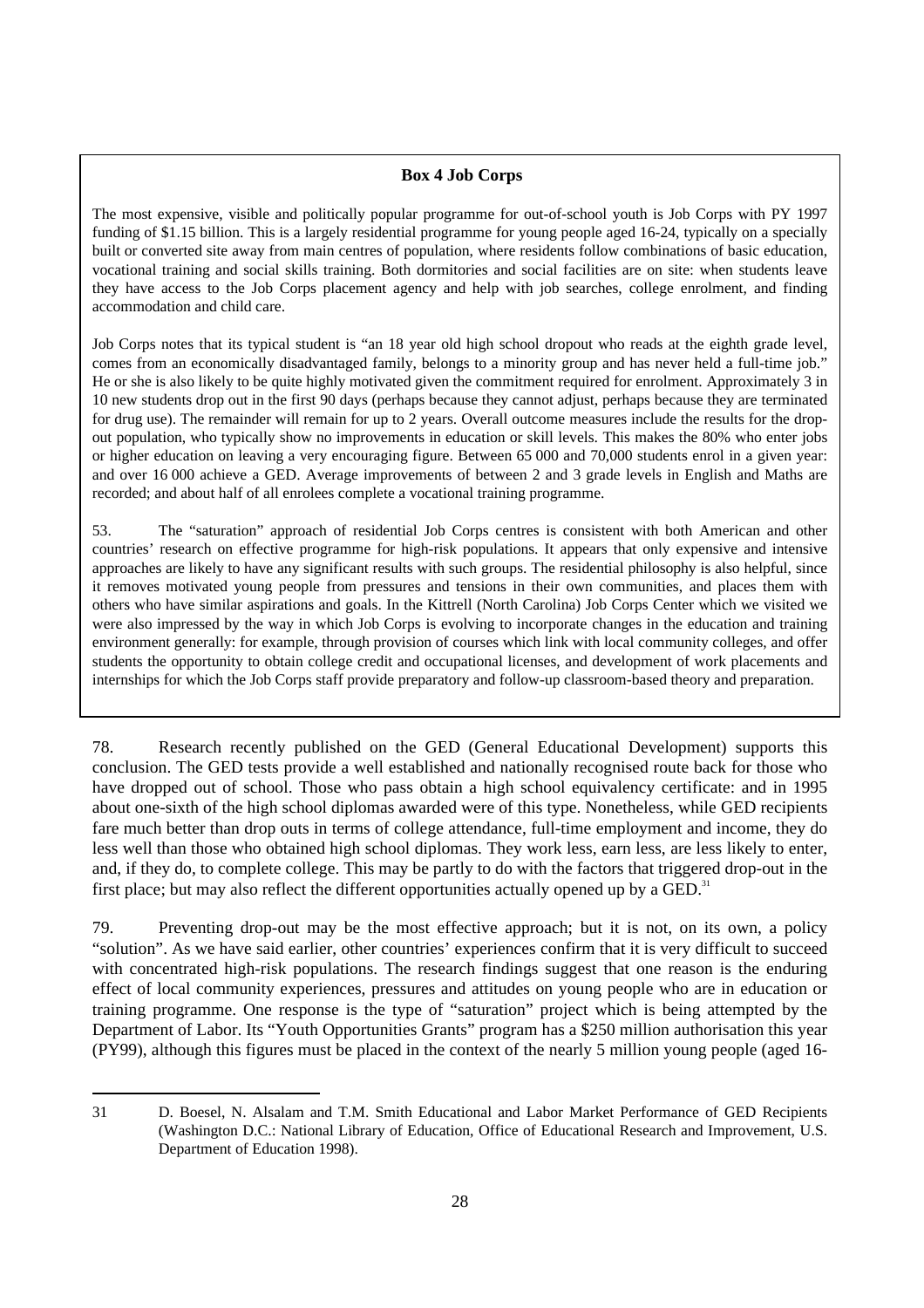24) who live in high poverty inner city or rural areas.<sup>32</sup> Another is to take young people out of their home environment, a policy embodied in Job Corps, with whose approach we were extremely impressed. (See Box 4). All of this is extremely expensive, however: and we are not optimistic about the likelihood, in the current climate, of higher aid and intervention levels for these groups.

# **In conclusion: Working with the grain**

80. The large majority of OECD countries have inherited and continue to practise a system of educational tracking, with clearly delineated technical and/or vocational tracks, even though allocation of students to different options takes place at a later and later age. In the United States, although different tracks have existed for many decades at high school level, tracking has always attracted criticism and dislike. It runs counter to a profound commitment, within American culture, to the idea of opportunities for all, and to the idea of high school as an inclusive institution rather than a mechanism for sorting students into a clear hierarchy.

81. In spite of the fact that there seem always to have been dissenting voices about the value of vocational education in high schools, and despite the generally low status of "shop" in many institutions, the post-war period nonetheless saw many high school students entering what were in effect if not in name vocational tracks. Commitment to, and quality of vocational education has always been variable. Some States have been far more committed than others; some cities, but not all, developed specialised careeroriented high schools with good reputations and strong competition for entry. These latter, it should be noted, generally combined vocational education (generally in a single broad occupational area) with a full college-preparatory programme for most or even all pupils.

82. In the last ten to fifteen years, however, there has been a shift away from "traditional" vocational education at high school level and a renewed upward surge in college entry. This has occurred alongside and in spite of policies advocating more applied learning. It has been accompanied by an increased concern with academic achievement and with high school graduation requirements, also fuelled by policy activists. However, the major cause of these educational shifts, in our view, is not the actions of Federal, State or local policy-makers. It is that the vast majority of the American population not only desire college education for themselves or their children, but also see it as feasible and even, increasingly, as a necessity. Deep-rooted aspirations and values, which have been part of American culture for most of its history, have taken on added force in recent years; and programmes and reforms which do not take account of a nearuniversal desire for college education, and work to assist this, are unlikely to find popular favour.

83. The forces which have fuelled a growing rejection of any programme which is not collegepreparatory -- and which have made "general track" options in high school equally undesired -- are to some degree found in all contemporary OECD countries. As college enrolments rise, individuals without any college education find themselves strongly disadvantaged in the eyes of employers. The assumption made, subconsciously if not consciously, is that the more able go to college, and the less able do not. People may know and make much of individual exceptions; but the general perception is there, and is felt strongly by young people. The more of a cohort goes to college the greater the pressure becomes. If only 5% of an age group obtain degrees, then it is obvious that the non-graduate population contains very many able people -- and employers will behave accordingly. But when figures for college attendance cover a

<sup>32</sup> Defined as those with poverty rates of 30% or above. The \$250 million can also be viewed as equivalent to about 15% of what Alabama alone spent on primary and secondary education in 1992-3; or less than 1% of Federal student aid in 1996-7;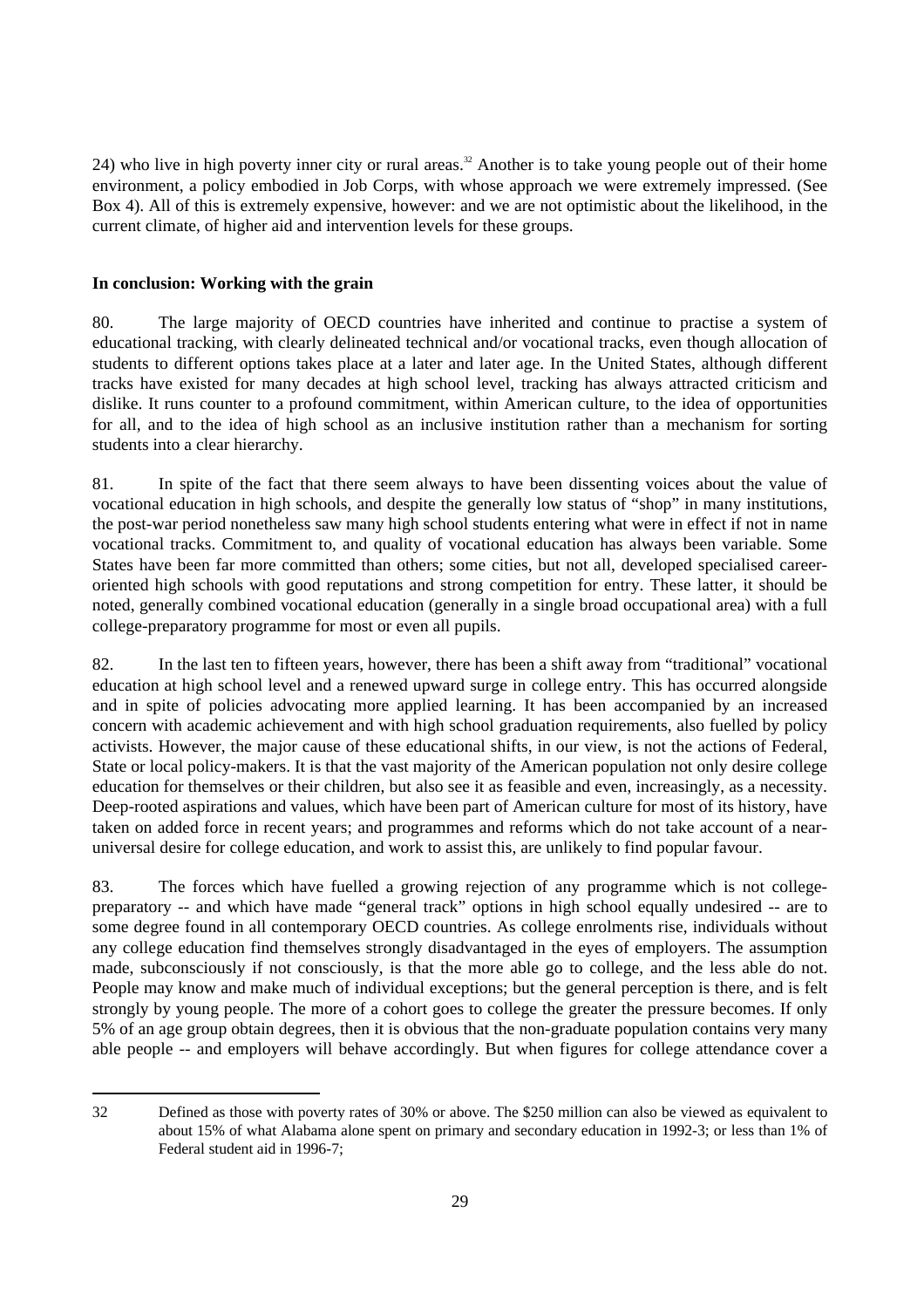large part of the cohort, it becomes rational and common for employers to simply disregard the noncollege population when making their choices. The pressure to attend is thus ratcheted further upwards.

84. This does not mean that issues relating to the nature of the curriculum -- including those which have dominated recent American debates -- become irrelevant. On the contrary. The more time people are spending in education, and the greater their and the society's expenditures, the more important it becomes that this time and money be spent well. Questions about possible mismatches between curriculum content and workplace requirements are as pressing as ever: so, we would argue, are those relating to personal development over a lifetime. But these must be addressed within the framework set by the pressures on individuals created by a modern, education-based economy, and the more specific, but highly durable values and aspirations of the community.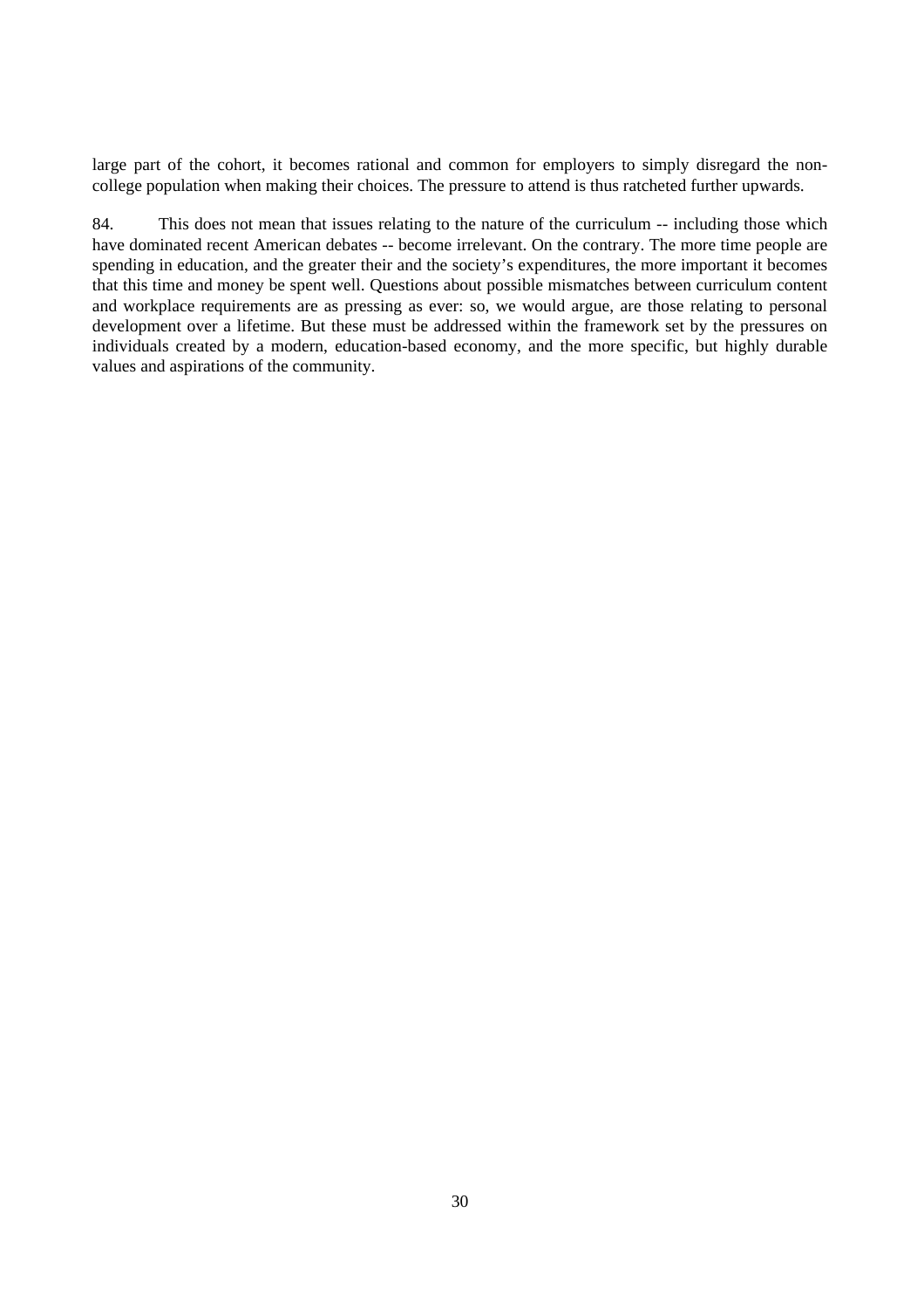#### **5. IS AMERICAN POLICY ON THE RIGHT TRACK?**

85. This Section summarises the degree to which current policies offer adequate responses to problems in the transition to working life. As noted above, in many ways, and for large numbers of young people, this process is not a serious problem at all. Moreover, especially in the short term, the state of the economy, and general levels of unemployment and job creation, will continue to be more important than any specific training or education policy can be. Nonetheless, in previous Sections we identified a number of factors which impose costs and pressures on the young and, at worst, create major barriers to achievement of a successful and stable transition to adult employment: and also a number of trends which threaten to create more serious problems in the future. The final Section, Section 6, discusses some concrete recommendations which arise from our review. First, however, we look back at the major issues identified earlier: namely the extremely poor and declining opportunities which face drop-outs, and which are particularly evident among minority groups with high drop-out rates; second, the high levels of noncompletion in higher education; third, the trend towards lower absolute returns to education of various sorts; fourth, inequalities of access; and fifth, the complexity of the choices facing young Americans, and the chances that this may lead to costly "mismatching" of people with courses and occupations.

#### 86. **First**, **are the right policies operating with respect to actual and potential drop-outs?**

- *Yes* insofar as school districts have been experiencing continuing rises in graduation rates, and in many cases, outside the inner cities, are achieving rates close to 100%. This is not, obviously, because of some single policy (and labour market signals probably play a greater role than any activity by the education sector): but the outcome, and the parallel rise in academic credits, are unambiguously positive.
- *Yes* in the emphasis on "saturation funding" for high-risk groups in recent Department of Labor initiatives: consistent with research evidence and experience not only in the US but also in other countries.
- *Yes* in the continued provision of "second chance" routes such as the GED and Job Corps.
- *No* in that important funding streams appear to be quite regressive. Student aid, for example, attracts the political support that aid for high-risk, high-need populations does not. While politically this is easy to account for, current policies and funding levels are likely to leave important "hard-core" populations at risk of lifetimes of low employment and low incomes.

# 87. **Second, are the right policies operating with respect to high non-completion rates at college level?**

This is an area where very little information was available to us. We do not offer any concrete recommendations for action: but we do emphasise the real costs to both the taxpayer and the individual, especially in light of the rising real costs of tuition and the (associated?) marked increase in the numbers of students who also work. We also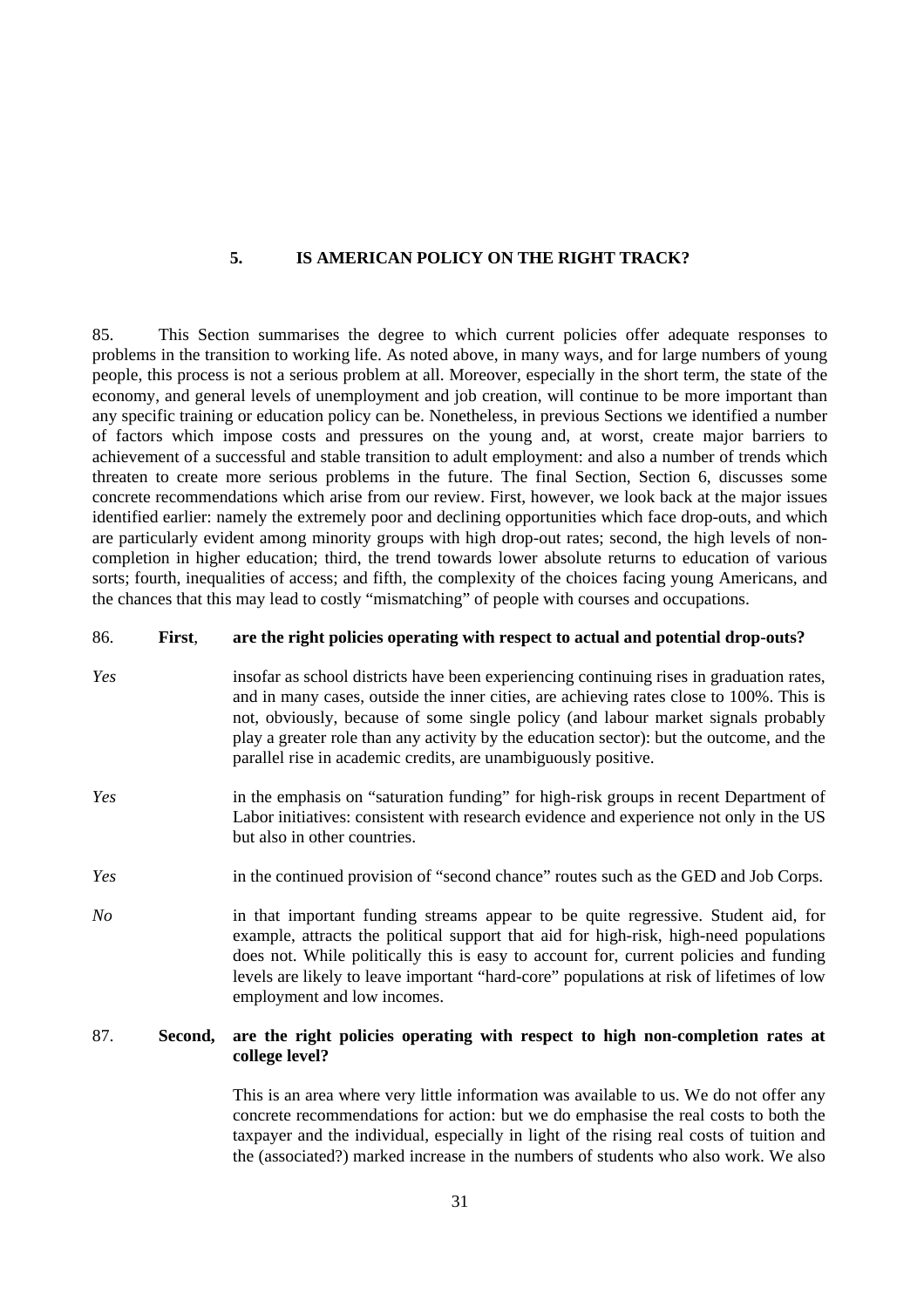note that, insofar as non-completion is related to students' lack of preparedness for college, current policies designed to raise academic standards should have a knock-on effect on college success. The surprising dearth of research on all aspects of the fouryear college sector was alluded to earlier: it is again relevant here.

# 88. **Third, are the right policies operating with respect to the declining absolute returns to different qualification levels?**

The determinants of income distribution, and recent growths in inequality, in the United States are the subject of huge amounts of scholarly and popular discussion. We do not intend to offer any additional theories; but some aspects of income trends can be linked directly to the "transition process" and to policies in this area. To the degree that increased qualification rates merely create "diploma inflation", and do not signal any real increase in the skill base and productivity of the population, one will obviously (other things being equal) simply reduce the returns to a certain level of qualification. However, a major reason why modern societies are so concerned with education and training is the genuine (if complex and unquantifiable) link between productivity, innovation, and a highly educated population.

Changes in the job market suggest that there has been some diploma inflation in the US (and, of course, an increase in the college completion rate would, in the short term, add to this.) Nonetheless, at the same time there has also been a real increase in the numbers of "knowledge-based" jobs, and there is every sign that this trend will continue. There is also a policy consensus in the United States that the quality of education has been lower than it could or should be: and this may be one reason why qualifications do not bring the same, let alone higher, rewards than before. If we accept that higher levels of higher quality education are, indeed, a key route to increasing average incomes, and could contribute to reversing recent declines, then policy relevance can be judged as follows:

- *Yes* insofar as all levels of government are encouraging and have encouraged increased provision (tending towards universal provision) for pathways from high school into college/tertiary programmes.
- *Yes* insofar as serious reform efforts are being implemented designed to increase levels of academic achievement.
- *No* insofar as these reforms risk being narrowly focused on a limited range of outcomes: and in the very limited use currently being made of opportunities to upgrade and use applied and work-related learning within mainstream courses (including mainstream vocational courses).

# 89. **Fourth, are the right policies operating with respect to ensuring equal access to educational opportunities?**

- *Yes* insofar as non-college tracks are being phased out; and large volumes of aid (general and institutional) have been made available to low-income college students.
- *No* insofar as increases in college attendance in all sections of society have not resulted in a decrease -- indeed on some measures have involved an increase -- in relative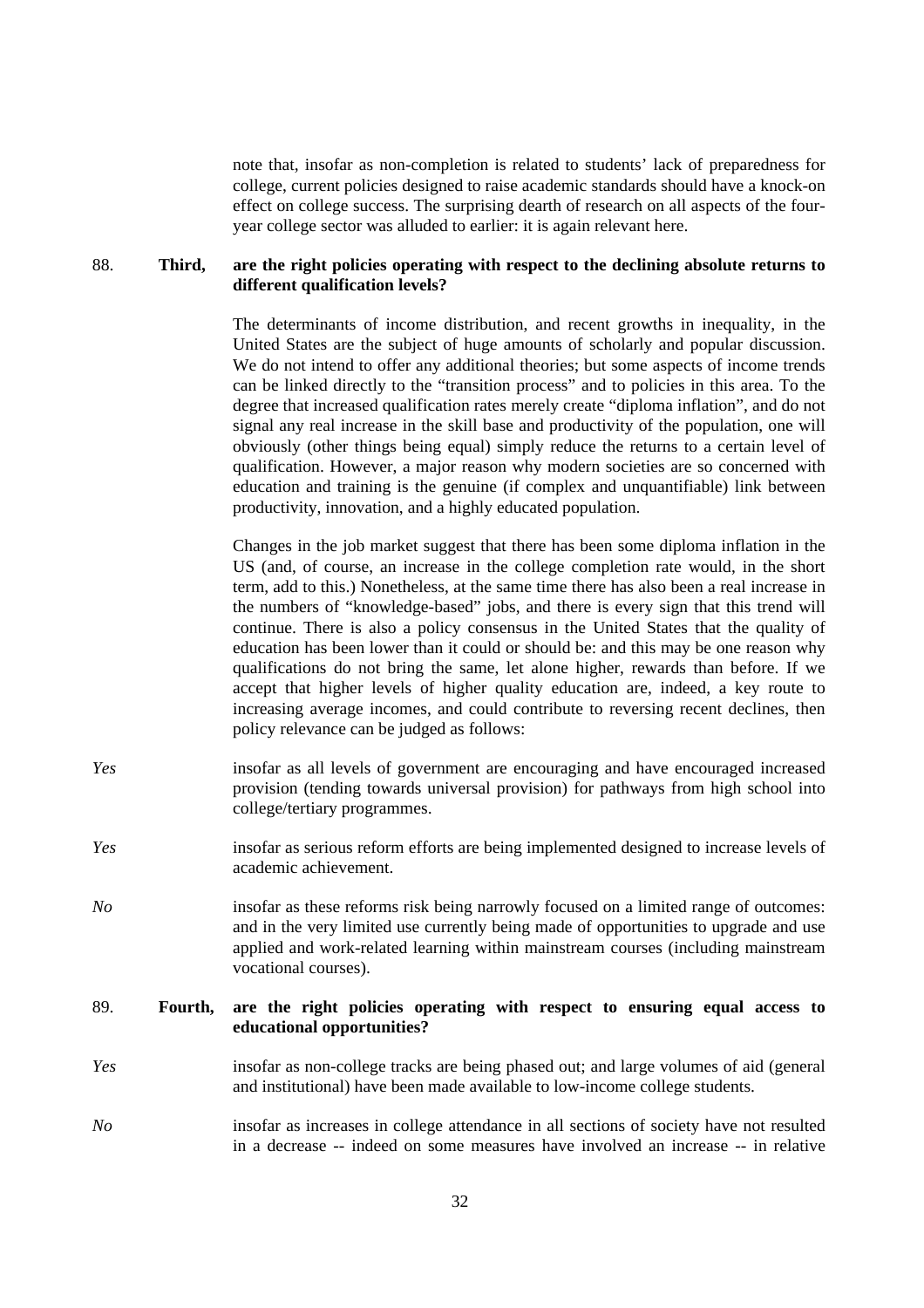gaps in rates of attendance, likelihood of graduation etc. There are indications of some increase in the degree to which disadvantaged groups are becoming concentrated in lower-prestige two-year institutions, and of regressive shifts in patterns of aid.

# 90. **Fifth, are the right policies operating with respect to complexity of choices and decisions facing young Americans, and the possibilities of resulting "mismatches"?**

In this area, we think that it remains unclear whether there is a serious problem. As noted earlier, American labour market patterns are quite distinctive in the way young people move through numbers of short term jobs early in their careers: but the evidence that this is adaptive and helpful to the economy and to young people seems quite as strong as the evidence indicating the opposite. With this proviso, policy relevance can be summarised as follows:

- *Yes* with respect to encouraging better, more comprehensive career guidance and exploration. (Many such activities have developed within Federal programmes, many others through State and local initiatives. Penetration is presumably uneven, between and across States, but in all the States we visited there were high levels of activity).
- *Yes* in encouraging the growth of local school-business partnerships
- *No* to the extent that some programmes, developed to create very clear school-work transitions, have been very narrow, and so done little to increase progression opportunities for those involved, or to reflect the increasingly rapid change of the modern economy and job market.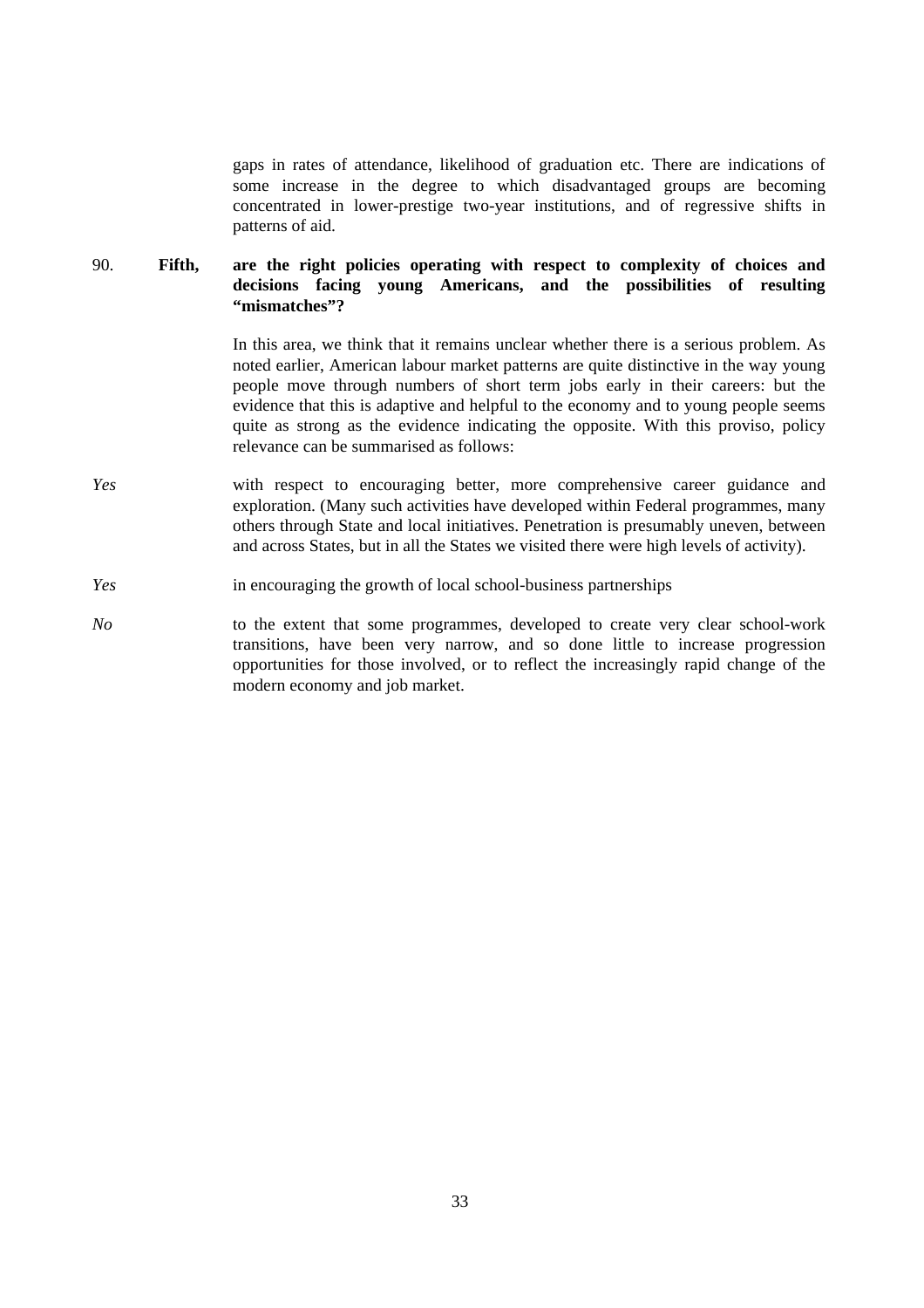#### **Box 5**

# **Making workplace learning work**

Widening opportunities for students to learn in the workplace has been a goal of many American advocates of school to work reform during the 1990s. The 1994 School to Work Opportunities Act has led to many local school-industry partnerships being created. In practice much of the student contact with workplaces that has flowed from these partnerships has been brief and superficial. Much of it has occurred only out of normal school hours (on weekends, during vacation periods, in the evenings after school). It lets students observe and experience work for very short periods, often as little as one day or half a day. Extended and carefully structured contacts with work that allow experience to be translated into learning have been much rarer. The main reason for this is the rigidity of American high schools' timetables, and a fear that students will miss out on "real" (i.e. classroom) learning if they are not in school. These problems will need to be tackled head on if options such as internships are to expand.

Experience and research, both in the United States and in other OECD Member countries, point to a number of clear messages on how to make students' workplace learning effective. High quality programmes are characterised by:

- Work placements that are long enough for real learning to take place;
- Systematic analysis of the training capacity of the workplace, to see what it can realistically supply;
- A formal training plan, setting out what has to be taught and learned, and clarifying the work-based and schoolbased parts of a student's programme;
- **Employer involvement in student selection for work placements;**
- The presence of a trained programme co-ordinator, able to liaise between the school and the firm and troubleshoot when problems occur;
- The use of qualified, highly competent workers as workplace trainers/mentors;
- Regular face-to-face contact between the co-ordinator and employers and in-firm supervisors;
- **Monitoring of students on the job by the programme co-ordinator;**
- The evaluation of student performance against the training plan at the end of placements, with the evaluation carried out by the job supervisor and the co-ordinator jointly; and
- Deliberate efforts by schools to relate what has been learned at work to students' school-based learning.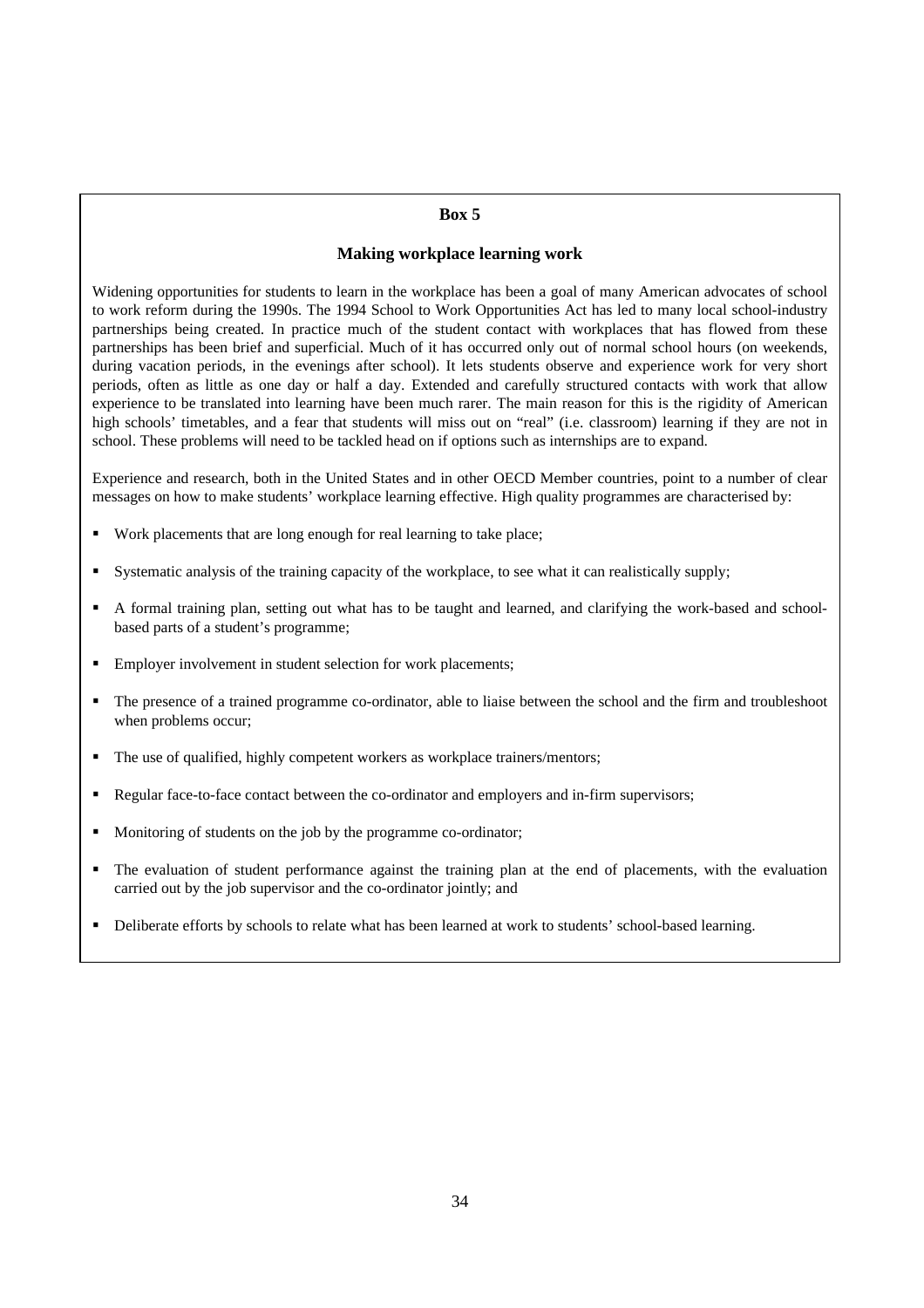# **6. CONCLUSIONS AND RECOMMENDATIONS**

#### *Number 1: some major successes*

91. There are many respects in which American education is well adapted to the needs of its enormous and heterogeneous young adult population. Dropout rates have fallen in the last 20 years and the percentage of the cohort completing a full academic high school programme has increased dramatically. Moreover, this has occurred at a time of extremely high immigration. The American system offers a very large number of "second chances" to students who fail, or fail to excel, at any given stage; and its tertiary sector provides an unparalleled variety of options and ease of access.

# *Number 2: key problems for young Americans in the transition to working life.*

92. At the same time, there are important respects in which the transition process for young people is difficult and could be improved. The fact that higher education costs are rising at the same time as average real wages are falling raises questions about the efficiency of the sector, and about the quality and workplace relevance of what students learn. States and localities have not, to date, developed the infrastructure and processes needed for widespread, high quality work based and work-related activities within high school. Although an ever-expanding percentage of the population now attends college, there is far from being equity of access, and signs are that income-related inequalities may be increasing. Certain areas and groups continue to experience extremely high rates of unemployment and educational failure.

# *Number 3: the need to integrate two separate policy agendas.*

93. There is a general consensus in both the business and policy-making communities that academic standards in the American education system are too low: and a widespread, though somewhat less general view that its content is inadequately aligned with economic and workplace requirements. These concerns were articulated most strongly in the late 80s and early 90s, not only at national level but also in many State commissions and reports. Two consequent policy agendas, however, emerged as largely separate from each other. At present, major reforms intended to increase standards of basic and academic education are being introduced across the nation, but there is a strong possibility that they will not be integrated with initiatives designed to increase school-workplace links or developed applied competencies. Such integration has to be addressed at school and local level: we would strongly recommend that it should be.

# *Number 4 :prioritise "college for all".*

94. We conclude that policies designed to improve education-work transitions must encourage and promote college access for all. Americans have always aspired to college education for themselves and their families. This aspiration is not reversible; and has become standard for all ethnic and social groups. Youth apprenticeships have not and are extremely unlikely to develop and be sustained on anything but a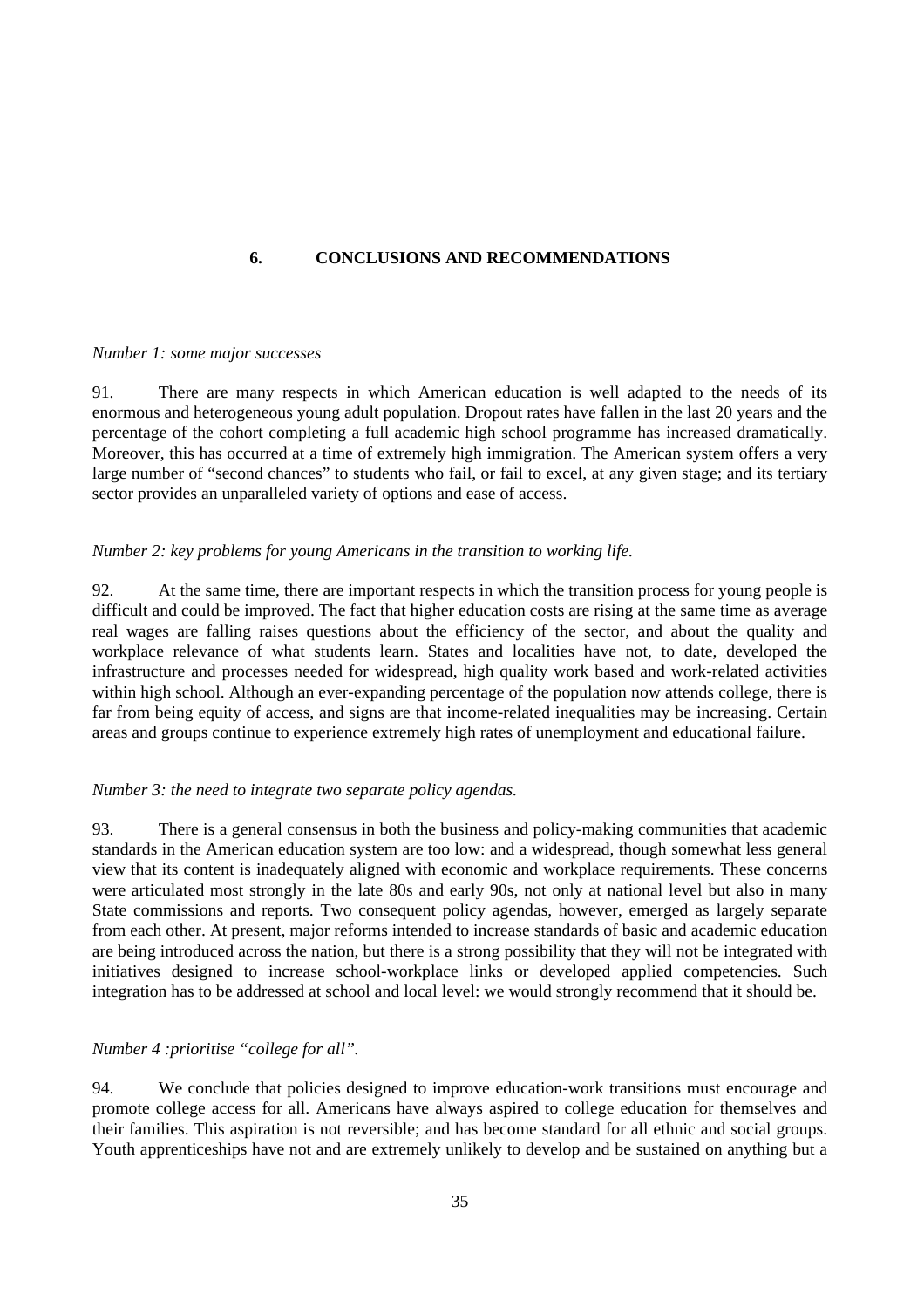tiny scale. Instead of prioritising such small experimental and expensive programmes, development of a universal "college track" -- through e.g. Tech-Prep, or States' changing graduation requirements and tracking policies -- should be encouraged.

#### *Number 5: vocational pathways with a future*

95. The need to expand college pathways even further does not mean that there is no place for vocational or workplace-related activities in American education. Widespread criticisms of schools' 'relevance', and of the content and nature of high school and college-based education and training, reflect real concerns. In fact, although there has been some decline in the popularity of traditional vocational high school courses, the last decade can actually be seen as quite a "good" one for vocational education. Tech-Prep programmes have been mentioned above: what we remark upon here is the wide level of political support for such developments at Federal, State and local levels. Again, recent years have seen the widespread, if somewhat unremarked, development of AS (Associate of Science) degrees. In intention as well as actuality these are seen by students as terminal awards -- i.e. worth obtaining in their own right - and not merely as stepping stones to a traditional liberal-arts based baccalaureate programme. Career academies have also had some genuine success. These developments suggest that, provided they take place within the context of a college pathway, there is genuine enthusiasm among some students for courses and options which have a substantial vocational and workplace loading. Current arrangements have encouraged and enabled their growth: Federal and State policies should maintain this.

#### *Number 6: the importance of sustainable career exploration*

96. We found enormous enthusiasm for expanded and more systematic career exploration, including short internships for students and teachers. Strong local partnerships with business can and do develop around career exploration programmes. Their popularity is evident in direct financial support for such activities in a number of States (sometimes predating Federal school-to-work initiatives). These are the most generally successful and self-sustaining developments relating to school-work transition which have emerged from formal Federal School-to-Work initiatives.

97. Their success can be understood in terms of the economic pressures, including rapid technical change, which have made young people and their parents increasingly concerned with career exploration and careful planning: plus the fact that the American high school has tended to remain extremely selfcontained. This is reflected in teachers' own careers and experiences as well as in a curriculum where the bulk of courses have remained (at least by European standards) very traditionally "academic" in content and approach. Partnerships of this type should be encouraged, especially since they require fairly little resourcing, have the stability of locally generated activities, and are, from a business' point of view, relatively "low-stakes" and *therefore* far less vulnerable to economic downturns and retrenchment.

#### *Number 7: using the workplace for structured learning*

98. Many older-established vocational courses (including, notably, the still-large "co-op" category) do not really use the workplace as a source and location for structured learning. Quite modest changes here could have a greater impact than focusing resources intensively on highly experimental and ambitious school-to-work programmes which are especially difficult to operate in the US with its multiple layers of workplace-related legislation, and scattered work and residential patterns. Although recent Perkins reauthorisations have strongly endorsed coherent sequencing and integration of the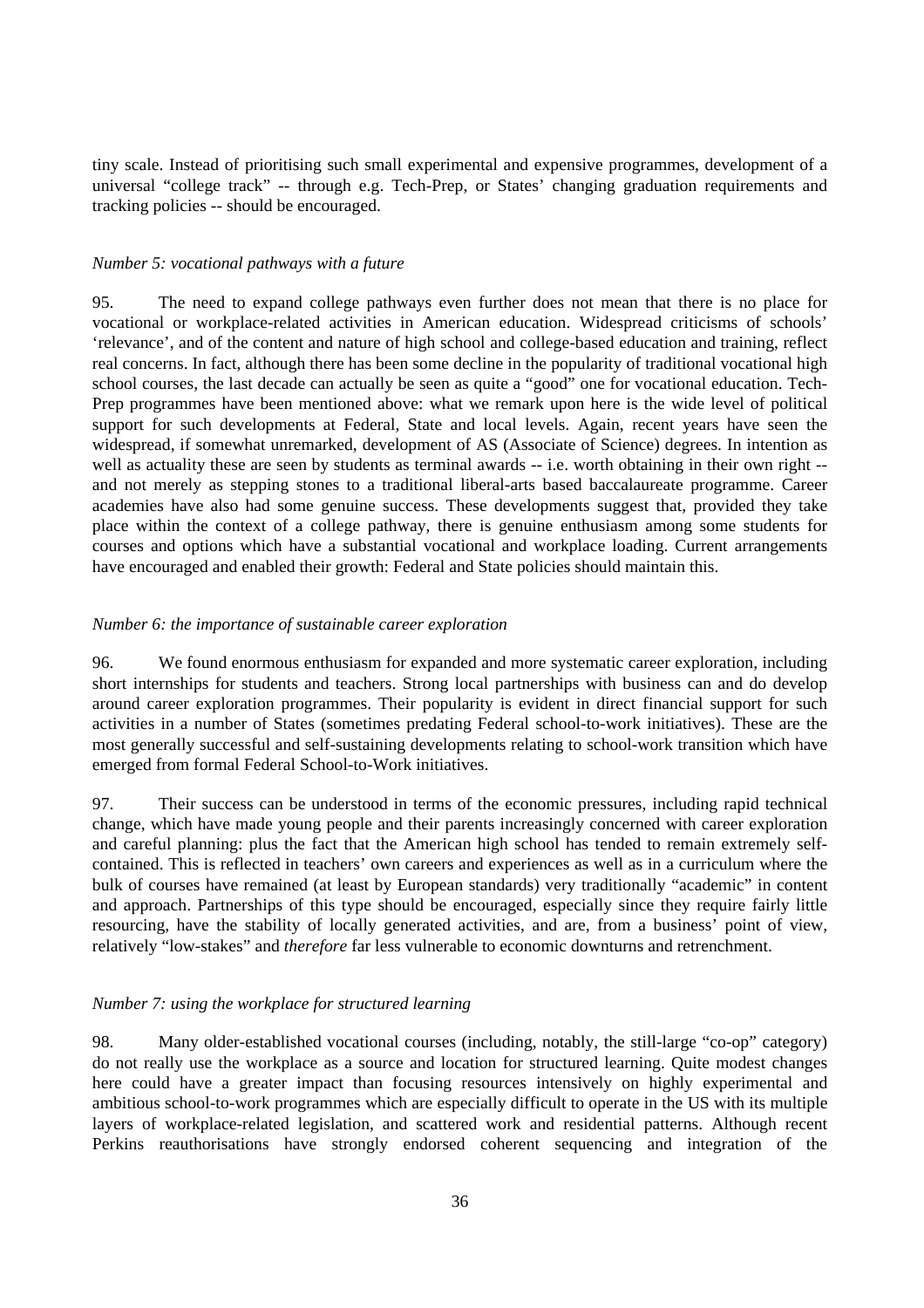vocational/technical and the academic, this has not been realised widely. We have commented at some length above on the limited extent to which even experimental programmes appeared to exploit the possibilities for learning offered by the workplace. We would reiterate this point; and also note the positive experiences of schools (for example in Sweden and in some programmes in Norway and Australia) which have embraced the use of project-based work which involves both the classroom and the workplace. In Box 5 we have set out some of the key lessons that have emerged both from these countries and from US experience and research on the factors that are most likely to result in students' workplace experience being of high quality and translating into genuine learning and skills development.

#### *Number 8: reconsidering the school timetable.*

99. If schools and districts wish to expand work-based learning beyond experimental initiatives, they must start with a reappraisal of the timetable for the school as a whole. Approaches which involve detailed negotiation of individual students' timetables, expensive and complicated ferrying of students between classes and workplaces, or students undertaking their work placements in their own time rather than during normal school hours cannot be expanded easily or maintained indefinitely. Such changes can in principle be made, as they have been in other countries, allowing students to be outside school for complete days while still completing their academic programme. (The small amount of homework, and long hours of paid work, which many American students report suggest that academic requirements are not in themselves an insuperable barrier). However, without an approach which starts with the timetable and the organisation of the day, it is unlikely that schools will be able to bring workplace learning into the mainstream. School-to-work reform will need in future to be more closely linked to moves to improve the organisation of the school and the organisation of teachers' work: in short, to the mainstream of school reform.

#### *Number 9: the need for research on four year colleges.*

100. A large proportion of the American policy debate on transitions focuses on the transition from high school to the workplace. Yet the enormous incidence of college attendance among American young people means that, for the increasingly large majority, it is the transition from *college* to workplace which is critical. Given this, it is surprising how little is known about this process, and, more generally, how little research appears to be undertaken into the operation of the vast four-year universities which educate so many of America's students. We would strongly recommend that research attention (and Federal research funding) be turned to these institutions.

#### *Number 10 : the expense and importance of helping high-risk groups.*

101. Most American policy makers and educators would identify the low graduation and high unemployment rates of specific groups of young people (especially from some minority groups and large city school districts) as a major national challenge. Nonetheless, it did not seem to be a burning issue at Federal or State level; and we note that expenditures on these populations represent a very small percentage of GDP. We suspect that this is a result of policy fatigue and resignation, since successive initiatives appear to meet with successive failure.

102. Other OECD countries have also found that it is extremely difficult to devise successful policies to help high-risk groups. However, one important lesson to be drawn from economic and labour market evidence is that it is far more effective to prevent drop-out than to provide remediation and second-chance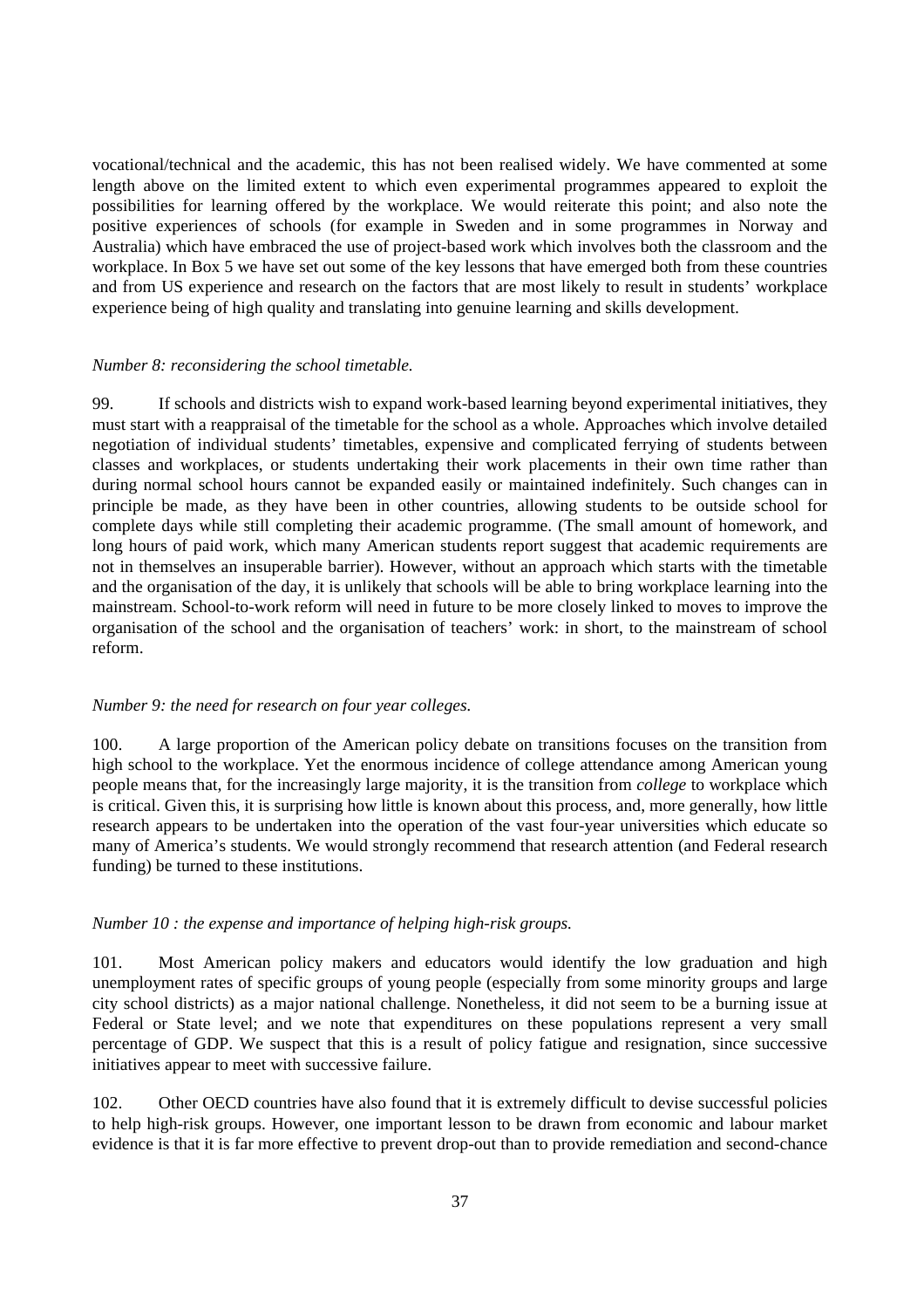programmes later. (Some countries have had considerable success in preventing drop-out by high-risk groups through programmes which include major components of practical and project work, and which provide the equivalent of State-level guidance, resources and back-up for schools delivering such programmes). Experience in the US and abroad suggests that "saturation" projects (a category in which we would include residential Job Corps) are far more effective than short-term, part-time projects which cannot counteract the effects of participants' home and community environments.

103. This is one area where cheaper solutions are largely a waste of money. We note that, in a recession, the problems facing these groups are likely to increase and that their employment and income prospects are generally deteriorating. While recognising the difficulties, we would like to see more attention being devoted to this area.

#### *Number 11: ambiguous evidence on the need for new credentials.*

104. Some American commentators have argued vigorously that young people's transition to work is impeded by the absence of adequate "signalling" and credentialling systems. This is presumed to distort students' choice of study and training programmes (since they do not get adequate recognition for acquiring work-relevant skills), and to make employers' hiring decisions inefficient. The pattern of early "churning" among jobs is, on this argument, a major and undesirable result.

105. While the evidence is inconclusive, we do not find the argument altogether convincing. To overseas eyes, there is already far more national credentialling in the country than Americans themselves seem to recognise, with State-based licensing and higher-education diplomas in occupational areas apparently quite standard and easily transferred. In new and rapidly changing industries, many jobs do not take a stable form for long enough for national credentials to be feasible: in others, private companies are responding quickly to demand for qualifications. The low interest in and low uptake of occupational standards do not suggest a major demand for change among employers.

106. We think it is important here to take account not simply of the regulatory complexity of the country, but also its sheer size. This makes it extremely difficult to develop a system of tightly defined and consensual credentials of the sort which is sometimes advocated at national policy level. However, we think it possible that the developing reform movements in the States will, in fact, change the way in which information about student school achievement is used, by providing summary judgements which have the credibility and consistency hitherto reserved for nationally administered tests such as the SAT, GRE or Advanced Placement examinations. If so, this will in time affect the use which employers make of high school diplomas (although not necessarily the extent to which hiring decisions are made on the basis of job-relevant information let alone the prospects of drop-outs and high risk groups).

#### *Number 12: clarifying the Federal role, making Federal dollars effective.*

107. It is very important to clarify the respective roles of different levels of government, and notably that of the Federal government. Direct Federal spending on education is bound to take the form of defined and regulated programmes if it is to have any discernible effects and not simply replace existing spending while also increasing administrative costs. (We do note that many US programmes compare well in this respect and achieve better targeting, with less substitution for other funds than, for example, many EUfunded initiatives).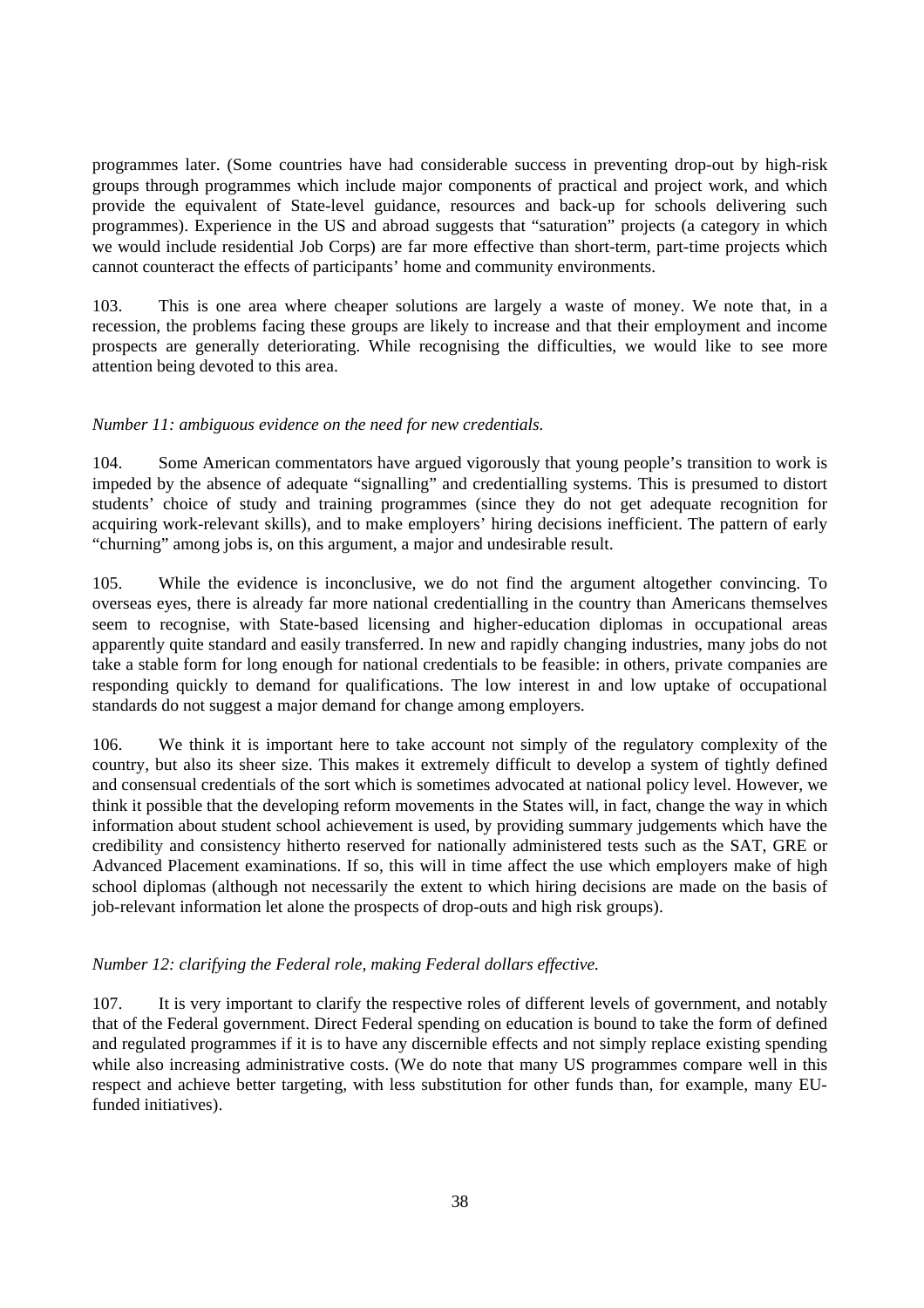108. Where Federal dollars are being used to support mainstream activities (as opposed to research and planned experimentation) they are therefore most likely to be effective when the objectives are quite tightly defined, and where results can be obtained and evaluated within a reasonably short time frame. At the same time, the Federal government also can have an important role to play in creating and maintaining a national debate, and in providing the funds and the mechanisms with which to develop and trial new ideas, and respond to national concerns. This can be particularly important in a system as administratively decentralised as the American because, however distrusted the "Feds" may be, they are unique in their ability to reach small and large districts and to spread ideas and findings nation-wide.

109. In the last decade both the school-to-work and the Goals 2000 legislation were passed in response to well-developed, nationally prominent concerns and arguments: and while some of the problems encountered by school-to-work initiatives could have been foreseen, the Federal government's role in underwriting major, national policy experiments and research is almost certain to continue.

110. What should be borne in mind for the future are two well-worn but nonetheless fundamental principles. First, Federal programmes need *either* to be concerned with objectives that are tightly defined and can be realised quickly *or* to enjoy such levels of bipartisan support that (like Perkins) they can expect multiple reauthorisations. Second, labour market programmes will only succeed -- in the USA and everywhere else -- if they work with the grain of national values and practices, not against them, because their outcomes depend on the actions and decisions of huge numbers of individuals and firms which cannot be controlled or even influenced by any government policy maker. This is why, throughout this report, we have emphasised the core values and aspirations of American citizens, which we consider the best guide to effective future policy.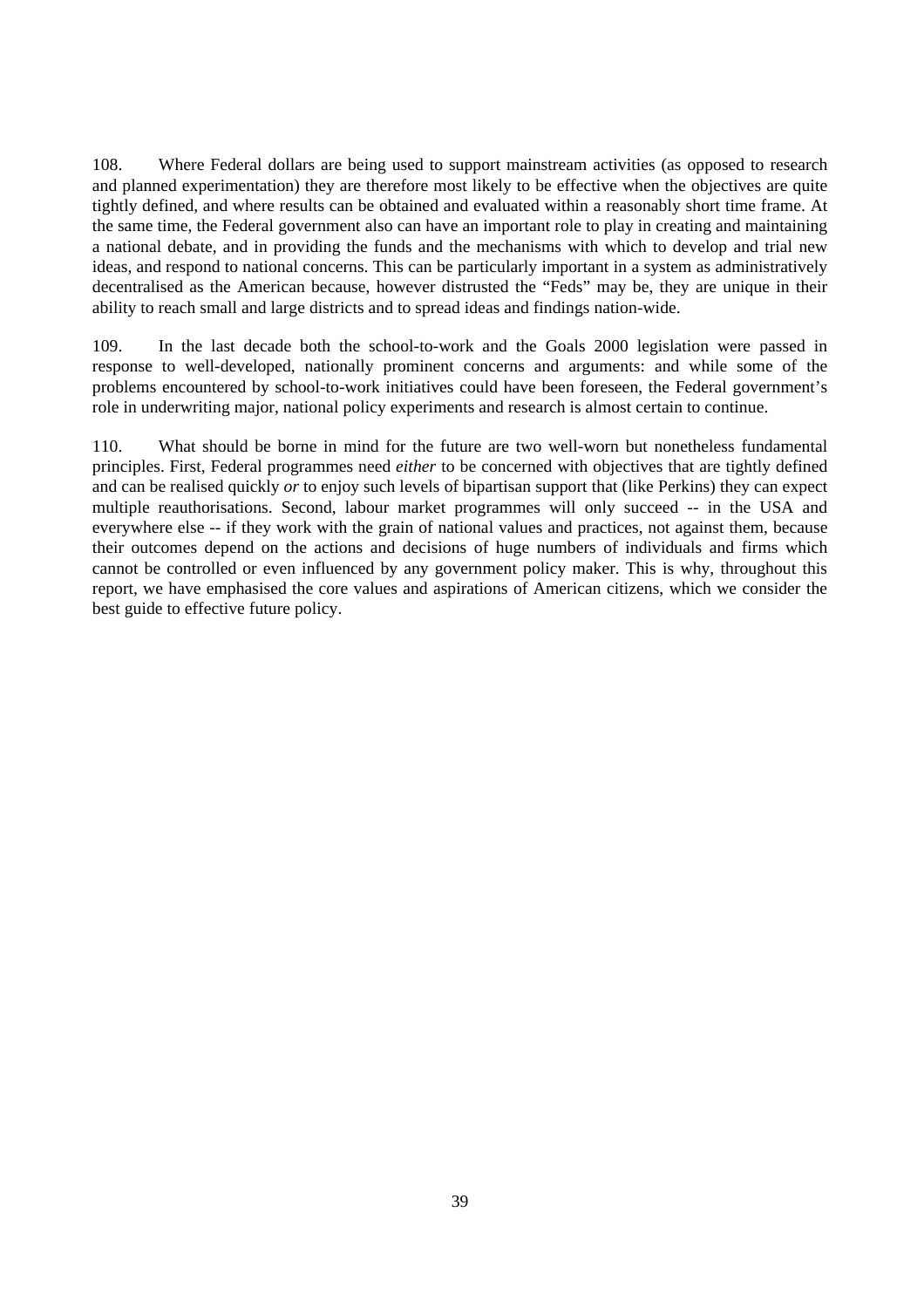# **APPENDIX 1**

# **OECD Review Team**

Mr Ole Briseid Director General Royal Norwegian Ministry of Education, Research and Church Affairs Oslo, Norway

Dr Ute Laur-Ernst Head, Directorate 5 Federal Institute for Vocational Training Berlin, Germany

Mr Richard Sweet Principal Administrator Education and Training Division Directorate for Education, Employment, Labour and Social Affairs **OECD** Paris, France

Professor Alison Wolf (Rapporteur) Professor of Education and Director, International Centre for Research on Assessment Institute of Education University of London London, United Kingdom